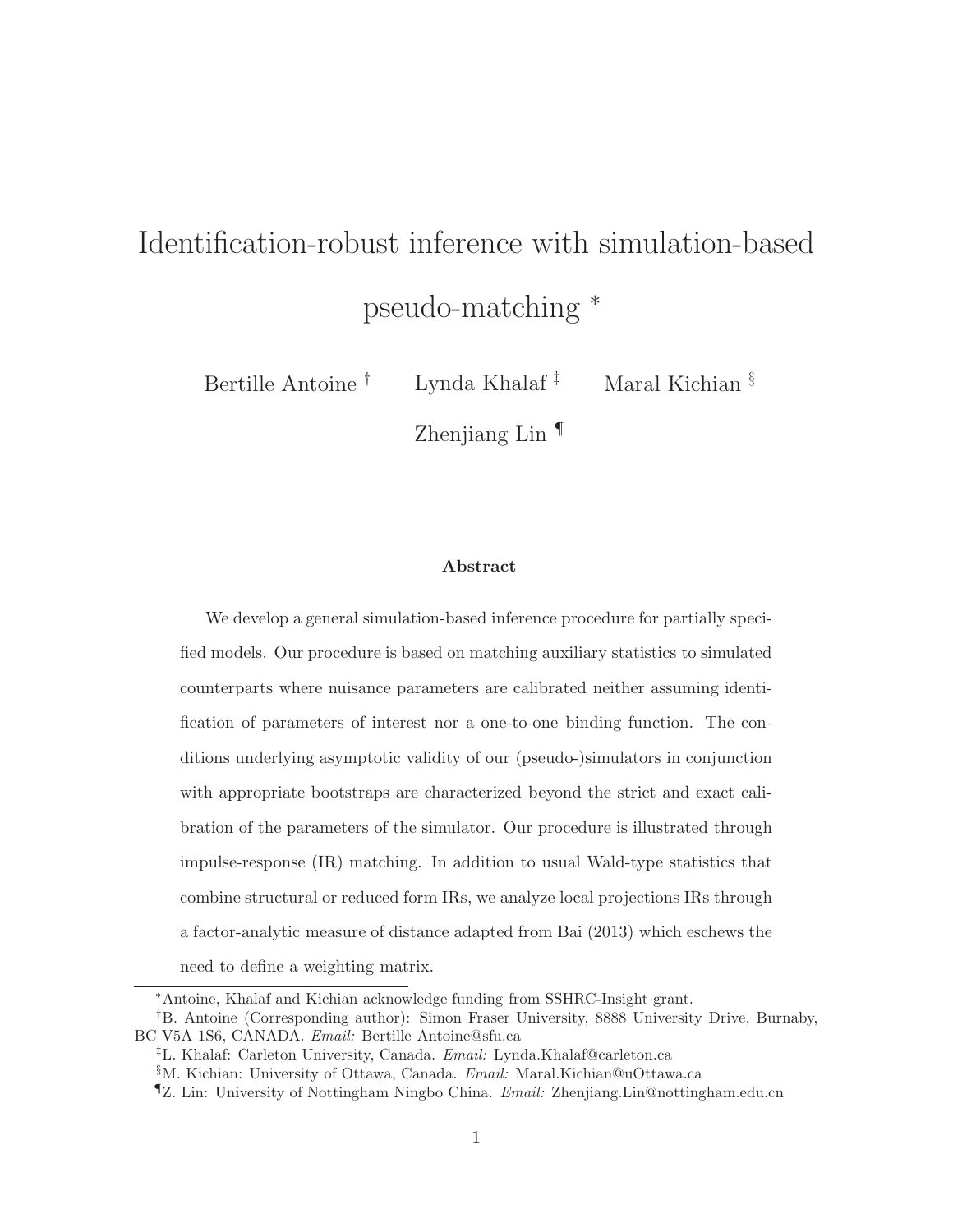Keywords: Approximate calibration, Weak identification, Bootstrap, Impulse response matching.

JEL Classification: C32, C52, C53, E30, E50.

## 1 Introduction

Simulation-based matching [SBM] methods such as the simulated method of moments or indirect inference [Gourieroux, Monfort and Renault (1993), Smith (1993), and Gallant and Tauchen (1996)] have become increasingly sought-after, as they reflect the structure of popular economic models. Indeed, despite increasingly complex distributional foundations and resulting intractable likelihoods, many models in economics are still formulated in such a way that generating conformable data - given a particular value of underlying parameters - remains relatively easy.

A recognition of this feature has spurred a large applied and theoretical literature on SBM. See e.g. Guay and Scaillet (2003), on threshold models; Genton and Ronchetti (2003) and Dridi, Guay and Renault (2007), on integrating deviations from the assumed model; Czellar and Ronchetti (2010) and Dovonon and Hall (2018), on asymptotic refinements; Calvet and Czellar (2015) and the recent survey by Meenagh, Minford, Wickens and Xu (2019), on applied equilibrium settings; Gourieroux, Phillips and Yu (2010) and Khalaf and Saunders (2019), on dynamic panels; Forneron and Ng (2018) and Kaji, Manresa, and Pouliot (2020), on reconciling machine learning with SBM. In the present paper, we develop a general procedure for inference using SBM that does not assume identification of parameters of interest, and which applies when nuisance parameters cannot be easily partialled out.

Indirect inference relies on a binding function that links a model of interest to an auxiliary one for which a simple estimator is available and that is used for matching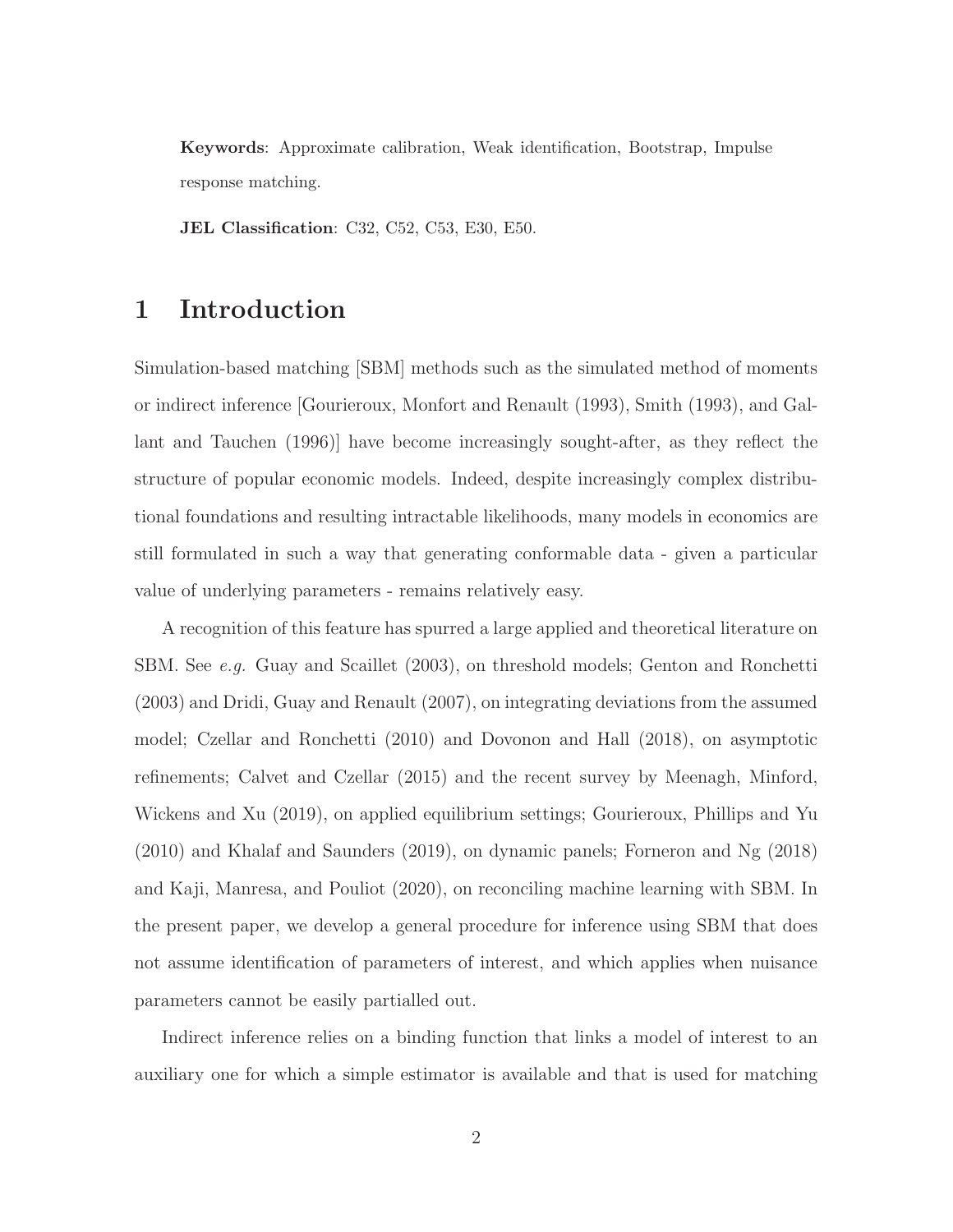purposes. More broadly, SBM relies on a distance (according to some metric) between a (chosen) vector of auxiliary statistics and its simulated counterpart, drawn from a fully specified structure - the so-called *simulator* - that characterizes the considered model and is indexed by a finite dimensional parameter  $\theta$ . Despite widespread interest and on-going advances, SBM methods are still generally validated in identified contexts and considered from a minimum-distance perspective, particularly when the simulator may be misspecified.

Yet, the complex models that motivate the use of SBM in the first place are, for the most part, hard to identify. Further, in practice, the simulator may or may not hold exactly, or alternatively,  $\theta$  may only be partially recoverable from the available sample. Said differently,  $\theta = (\theta_1, \theta_2)$  where  $\theta_1$  is the parameter of interest on which the considered data is likely to be informative, while the nuisance parameter  $\theta_2$  is hard or impossible to recover from this same dataset. Dridi, Guay and Renault (2007) introduce the concept of partial encompassing to validate the calibration of  $\theta_2$ . In contrast to its standard minimum distance foundation, we generalize the partial encompassing principle to accommodate possible weak identification of  $\theta_1$  and possible mis-calibration of  $\theta_2$ .

To be clear, we propose and validate tests of  $\mathcal{H}_0$ :  $\theta_1 = \theta_{1,0}$  based on matching observed to simulated criteria, allowing for mis-calibration of  $\theta_2$  in a likelihood-free environment. The objective is inference on  $\theta_1$  by inverting the proposed distancebased tests, while allowing for  $\theta_2$  to be calibrated exactly (as is standard), but also approximately, which admits the possibility that the calibration may not be correct. We will refer to our generic procedure as *pseudo-matching*, in which case we formally define a valid approximate calibration as follows. We introduce adaptive neighborhoods around the calibrated parameters that are compatible with our likelihood-free and test inversion approach in the sense that they preserve the level of the proposed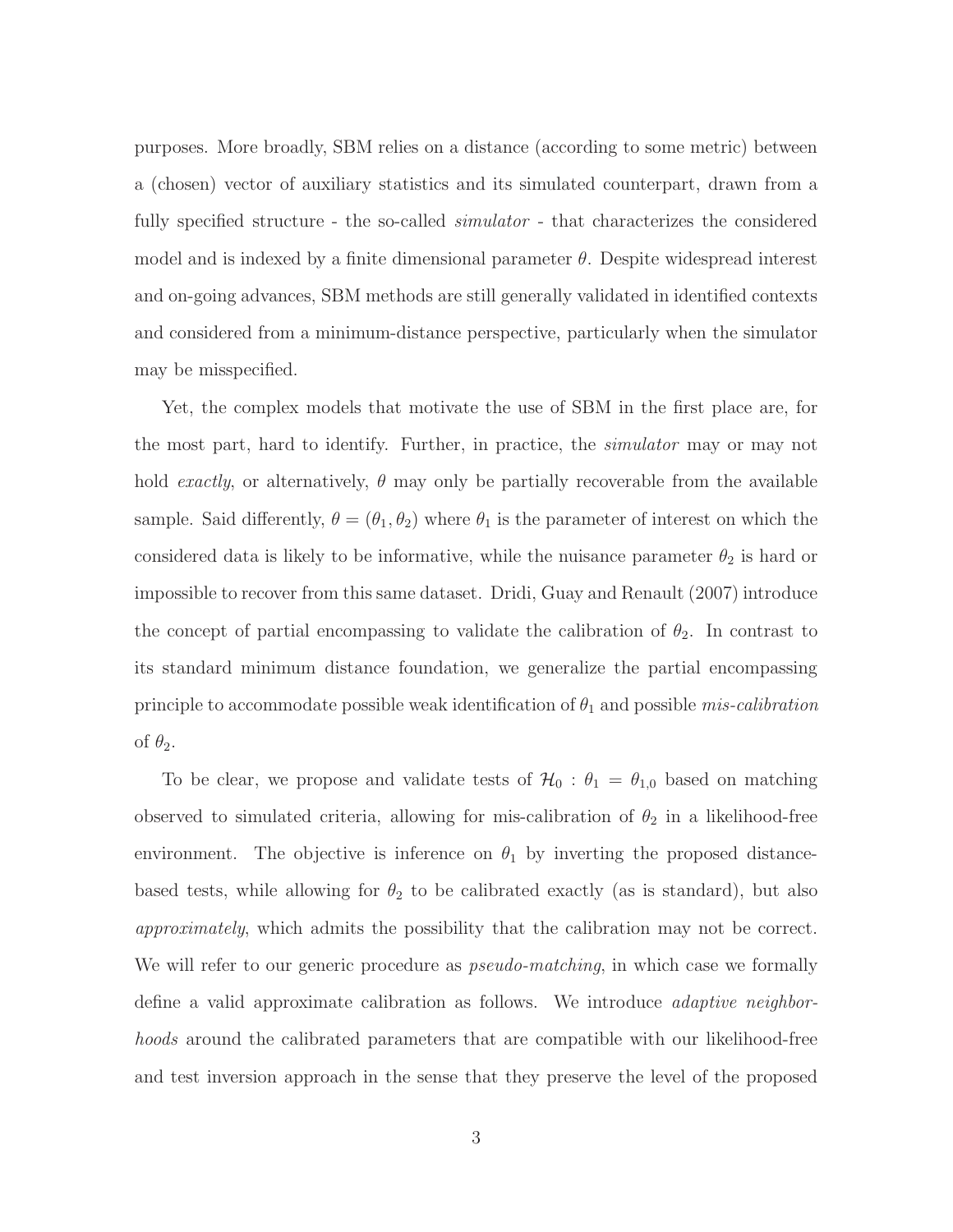test asymptotically. These neighborhoods are specifically defined via the considered auxiliary statistics, and maintain an equicontinuity condition on the distribution of the criterion function under  $\mathcal{H}_0$ , thus adapting to the inverted criterion as well as to the tested parameter value  $\theta_{1,0}$ .

To do this, we generalize available theory on the parametric bootstrap [Dufour (2006) and Bergamelli, Bianchi, Khalaf and Urga (2019)] to test statistics that depend on nuisance parameters (here  $\theta_2$ ) that cannot be partialled out nor evacuated through finite-sample or asymptotic invariance arguments. The procedures we propose involve multilevel (double or triple) bootstraps to reflect conditioning on the hypothesized value of the auxiliary statistics which is derived by simulation. For references on the multilevel parametric bootstrap with invariant measures, where invariance yields exchangeability of observed and bootstrap statistics under  $\mathcal{H}_0$ , see Khalaf and Saunders (2020), Khalaf and Peraza-Lopez (2020) or Beaulieu, Dufour and Khalaf (2007, 2010, 2014). Since invariance to  $\theta_2$  is excluded for the problems we consider here, our results provide generic conditions that extend such procedures beyond invariant simulators.

Taken collectively, the conditions underlying the asymptotic validity of our inference procedure - and associated simulators in conjunction with multilevel bootstraps extend SBM and the partial indirect inference approach in several important directions: (i) our criterion function taken as a general (univariate) transformation of the vector of auxiliary statistics - such as (but not only) a square norm - may not be one-to-one; (ii) our inference procedure is identification and mis-calibration robust; (iii) the simulator behaves like a pseudo-true model without imposing a unique pseudo-true value.

On the practical side, we consider impulse-response (IR) matching for DSGE models. We first consider Wald-type statistics that combine structural or reduced form IRs as done in Christiano, Eichenbaum and Evans (2005), Hall, Inoue, Nason and Rossi (2012), Inoue and Killian (2013), Guerron-Quintana, Inoue and Killian (2017).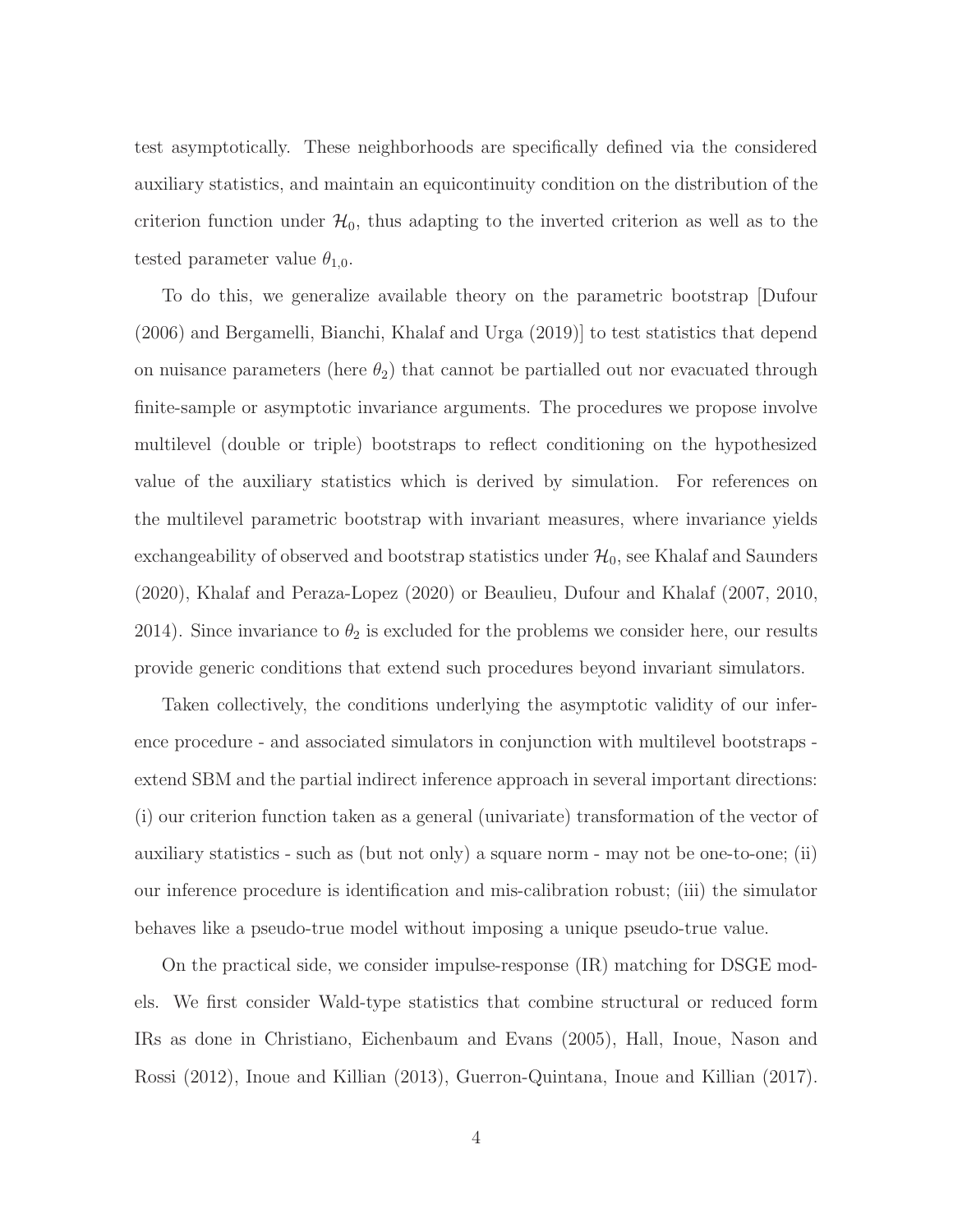In addition, we analyze IRs obtained by considering multiple horizons autoregressions through a factor-analytic measure of distance adapted from Bai (2013) which has the advantage of circumventing the need for a weighting matrix; see Dufour and Renault (1998) and Dufour, Pelletier and Renault (2006). Such regressions have also been called local projections: see Jordà (2005) and Jordà and Kozicki (2011), as well as the recent work by Plagborg-Møller and Wolf (2020).

In a laboratory environment, we consider the stylized DSGE model used in Fernandez-Villaverde, Rubio-Ramirez and Schorfheide (2016) allowing for exact and approximate calibration; such cases of mis-calibration are particularly relevant for empirical macroeconomic policy analysis. Despite inevitable identification and sensitivity concerns, our results reinforce arguments in the profession favouring calibration. Concretely, our simulations document: (i) potentially severe mis-calibration costs which underscore the usefulness of our proposed multi-scenario solution that allows for several calibrated values to be considered, and (ii) useful testable directions that remain immune to approximate calibration. In addition, our findings further illustrate: the importance of the direction of mis-calibration (and not only its magnitude); the importance of imposing the null hypothesis on weighing matrices of robust statistics; and the informational content of MA dynamics, inherent to local projections.

The rest of the paper is organized as follows. Section 2 introduces our general framework and motivates our inference strategy through the structural (multivariate) linear regression model. In section 3, we present our new simulation-based inference procedure and characterize its asymptotic validity. We highlight the special case of Wald-type simulation-based inference, and formalize a sensitivity analysis when "set calibration" of the nuisance parameters is considered to allow for several candidate calibrated values. In section 4, the relevance of our inference procedure is illustrated in a simulation study of a stylized DSGE model. Section 5 concludes. Graphs and tables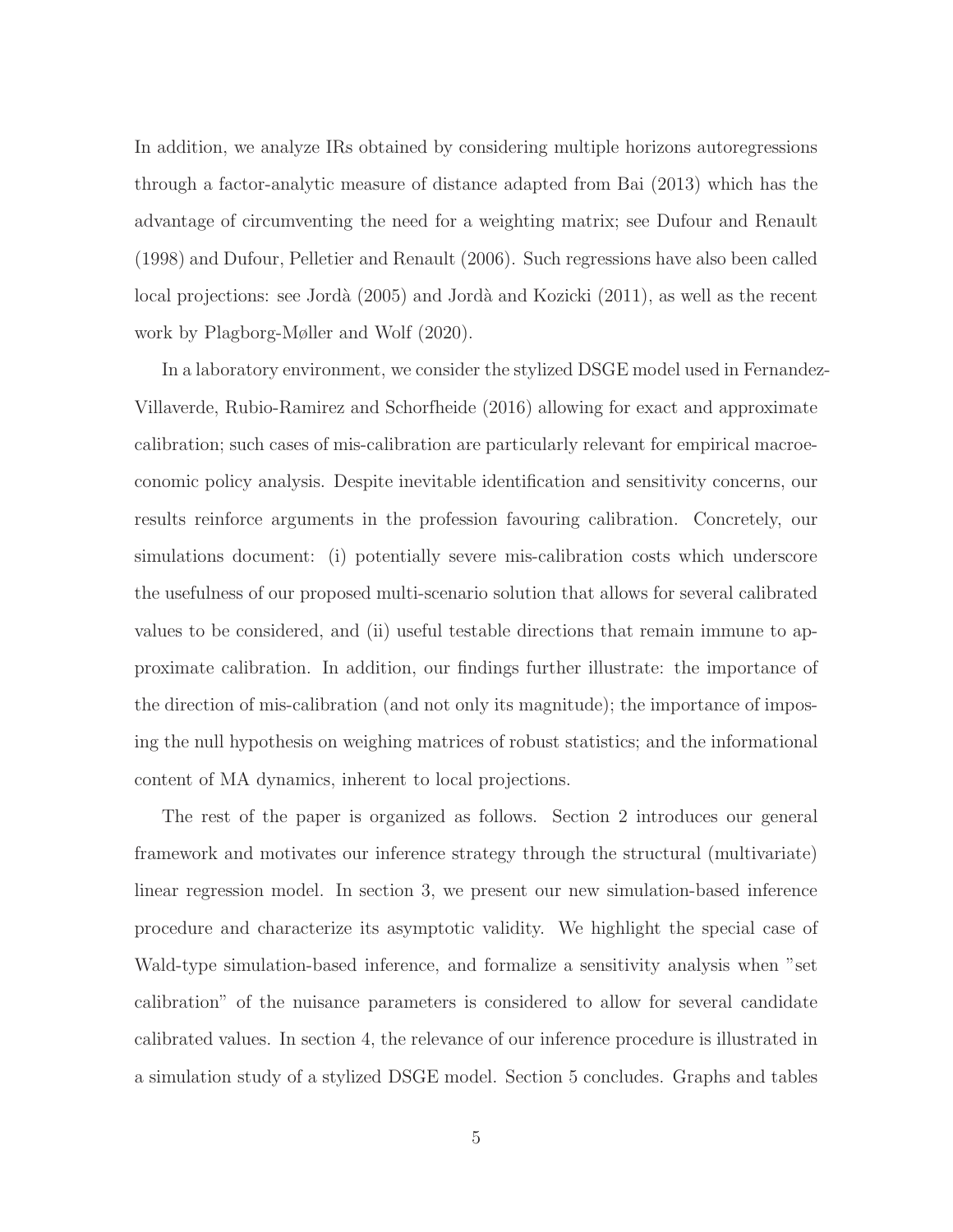of results as well as the proofs of our theoretical results are gathered in the Appendix.

## 2 Framework and Motivation

We start by introducing our general framework and motivating our inference strategy through the structural (multivariate) linear regression model.

#### 2.1 General framework

Let  $\theta_1$  be a  $p_1$ -vector of structural parameters of interest. We propose a test of  $\mathcal{H}_0$ :  $\theta_1$  =  $\theta_{1,0}$  (where  $\theta_{1,0}$  is a known vector of size  $p_1$ ) with the objective of inverting this test for inference on  $\theta_1$  (or some known function of  $\theta_1$ ). Our test relies on a (chosen) q-vector of auxiliary statistics denoted  $\hat{g}(Y_T)$  where  $Y_T = (y_1, \dots, y_T)$  is the sample of observables of size T; and, more specifically, on matching the above vector of auxiliary statistics to its counterpart obtained by simulation. In order to simulate auxiliary statistics, a knowledge of  $p_2$  additional (nuisance) parameters  $\theta_2$  is often needed. We have in mind frameworks where  $\theta_2$  is calibrated; given that it cannot easily be estimated or partialled out, it is then calibrated. We specifically allow such calibration to be either exact (as done in standard practice) or to be approximate, in the sense that it may not be necessarily correct. Such situations are not uncommon in practice, especially as models' complexity increases: for example, it is the case for DSGE models such as the one considered in our simulation study in section 4.

Auxiliary statistics are often chosen to summarize key features of the data or key model implications. For example, in our simulation study in section 4 we focus on auxiliary statistics that are impulse-responses of the underlying DSGE model that we consider. Knowing  $\theta_1$  and  $\theta_2$ , our *simulator* allows us to simulate the auxiliary statistics: the validity of our matching inference procedure relies on the compatibility between the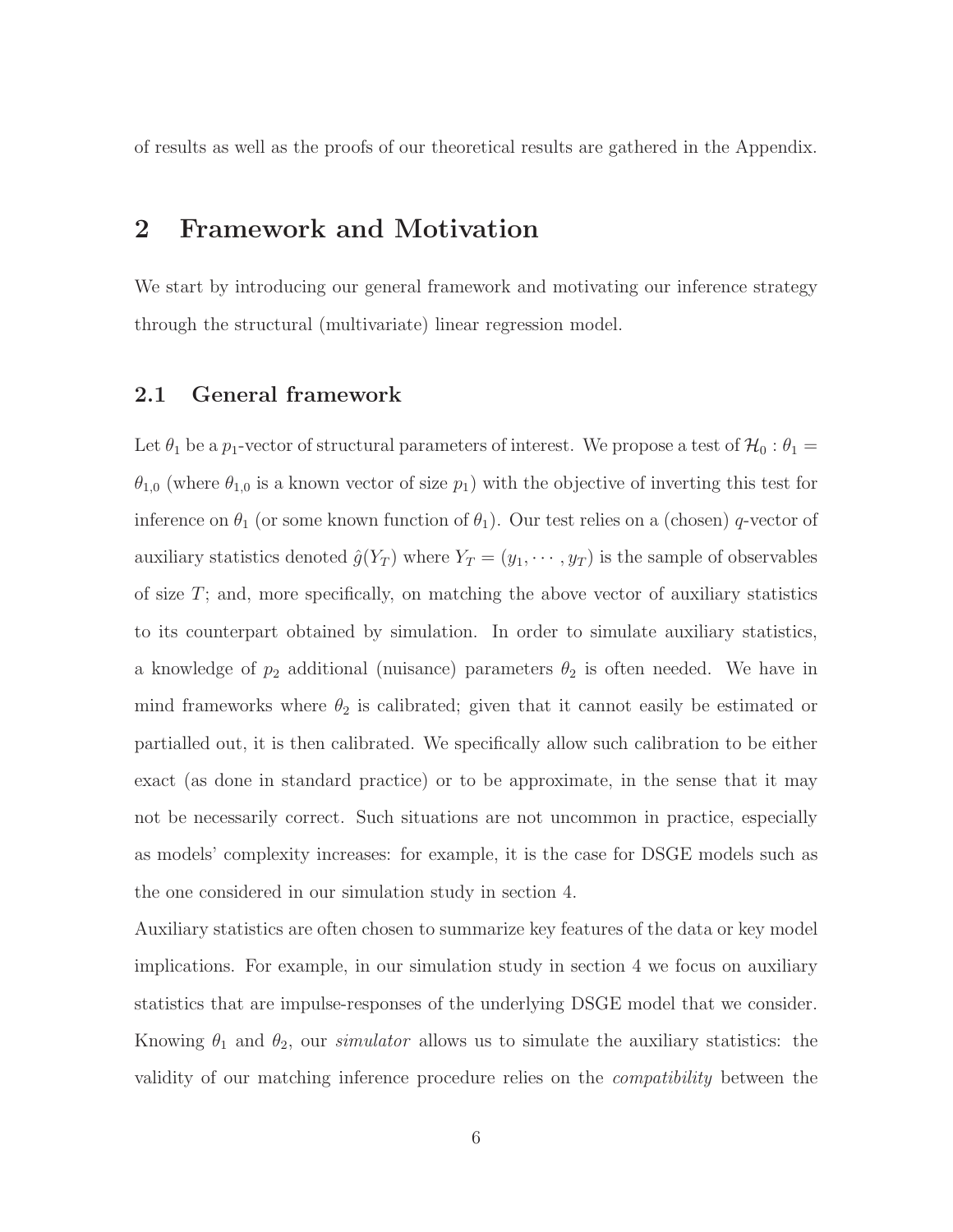simulated auxiliary statistics and  $\hat{g}(Y_T)$ , which is formally characterized in the next section. It is however important to mention that our simulator is not assumed to coincide with the true model: we rather have in mind a parametric model that is not too far from our main model. For example, our simulator can be obtained as

- a parametric approximation such as Quasi-maximum Likelihood of the semiparametric model of interest;
- an approximation such as a linearization of the main (nonlinear) model;
- a reduced form model of the main structural model of interest.

Hereafter, we denote the full vector of p structural parameters  $\theta = (\theta'_1, \theta'_2)'$  (with  $p = p_1 + p_2$ .

#### Definition 1 *(Simulator)*

For a fixed vector  $\bar{\theta}$  of size p,  $\tilde{Y}_{T,h}(\bar{\theta}) \equiv \tilde{Y}_{T,h}(\epsilon_h, \bar{\theta})$  denotes a sample of size T of data simulated under  $\theta$  with errors  $\epsilon_h$  drawn from an assumed distribution  $F_{\epsilon}$ , and  $\tilde{g}_{T,h}(\overline{\theta}) \equiv \tilde{g}_{T,h}(\tilde{Y}_{T,h}(\epsilon_h, \overline{\theta}))$  is the vector of auxiliary statistics computed using  $\tilde{Y}_{T,h}(\overline{\theta})$ .

Averaging over H simulated q-vectors of auxiliary statistics denoted  $\tilde{g}_{T,h}(\overline{\theta})$  (with  $h =$  $1, \cdots, H$ ) yields

$$
\overline{\tilde{g}}_{T,H}(\overline{\theta}) = \frac{1}{H} \sum_{h=1}^{H} \tilde{g}_{T,h}(\overline{\theta}). \tag{1}
$$

Our inference strategy is based on matching the data-based statistic  $\hat{g}(Y_T)$  with its simulated counterpart  $\overline{\tilde{g}}_{T,H}(\theta)$  through a criterion function  $Q(.)$ . Our general regularity conditions formalized in the next section allow a unified approach and many possible objective functions  $Q(.)$  such as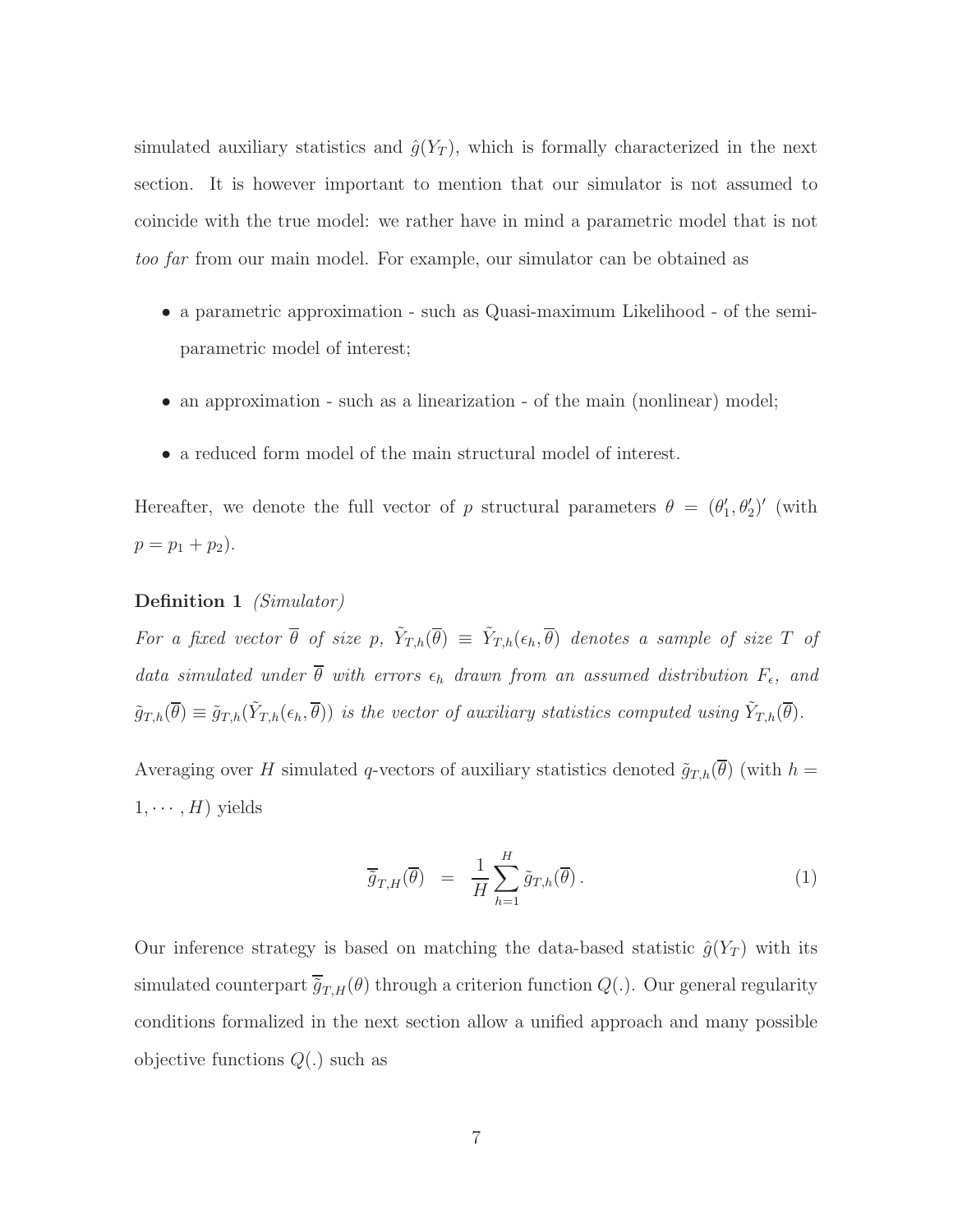- Wald- or Score-type inference associated with some standardized square norm of the difference between  $\hat{g}(Y_T)$  and  $\overline{\tilde{g}}_{T,H}(\theta)$ .
- Quasi-Likelihood-Ratio-type inference associated with some ratio of  $\hat{g}(Y_T)$  and  $\overline{\tilde{g}}_{T,H}(\theta)$ .

We could, alternatively, focus on testing directly restrictions on the population analogue of  $\hat{g}(Y_T)$ . However, this would require the definition of such population analogues, which is not always clear or well-defined in the complex models we have in  $mind<sup>1</sup>$ . In addition, it would also yield an unrestricted and often non-structural interpretation of the parameter  $\theta$  which may not be the most relevant in practice.

#### 2.2 Motivating example

We conclude this section by presenting a simple framework that calls for a likelihoodfree approach and where a natural auxiliary statistic is readily available. Our small sample analysis in section 4 goes beyond this simple model and considers instead a stylized DSGE structure. Consider the structural linear (multivariate) regression model:

$$
AY_t = BX_t + U_t \quad \text{with} \quad t = 1, \cdots, T,
$$
\n
$$
(2)
$$

where the observable dependent variable  $Y_t$  is  $(n, 1)$ , the observable explanatory variable  $X_t$  is  $(k, 1)$ , A and B are matrices of unknown structural parameters of size  $(n, n)$ and  $(n, k)$ , and the unknown error term  $U_t$  is  $(n, 1)$ . In such model, our parameters of interest are B and  $\Sigma_U$  (the covariance matrix of  $U_t$ ), whereas A is calibrated for economic analysis of interest since it is difficult to estimate directly. By contrast, the

<sup>&</sup>lt;sup>1</sup>See for example the DSGE model considered in our simulation study in section 4.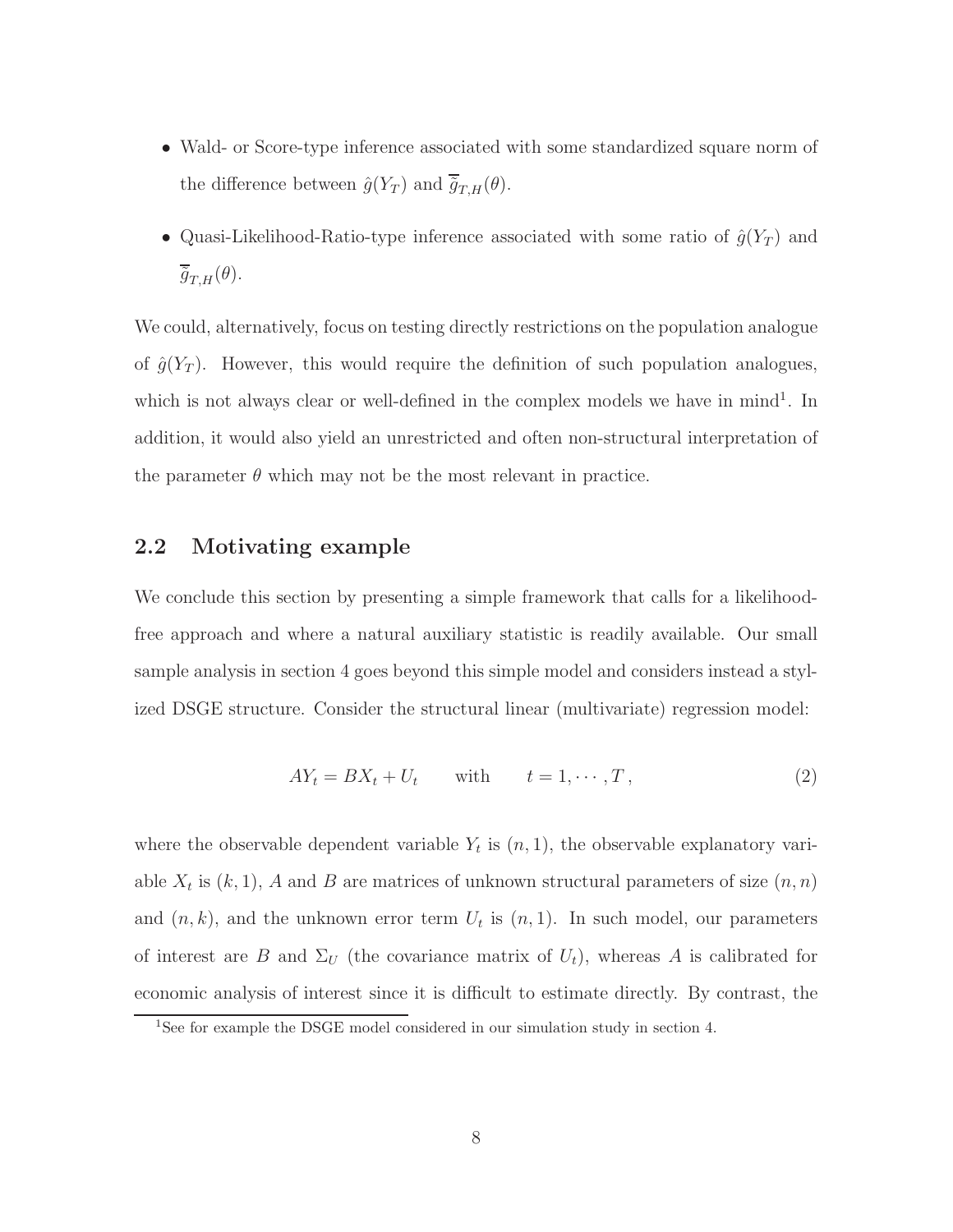natural reduced form of (2) can easily be estimated,

$$
Y_t = \Gamma' X_t + V_t \quad \text{with} \quad t = 1, \cdots, T,
$$
\n
$$
(3)
$$

where  $Y_t$  and  $X_t$  are the same observables as above, while  $\Gamma$  is the unknown matrix of size  $(k, n)$  and  $V_t$  is the unknown error term of size  $(n, 1)$ .

Our simulation-based matching inference procedure requires three main ingredients:

- (i) the auxiliary statistic used to summarize the information contained in the observables;
- (ii) the simulator used to simulate analogues of the auxiliary statistic;
- (iii) the criterion function used to compare the auxiliary statistic to its simulated counterpart.

To fix ideas, we end this section by reviewing possible choices for each of these three ingredients.

(i) The auxiliary statistic is often chosen as a convenient way to "summarize" some key features of the information available from the observables,  $Z_T = \{(Y_t, X_t), t =$  $1, \dots, T$ : for example, one may focus on the OLS estimator of Γ,

$$
\hat{\Gamma}_T = (X'X)^{-1}X'Y \equiv \hat{g}_T(Z_T)
$$

with Y the  $(T, n)$  matrix with t-th row  $Y'_t$  and X the  $(T, k)$  matrix with t-th row  $X'_t$ . Alternatively, other estimators may be considered, as well as other auxiliary statistics that may focus on different features of the observables such as the variance-covariance matrix of the error term, or some impulse-response functions to only name a few.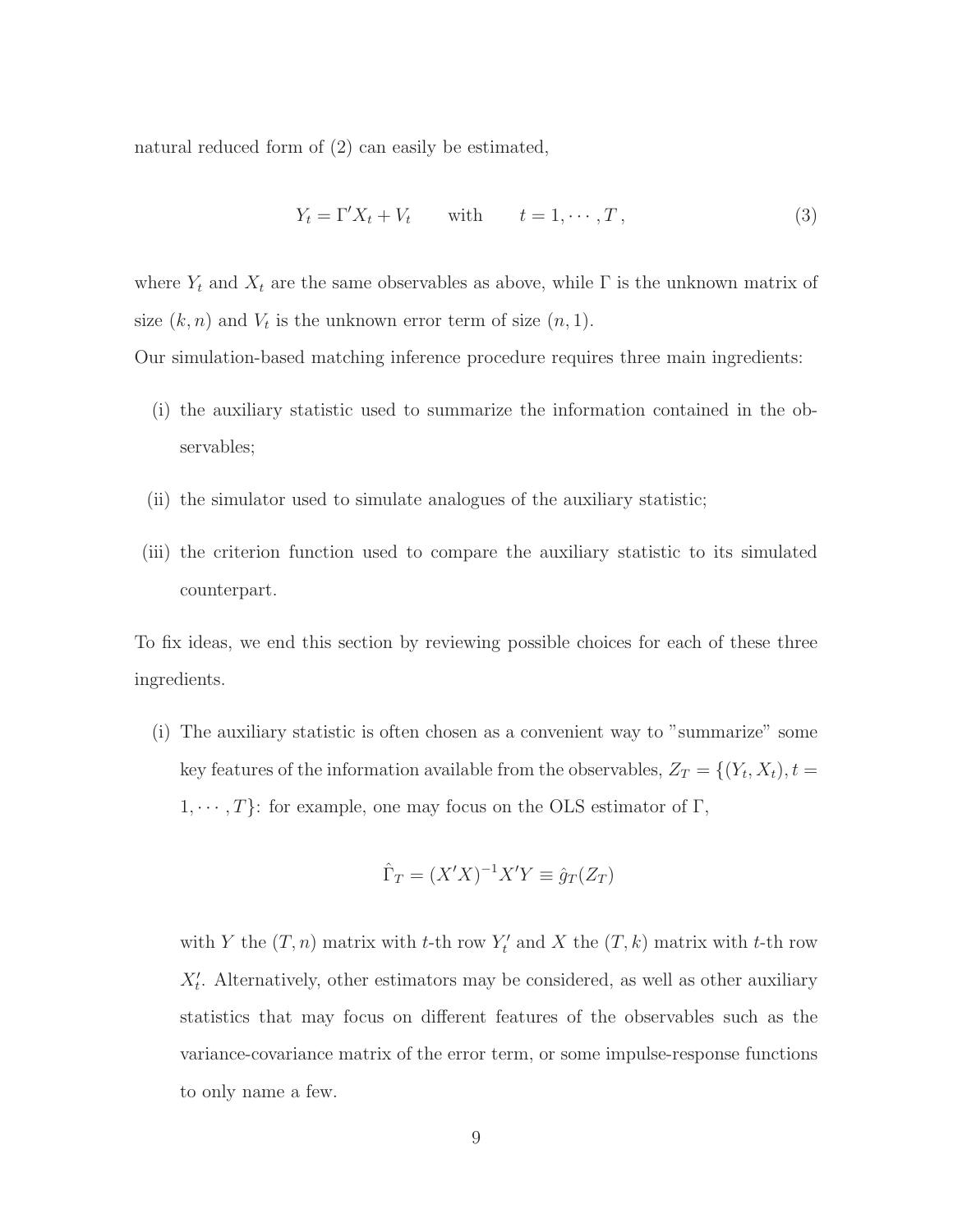(ii) The simulator can be chosen as a parametric model that is used to simulate an analogue of  $Z_T$ . For given  $\overline{\theta} = \texttt{vec}(\overline{A}, \overline{B})$ , we can generate  $\tilde{Z}_{T,h}(\overline{\theta}) = \{(\tilde{Y}_{t,h}, X_t), t =$  $1, \cdots, T$ } for  $h = 1, \cdots, H$ ,

$$
\overline{A}\tilde{Y}_{t,h} = \overline{B}X_t + \overline{U}_t, \qquad \overline{U}_t \sim \mathcal{N}(0,\overline{\Sigma}_u) \qquad \text{with } t = 1,\cdots,T,
$$

and  $\overline{\Sigma}_u$  an estimator of the variance of  $U_t$  obtained for given  $(\overline{A}, \overline{B})$ . The auxiliary statistic computed over each simulated path  $\tilde{Z}_{T,h}$  is

$$
\tilde{\Gamma}_{T,h} = (X'X)^{-1}X'\tilde{Y}_h = \hat{g}_T(\tilde{Z}_{T,h}(\overline{\theta})) \equiv \tilde{g}_{T,h}(\overline{\theta}),
$$

and its average over the  $H$  simulated paths is

$$
\overline{\tilde{\Gamma}}_{T,H} = \frac{1}{H} \sum_{t=1}^{T} \tilde{\Gamma}_{T,h} \equiv \overline{\tilde{g}}_{T,H}(\overline{\theta}).
$$

- (iii) The criterion function  $Q(.)$  compares the auxiliary statistic computed over the observed data and the simulated one, respectively  $\hat{g}_T(Z_T)$  and  $\overline{\tilde{g}}_{T,H}(\overline{\theta})$ . For example:
	- Quasi-Likelihood-Ratio-type inference using the Wilks distance,

$$
Q_{LR}(\hat{g}_T(Z_T), \overline{\tilde{g}}_{T,H}(\overline{\theta})) = Q_{LR}(\hat{\Gamma}_T, \overline{\tilde{\Gamma}}_{T,H}) = \frac{\det\left[ (Y - X\overline{\tilde{\Gamma}}_{T,H})'(Y - X\overline{\tilde{\Gamma}}_{T,H}) \right]}{\det\left[ (Y - X\hat{\Gamma}_T)'(Y - X\hat{\Gamma}_T) \right]}
$$

– Wald-type inference using

$$
Q_W(\hat{g}_T(Z_T), \overline{\tilde{g}}_{T,H}(\overline{\theta})) = T \left[ \hat{g}_T(Z_T) - \overline{\tilde{g}}_{T,H}(\overline{\theta}) \right]' \hat{\Sigma}_T^{-1}(\overline{\theta}) \left[ \hat{g}_T(Z_T) - \overline{\tilde{g}}_{T,H}(\overline{\theta}) \right]
$$

where  $\hat{\Sigma}_T(\overline{\theta})$  is an estimator of the (asymptotic) variance covariance matrix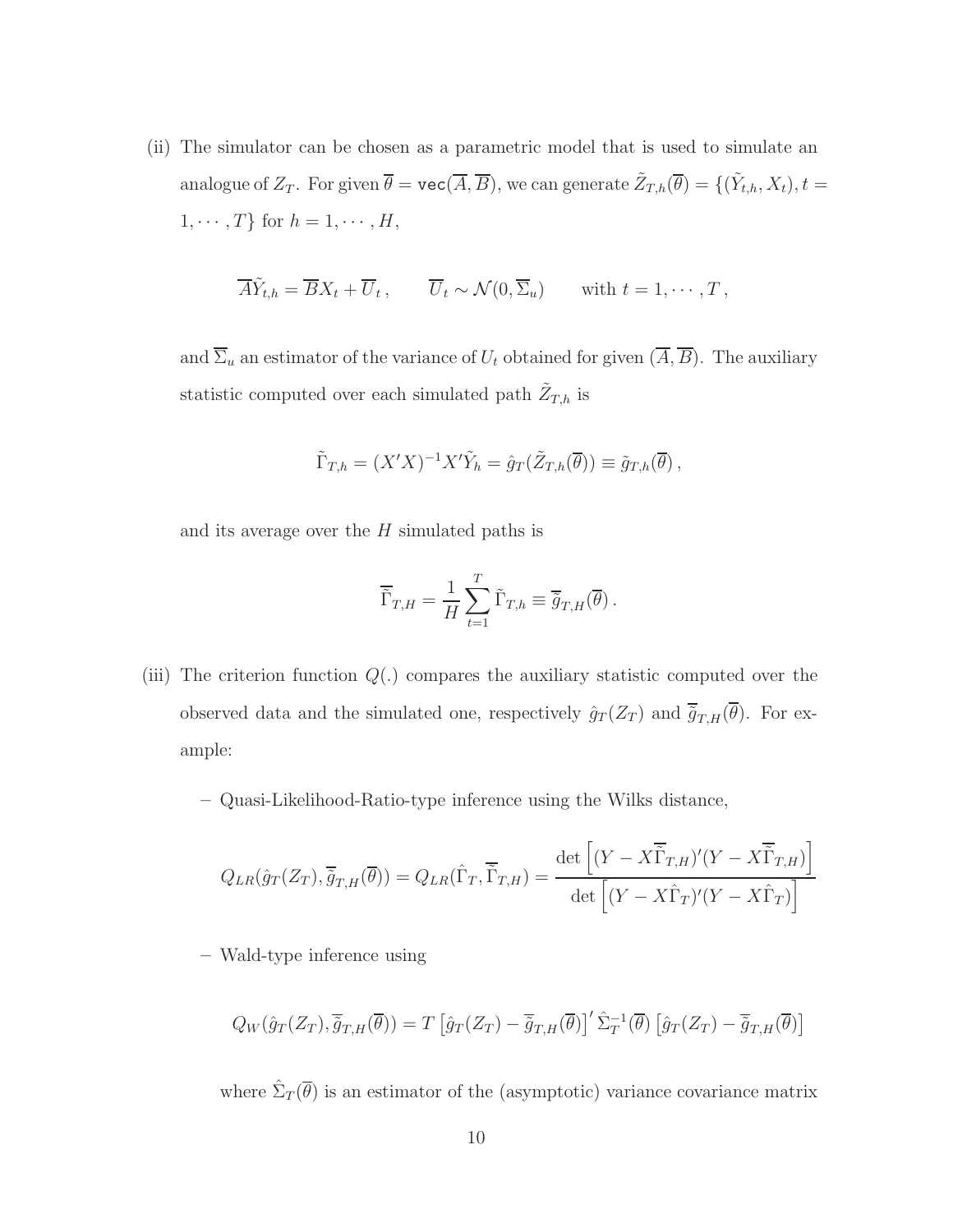of  $[\hat{g}_T(Z_T) - \overline{\tilde{g}}_{T,H}(\overline{\theta})]$  which can be obtained by bootstrap as explained in section 3.1.

– or using the Bai statistic,

$$
Q_B(\hat{\Gamma}_T, \overline{\tilde{\Gamma}}_{T,H}) = \log |\tilde{\Sigma}_{T,H}| + \text{trace}(\hat{\Sigma}_T \tilde{\Sigma}_{T,H}^{-1})
$$
  
with 
$$
\hat{\Sigma}_T = \frac{(Y - X\hat{\Gamma}_{T,H})'(Y - X\hat{\Gamma}_{T,H})}{(T-k)} \text{ and } \tilde{\Sigma}_{T,H} = \frac{(Y - X\overline{\tilde{\Gamma}}_{T,H})'(Y - X\overline{\tilde{\Gamma}}_{T,H})}{(T-k)}
$$

Many other criterion functions have been proposed in the literature, and we do not provide an exhaustive review of them in this paper.

### 3 Simulation-based matching inference under  $\mathcal{H}_0$

In this section, we establish the asymptotic validity of our simulation-based matching inference procedure. We start by formally detailing the implementation of our simulation-based inference procedure and then we present regularity assumptions that will ensure its asymptotic validity.

#### 3.1 Implementation

Our proposed simulation-based inference procedure relies on inverting a test statistic for the null hypothesis that fixes  $\theta_1$  at a known value,  $\mathcal{H}_0$ :  $\theta_1 = \theta_{1,0}$ , while  $\theta_2$  is calibrated at  $\bar{\theta}_2$ . The following algorithm describes our simulation-based procedure.

Algorithm 1 (General implementation)

- 1. Using the sample of T observations, compute the vector of auxiliary statistics  $\hat{g}_T(Y_T)$ .
- 2. For given  $\overline{\theta}_0 = (\theta'_{1,0} \ \overline{\theta}'_2)$  $\mathcal{C}_2'$  with  $\theta_{1,0} \in \Theta_1$ , use the simulator to generate H independent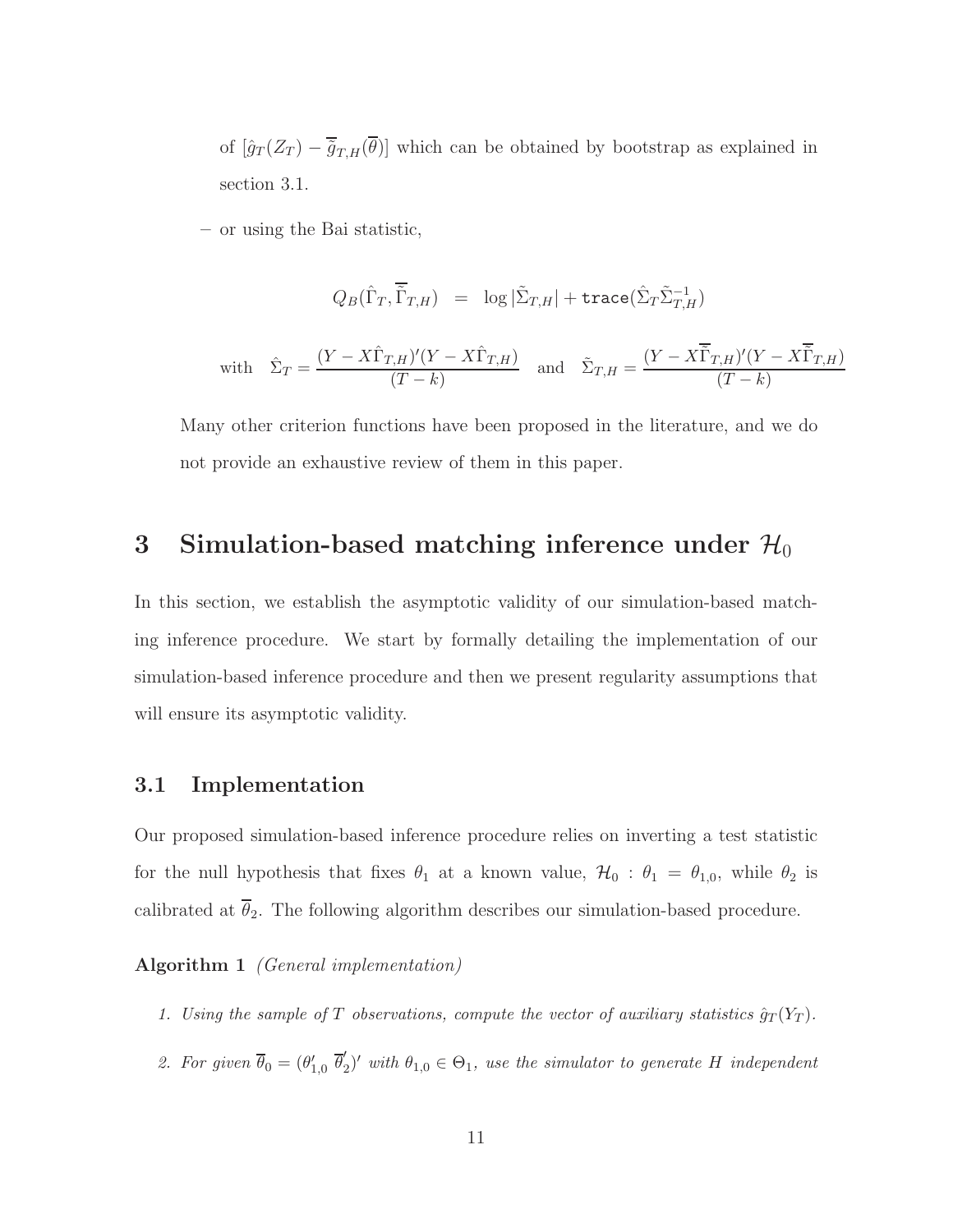vectors of auxiliary statistics,  $\tilde{g}_{T,h}(\overline{\theta}_0)$  with  $h = 1, \dots, H$ , and compute

$$
Q_T(\overline{\theta}_0) \equiv Q_T(\hat{g}_T(Y_T), \overline{\tilde{g}}_{T,H}(\overline{\theta}_0)) \quad with \quad \overline{\tilde{g}}_{T,H}(\overline{\theta}_0) = \frac{1}{H} \sum_{h=1}^{H} \tilde{g}_{T,h}(\overline{\theta}_0)
$$
(4)

- 3. For  $\overline{\theta}_0 = (\theta'_{1,0} \ \overline{\theta}'_2)$  $'_{2})'$  :
	- (a) Use the simulator to generate B independent simulated samples  $\tilde{Y}_{T,b}(\overline{\theta}_0)$  (with  $b = 1, \dots, B$ ) leading to B independent realizations of the vector of auxiliary statistics  $\tilde{g}_{T,b}(\overline{\theta}_0)$ , and compute  $Q_{T,b}(\overline{\theta}_0) \equiv Q_T(\tilde{g}_{T,b}(\overline{\theta}_0), \overline{\tilde{g}}_{T,H}(\overline{\theta}_0)).$
	- (b) Compute the bootstrap p-value for  $Q$ ,  $\hat{p}_{TB}(Q_T(\overline{\theta}_0)|\theta_{1,0}, \overline{\theta}_2)$ , where

$$
\hat{p}_{TB}(x|\theta) = \frac{1}{B+1} \sum_{b=1}^{B} \left[ 1(Q_{T,b}(\theta) \ge x) + 1 \right] \quad \text{with } \theta = (\theta_1' \ \theta_2')'. \tag{5}
$$

4. Decide on the rejection/non rejection of the null hypothesis by comparing the bootstrap p-value to the chosen significance level.

When  $Q_T$  is a quadratic criterion function of the difference between the auxiliary statistic and its simulated counterpart - so-called Wald-type inference - one also needs to estimate the associated weighting matrix which corresponds to the variance-covariance matrix of this difference. The following updates Algorithm 1 to explicitly incorporate the computation of the weighting matrix which is done imposing the null hypothesis at no additional computational cost. Imposing the null for such scaling is akin to Anderson-Rubin type practices rather than standard Wald ones that typically rely on unrestricted estimates; see Guerron-Quintana, Inoue, and Kilian (2017) for the latter.

#### Algorithm 2 (Special case: Wald-type implementation)

1. Using the sample of T observations, compute the vector of auxiliary statistics  $\hat{g}_T(Y_T)$ .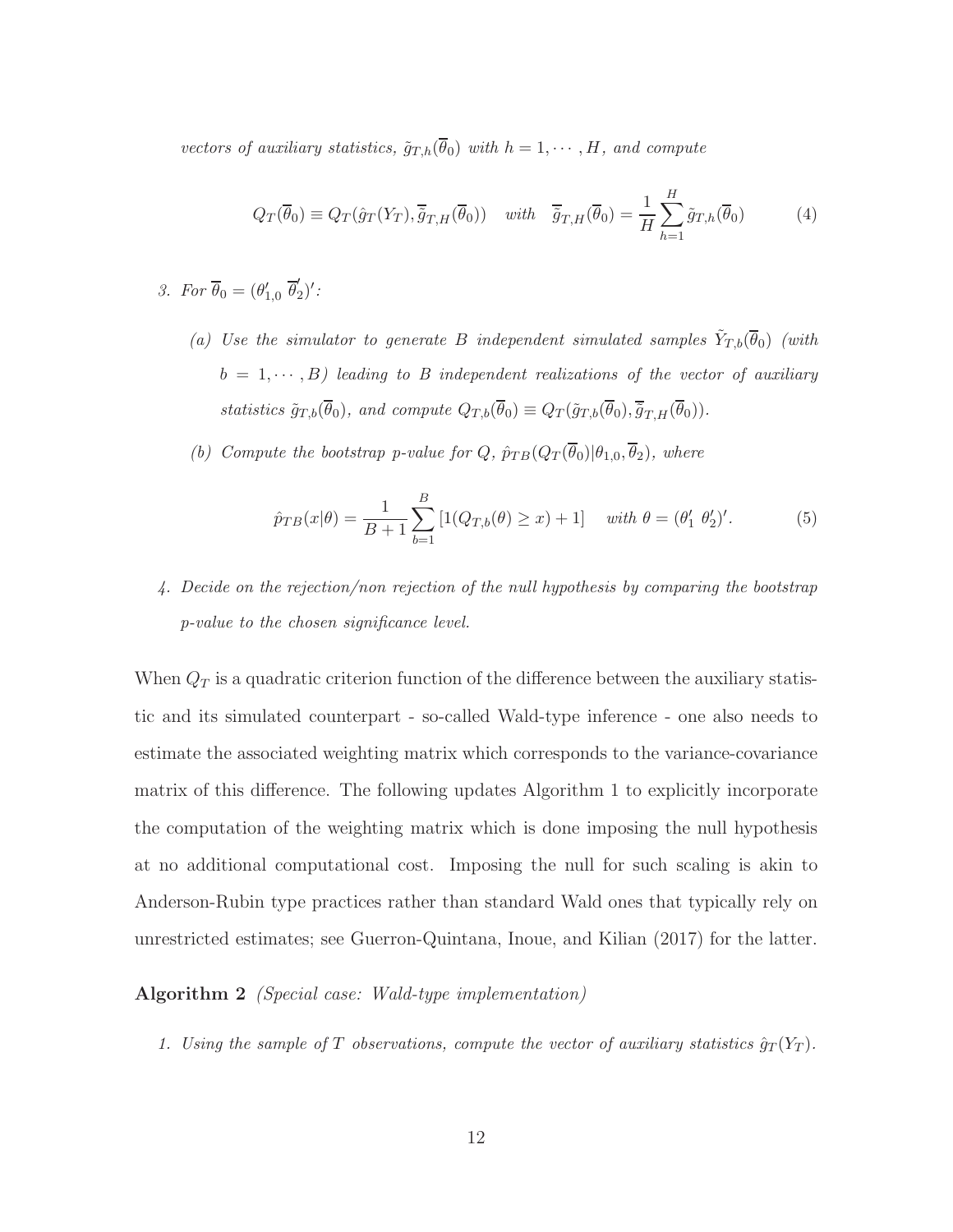2. For a given  $\overline{\theta}_0 = (\theta'_{1,0} \ \overline{\theta}'_2)$  $\mathcal{L}_2'$ , use the simulator to generate H independent vectors of auxiliary statistics,  $\tilde{g}_{T,h}(\bar{\theta}_0)$  with  $h = 1, \dots, H$ , and compute  $W_T(\bar{\theta}_0)$  as

$$
W_T(\overline{\theta}_0) = \left[\hat{g}_T(Y_T) - \overline{\tilde{g}}_{T,H}(\overline{\theta}_0)\right]^\prime \left[\hat{S}_{T,0}\right]^{-1} \left[\hat{g}_T(Y_T) - \overline{\tilde{g}}_{T,H}(\overline{\theta}_0)\right]
$$
  
where  $\overline{\tilde{g}}_{T,H}(\overline{\theta}_0) = \frac{1}{H} \sum_{h=1}^H \tilde{g}_{T,h}(\overline{\theta}_0)$   
and  $\hat{S}_{T,0} = \frac{1}{H} \sum_{h=1}^H \left[\tilde{g}_{T,h}(\overline{\theta}_0) - \overline{\tilde{g}}_{T,H}(\overline{\theta}_0)\right]^\prime \left[\tilde{g}_{T,h}(\overline{\theta}_0) - \overline{\tilde{g}}_{T,H}(\overline{\theta}_0)\right]$ 

- 3. For  $\overline{\theta}_0 = (\theta'_{1,0} \ \overline{\theta}'_2)$  $'_{2})'$ 
	- (a) Use the simulator to generate B independent samples  $\tilde{Y}_{T,b}(\overline{\theta}_0)$  (with  $b=1,\cdots,B$ ) leading to B independent realizations of the vector of auxiliary statistics  $\tilde{g}_{T,b}(\overline{\theta}_0)$ , and compute

$$
W_{T,b}(\overline{\theta}_0) = [\tilde{g}_{T,b}(\overline{\theta}_0) - \overline{\tilde{g}}_{T,H}(\overline{\theta}_0)]' [\hat{S}_{T,0}]^{-1} [\tilde{g}_{T,b}(\overline{\theta}_0) - \overline{\tilde{g}}_{T,H}(\overline{\theta}_0)]
$$

(b) Compute the bootstrap p-value for W,  $\hat{p}_{TB}^{(W)}(W_T(\overline{\theta}_0)|\theta_{1,0}, \overline{\theta}_2)$ , where

$$
\hat{p}_{TB}^{(W)}(x|\theta_1, \overline{\theta}_2) = \frac{1}{B+1} \sum_{b=1}^{B} \left[ 1(W_{T,b}(\overline{\theta}_0) \ge x) + 1 \right]
$$
(6)

4. Decide on the rejection/non rejection of the null hypothesis by comparing the bootstrap p-value to the chosen significance level.

#### 3.2 Asymptotic validity

In order to establish the asymptotic validity of our simulation-based matching inference, we will use the following high-level regularity assumption.

#### Assumption 1 (High-level regularity conditions)

For given  $\theta_{1,0}$ , there exists  $\theta_{2,0} \equiv \theta_{2,0}(\theta_{1,0})$  such that with  $\theta_0 \equiv (\theta'_{1,0}, \theta'_{2,0})'$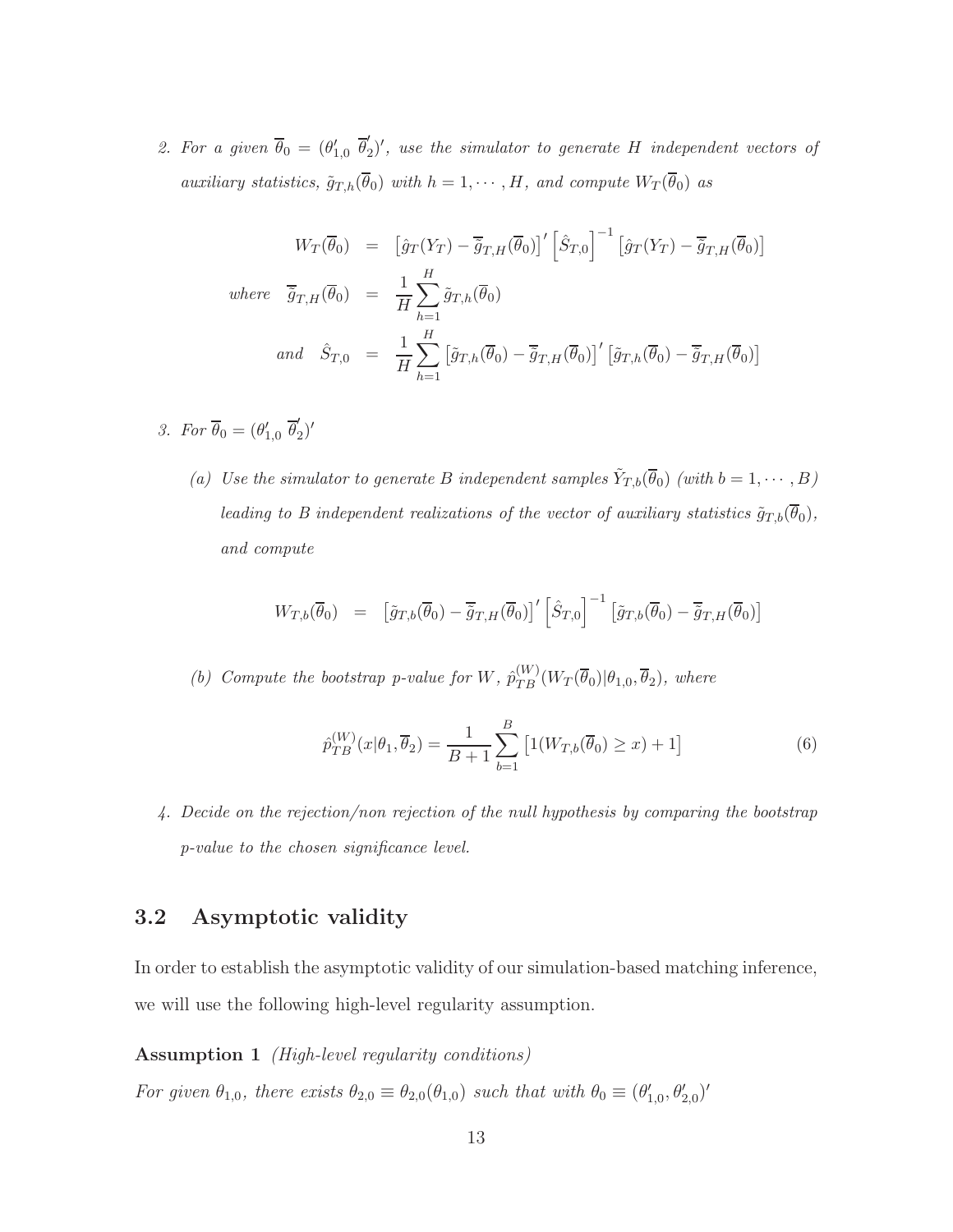$$
(i) Q_T(\hat{g}_T(Y_T), \overline{\tilde{g}}_{T,H}(\theta_0)) \stackrel{P}{\to} Q_0;
$$

(ii)  $D_0$  is a subset of  $\mathbb R$  such that for some  $I_0 \in \mathbb N$ ,

$$
P\left[Q_T(\hat{g}_T(Y_T), \overline{\tilde{g}}_{T,H}(\theta_0)) \in D_0 \text{ and } Q_0 \in D_0 \text{ for all } T \ge I_0\right] = 1 ;
$$

(iii)  $\forall x \in D_0$ ,  $\forall \eta > 0$ , and given any sequence  $\theta_{2,T} \stackrel{T}{\rightarrow} \theta_{2,0}$ , there exists an open neighborhood  $B(x, \eta)$  such that, with  $\theta_T = (\theta'_{1,0}, \theta'_{2,T})'$ 

$$
\lim_T \sup \left\{ \sup_{y \in B(x,\eta) \cap D_0} |Z_T(y|\theta_T) - Z_T(y|\theta_0)| \right\} \leq \eta,
$$

where 
$$
Z_T(y|\theta) \equiv P(Q_T(\hat{g}_T(Y_T), \overline{\hat{g}}_{T,H}(\theta)) \leq y)
$$
.

The convergence in probability maintained in the first condition is natural in the context of our simulation-based (or indirect) inference where the criterion  $Q_T(.)$  is userchosen<sup>2</sup>. For example, in DSGE models, inference is often obtained through Wald-type impulse response matching with a linear auxiliary model where all statistics converge. The remaining conditions can be understood as a local equicontinuity condition (at  $\theta = \theta_0$ ) on the sequence of distributions functions  $Z_T(y|\theta)$ . Such local equicontinuity condition holds whenever  $Z_T(y|\theta)$  converges to a distribution which is continuous in  $(y, \theta)$ , or whenever  $Z_T(y|\theta)$  admits an expansion around a pivotal distribution; see e.g. Dufour (2006) for related discussions.

It is important to emphasize that Assumption 1 is not an identification assumption: e.g.  $\theta_{1,0}$  corresponds to some value maintained by the null hypothesis, while  $\theta_{2,0}$ will likely depend on  $\theta_{1,0}$ ; however, we do not maintain the uniqueness of such  $\theta_{2,0}$ . Similarly, the set  $D_0$  is adaptive with respect to the null in the sense that it likely

<sup>&</sup>lt;sup>2</sup>Regularity conditions that do not maintain such convergence in probability of  $Q_T$  can be derived at the price of strengthening (iii) into a global equicontinuity condition; see Dufour (2006, section 6).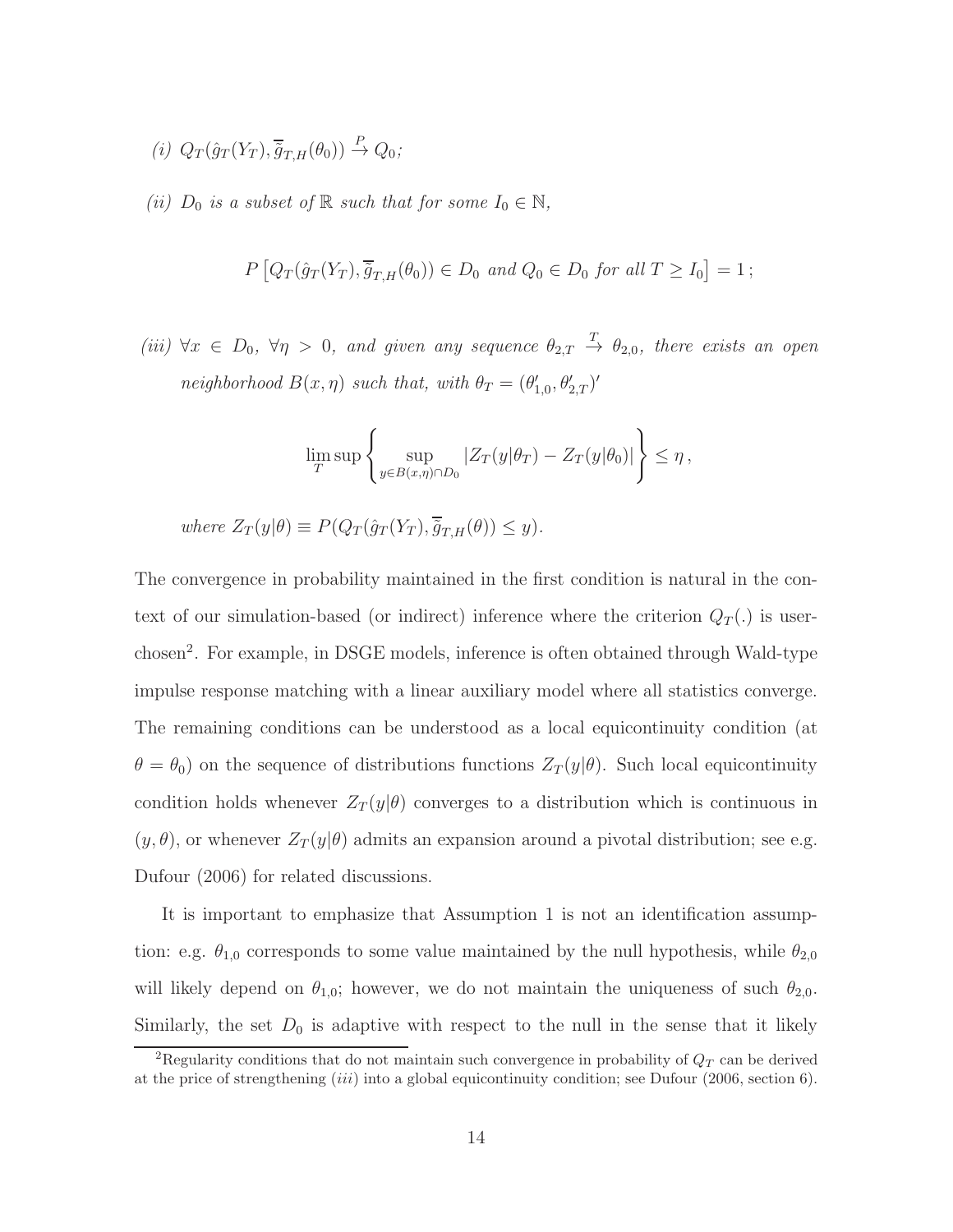depends on  $\theta_{1,0}$ . Assumption 1 rather ensures that, under  $\mathcal{H}_0$ , the *adequacy* between the data-based statistics and its simulation-based counterpart is not impaired by the chosen (calibrated) value of the nuisance parameters. Such calibration may either be exact when  $\theta_2 = \theta_{2,0}$  or approximate when considering sequences  $\theta_{2,T} \stackrel{T}{\rightarrow} \theta_{2,0}$ . These sequences enable us to define adaptive neighborhoods through the criterion function  $Q_T(.)$ . Alternatively, we could also consider fixed neighborhoods and replace *(iii)* by

(iii<sup>\*</sup>)  $\forall x \in D_0$ ,  $\forall \eta > 0$ ,  $\exists \delta > 0$  and an open neighborhood  $B(x, \eta)$  such that, with  $\theta = (\theta'_{1,0}, \theta'_{2})'$ 

$$
\|\theta_2 - \theta_{2,0}\| \le \delta \implies \lim_{T} \sup \left\{ \sup_{y \in B(x,\eta) \cap D_0} |Z_T(y|\theta) - Z_T(y|\theta_0)| \right\} \le \eta. \tag{7}
$$

Intuitively, the introduction of a ball of size  $\delta$  around  $\theta_{2,0}$  as done in condition  $(iii^*)$ assumes that the direction of the approximate calibration does not matter, as long as it is of a small enough magnitude  $\delta$ . This is in contrast with the sequence  $\{\theta_{2,T}\}$ considered in condition (iii) since  $\{\theta_{2,T}\}$  approaches  $\theta_{2,0}$  along a specific direction. The results of our simulation study suggest that, in addition to the magnitude of the departure from  $\theta_{2,0}$ , the direction of departure plays an important role in the sense that some directions of departure appear more harmful than others: for example, when calibrating the autocorrelation parameter of some macroeconomic shock in the DSGE model considered in section 4, a (slight) under-calibration of such parameter is much more consequential than an over-calibration. As a result, *(iii)* appears to be more in line with our simulation results and we continue working with Assumption 1 from now on.

The next result formalizes the asymptotic validity of our simulation-based matching inference procedure in a broad and unified framework under Assumption 1.

**Theorem 1** *(Asymptotic validity)*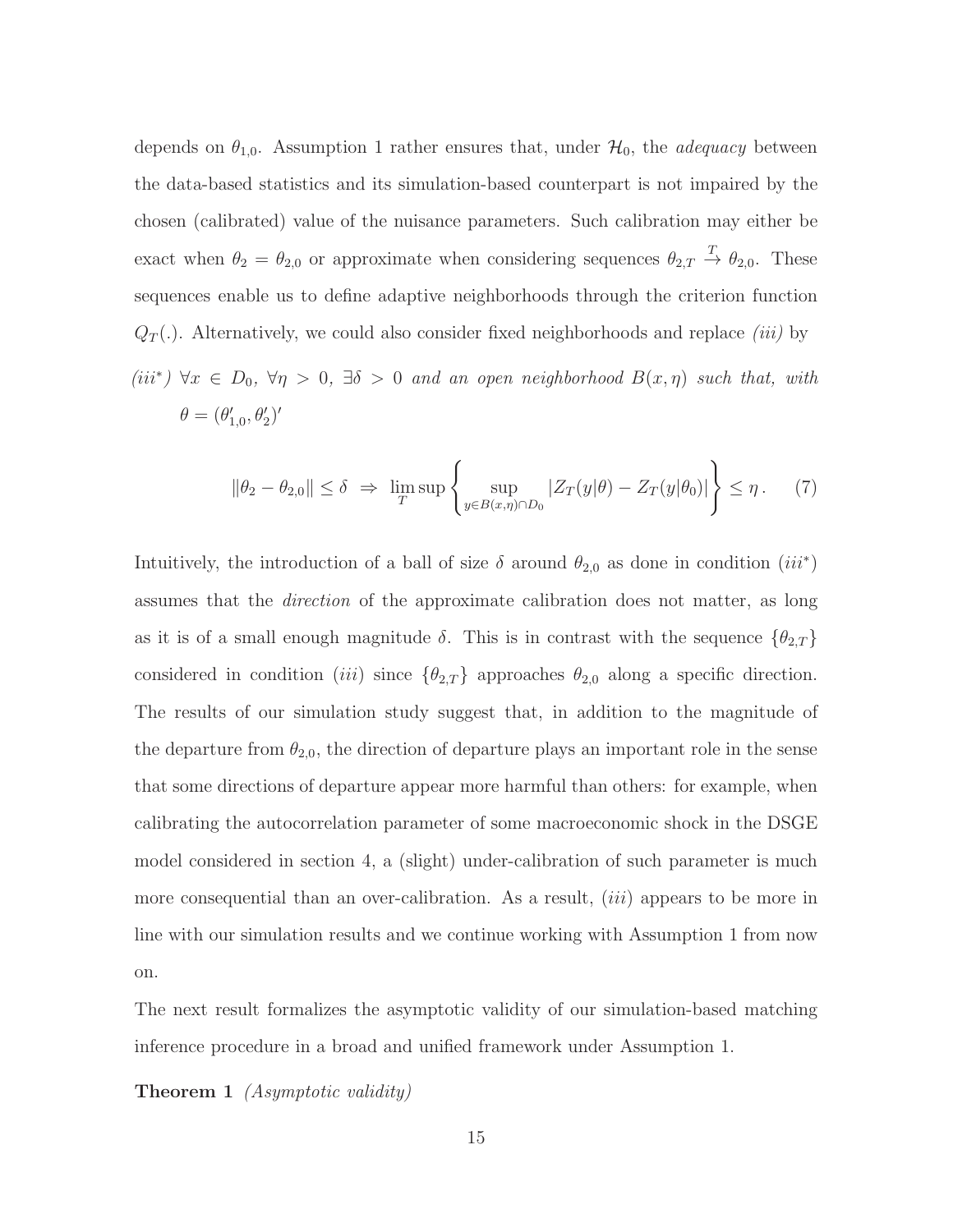Assume that the regularity conditions stated in Assumption 1 hold. Then, under  $\mathcal{H}_0: \theta_1 = \theta_{1,0}$ , for  $0 < \alpha < 1$ ,

$$
\lim_{T \to \infty} P[\hat{p}_{TB}(Q_T(\theta_{0,T}) | \theta_{1,0}, \theta_{2T}) \le \alpha] = \alpha
$$

where  $\hat{p}_{TB}(x|\theta_{1,0},\theta_{2T})$  is defined in (5) with  $Q_T(.)$  as in (4),  $\theta_{0,T} = (\theta'_{1,0}, \theta'_{2T})'$ ,  $\theta_{2T}$  as in Assumption 1(iii) and B chosen so that  $\alpha(B+1)$  is an integer.

Our main result generalizes the (asymptotic) validity of Monte Carlo tests established by Dufour (2006) to allow statistics of interest to depend on nuisance parameters (here  $\theta_2$ ) that are not estimated, partialled out, or known under  $\mathcal{H}_0$ . More specifically, we calibrate these nuisance parameters, either exactly at  $\theta_{2,0}$  or approximately<sup>3</sup> along sequences  $\theta_{2,T}$  converging to  $\theta_{2,0}$ . Such an assumption generalizes the concept of *partial* encompassing (or exact calibration of nuisance parameters) introduced by Dridi, Guay and Renault (2007). Our result also generalizes - in part - recent results obtained by Bergamelli, Bianchi, Khalaf and Urga (2019) for testing multiple nulls simultaneously since their underlying parameter of interest is estimated.

#### 3.3 Sensitivity analysis of the nuisance parameters

When calibrating (nuisance) parameters that are otherwise difficult to estimate or partial out, applied researchers often have several parameter values in mind that are either obtained from major published studies, or correspond to different economic analyses of interest. And, indeed, researchers often try them all to see whether the associated inference results on the other (structural) parameters of interest change much or not. Our simulation-based matching inference allows us to easily accommodate

<sup>3</sup>The nuisance parameters could also be approximately calibrated by considering fixed balls around  $\theta_{2,0}$  as done in condition  $(iii^*)$  stated on page 15.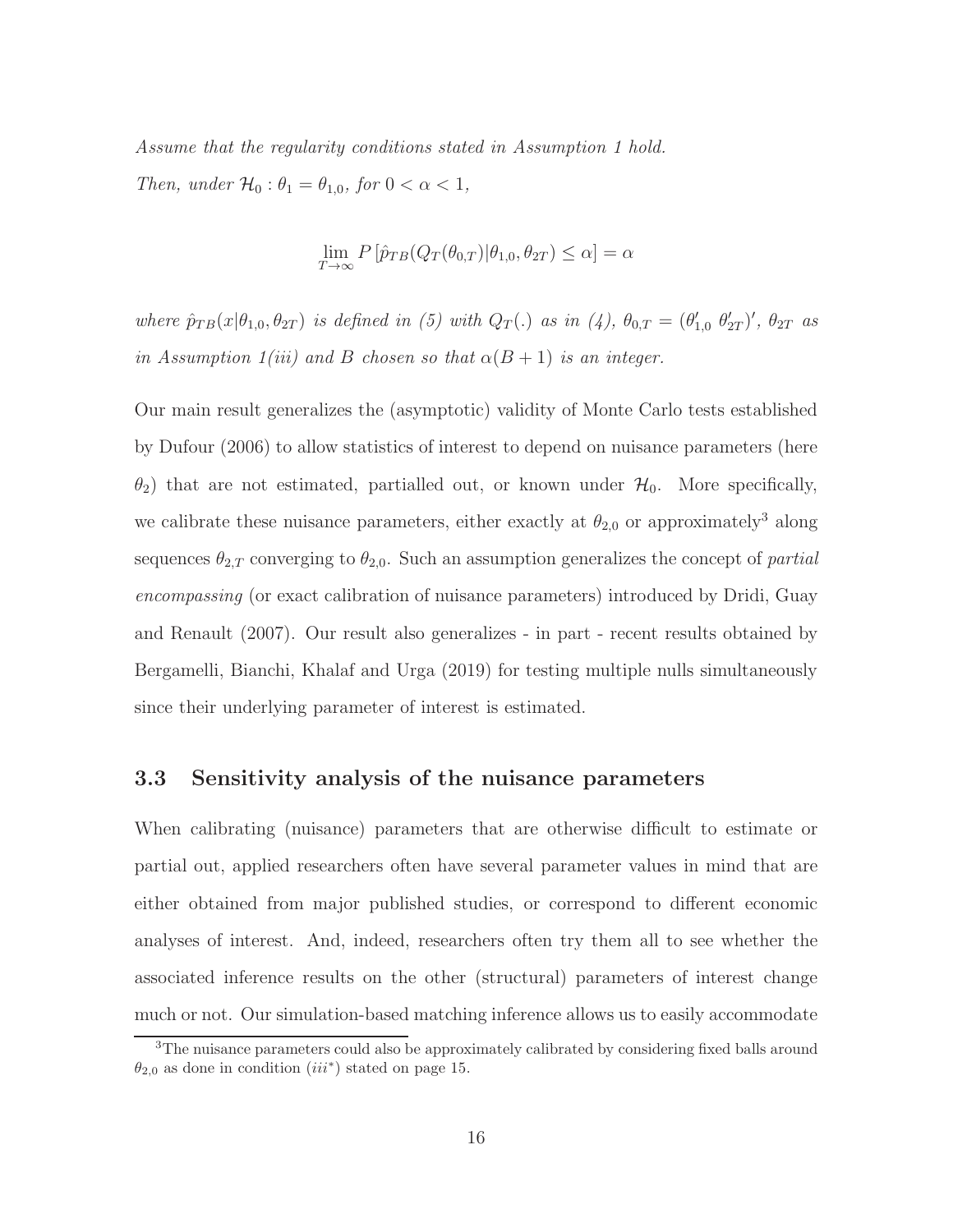and formalize such sensitivity analysis by considering the supremum of the (bootstrap) p-values computed with each chosen calibrated value. In practice, researchers may not be considering more than a couple of such values, in which case the supremum may not actually be too costly.

We start by presenting an updated version of Algorithm 1 that explicitly accounts for such "set calibration" of the nuisance parameters  $\theta_2$ , while the null hypothesis fixes  $\theta_1$ at a known value,  $\mathcal{H}_0 : \theta_1 = \theta_{1,0}$ ,

#### Algorithm 3 (General implementation over a set of calibrated values)

Let  $\Theta_2$  be the set of J candidates  $\overline{\theta}_{2,j}$ ,  $j = 1, \dots, J$  considered for the calibration of parameters  $\theta_2$ .

1. For each j, define  $\overline{\theta}_{j,0} = (\theta'_{1,0} \ \overline{\theta}'_{2,j})'$  with given  $\theta_{1,0} \in \Theta_1$  and follow Algorithm 1 (or 2) to compute the associated bootstrap p-value  $\hat{p}_{TB}(Q_T(\overline{\theta}_{j,0})|\theta_1,\overline{\theta}_{2,j})$  and the supremum

$$
\hat{p}_{TB}^*(\theta_1, \Theta_2) = \sup_{\overline{\theta}_{2,j} \in \Theta_2} \left[ \hat{p}_{TB}(Q_T(\overline{\theta}_{j,0}) | \theta_1, \overline{\theta}_{2,j}) \right]
$$
(8)

2. Decide on the rejection/non rejection of the null hypothesis by comparing the sup bootstrap p-value  $\hat{p}_{TB}^{*}(.)$  to the chosen significance level.

The asymptotic validity of our simulation-based matching inference over a set of calibrated values directly follows from our results obtained in the previous section. The following assumption updates Assumption 1 accordingly.

Assumption 2 (Regularity conditions under set calibration)

(i) For given  $\theta_{1,0} \in \Theta_1$ , let  $\Theta_{2T}$  denote a finite set of J approximate calibrated parameter values denoted  $\theta_{2,j,T}$  (with  $j=1,\dots,J$ ) such that  $\theta_{2,j,T} \stackrel{T}{\rightarrow} \theta_{2,j,0}(\theta_{1,0}),$ and define  $\theta_{j,0} \equiv (\theta'_{1,0}, \theta_{2,j,0}(\theta_{1,0})')'.$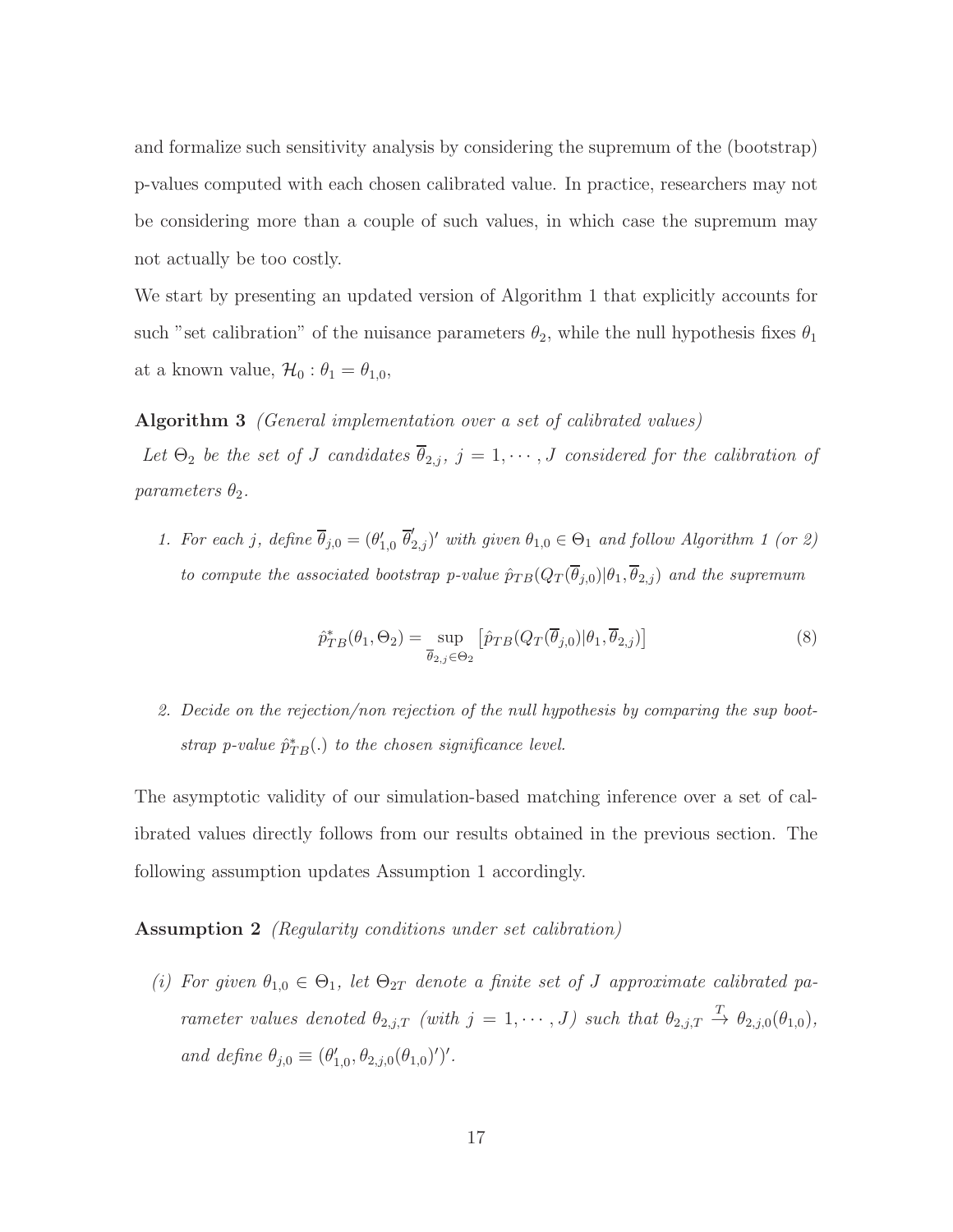(ii)  $\forall j = 1, \cdots, J$ ,  $Q_T(\hat{g}_T(Y_T), \overline{\hat{g}}_{T,H}(\theta_{j,0})) \stackrel{P}{\rightarrow} Q_0$ ; and,  $D_0$  is a subset of  $\mathbb R$  such that for some  $I_0 \in \mathbb{N}$ ,

$$
P\left[Q_T(\hat{g}_T(Y_T), \overline{\hat{g}}_{T,H}(\theta_{j,0})) \in D_0 \text{ and } Q_0 \in D_0 \text{ for all } T \ge I_0\right] = 1.
$$

(iii)  $\forall x \in D_0$ ,  $\forall \eta > 0$ , there exists an open neighborhood  $B(x, \eta)$  such that,  $\forall j =$  $1, \cdots, J$  and  $\theta_{j,T} = (\theta'_{1,0}, \theta'_{2,j,T})'$ 

$$
\lim_{T} \sup \left\{ \sup_{y \in B(x,\eta) \cap D_0} |Z_T(y|\theta_{j,T}) - Z_T(y|\theta_{j,0})| \right\} \leq \eta,
$$

where  $Z_T(y|\theta) \equiv P(Q_T(\hat{q}_T(Y_T), \overline{\tilde{q}}_{T,H}(\theta)) \leq y).$ 

Under Assumption 2, each approximate calibrated value  $\theta_{2,j,T}$  converges towards a limit point  $\theta_{2,j}$  which ensures the adequacy between the data-based statistics and its simulation-based counterpart as originally formalized in Assumption 1. Assumption 2 does not maintain that these limit points are all equal, and emphasizes once again that there could be multiple values of  $\theta_2$  that ensures the above-mentioned adequacy. As a result, none of our regularity condition should be interpreted as an identification assumption.

The next result formalizes the asymptotic validity of our simulation-based matching inference procedure over a set of calibrated values under Assumption 2.

Corollary 2 (Asymptotic validity over a set of calibrated values) Assume that the regularity conditions stated in Assumption 2 hold. Then, under  $\mathcal{H}_0: \theta_1 = \theta_{1,0}$ , for  $0 < \alpha < 1$ ,

$$
\lim_{T \to \infty} P\left[\hat{p}_{TB}^*(\theta_{1,0}, \Theta_{2T}) \le \alpha\right] = \alpha
$$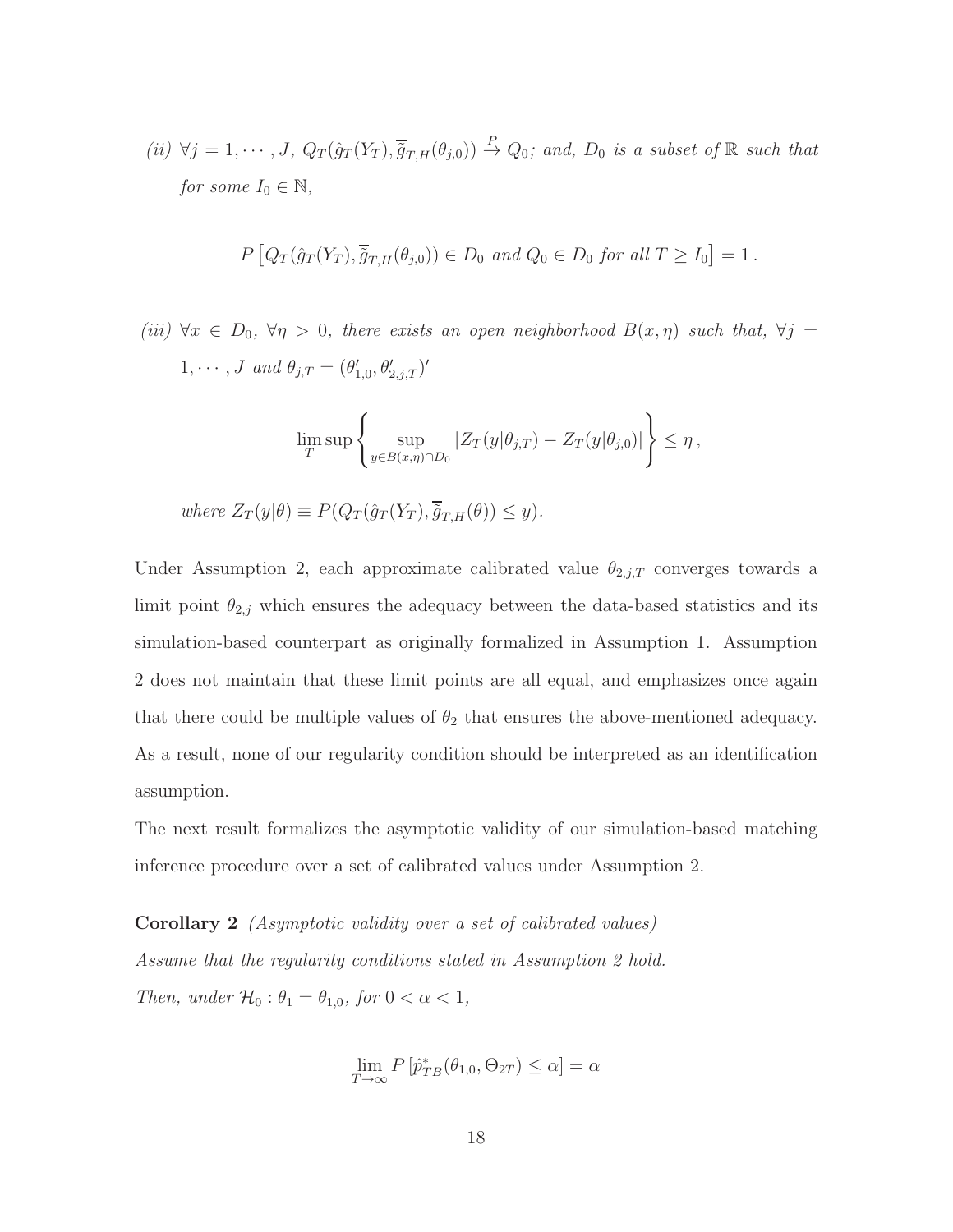where  $\hat{p}_{TB}^*(\theta_{1,0}, \Theta_{2T})$  is defined in (8),  $\Theta_{2T}$  is the finite set of approximate calibrated values for  $\theta_2$  and B chosen so that  $\alpha(B+1)$  is an integer.

## 4 Simulation study

We illustrate the reliability and the applicability of our inference procedure in a baseline macro model taken from Fernandez-Villaverde, Rubio-Ramirez and Schorfheide (2016, Chapter 8) and adapted from Del Negro and Schorfheide (2008).

#### 4.1 Model and notations

The stylized DSGE (Dynamic Stochastic General Equilibrium) model consists of several sectors including households, intermediate and final goods producers, and a monetary authority. A Calvo assumption is used to introduce nominal rigidity in prices, and firms that cannot re-optimize their prices at a given time adjust these by the steady-state inflation rate.

Denoting the log deviation of a variable  $w_t$  from its steady-state by  $\hat{w}_t$ , the log-linearized equilibrium conditions of the model for output,  $X_t$ , labor share,  $lsh_t$ , inflation,  $\pi_t$  and interest rate,  $R_t$ , are given by:

$$
\hat{x}_t = E_t[\hat{x}_{t+1}] - (\hat{R}_t - E_t[\hat{\pi}_{t+1}]) + E_t[z_{t+1}],
$$
\n
$$
\widehat{ish}_t = \hat{x}_t + \phi_t,
$$
\n
$$
\hat{\pi}_t = \beta E_t[\hat{\pi}_{t+1}] + \frac{(1 - \zeta_p \beta)(1 - \zeta_p)}{\zeta_p}(\widehat{lsh}_t + \lambda_t),
$$
\n
$$
\hat{R}_t = \frac{1}{\beta} \hat{\pi}_t + \sigma_R \epsilon_{R,t}.
$$
\n(9)

In the above equations,  $\beta$  is the stochastic discount rate and the probability with which a given firm is unable to re-optimize its price is given by  $\zeta_p$ . In addition, four exogenous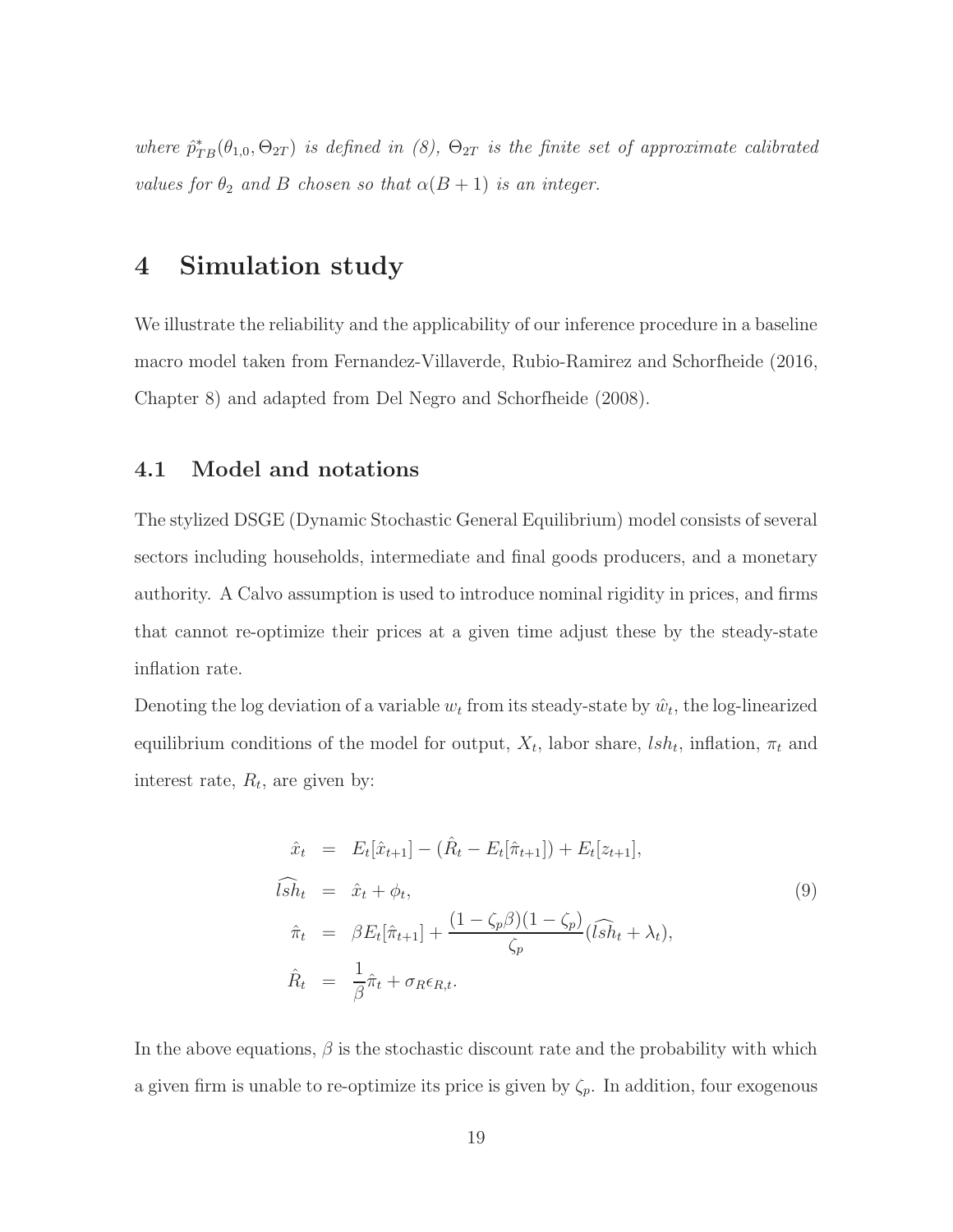shocks influence the dynamics of the variables. These include a technology shock,  $z_t$ , a price markup shock,  $\lambda_t$ , a shock that affects the preference for leisure,  $\phi_t$ , and a monetary policy shock,  $\epsilon_{R,t}$ . Except for the monetary policy shock, which is assumed to be independently and identically normally distributed with mean zero and variance 1, the remaining shocks are assumed to follow autoregressive processes. Thus, for each shock  $i = z, \lambda, \phi$ , the autoregression coefficient is  $\rho_i$  and the standard deviation is  $\sigma_i$ . The unknown structural parameters of the model are collected in the vector

$$
\theta = [\zeta_p, \beta, \gamma, \lambda, \pi^*, \rho_\phi, \rho_\lambda, \rho_z, \sigma_\phi, \sigma_\lambda, \sigma_z, \sigma_R]'
$$

where  $\gamma$  is the growth rate of technology,  $\lambda$  is the steady-state markup charged by the intermediate goods producers, and  $\pi^*$  is the steady-state inflation rate. The steadystates for the interest rate and for the labor share can be obtained from the expressions  $\bar{R} = \pi^* \gamma / \beta$ , and,  $l \bar{s} h = 1/(1 + \lambda)$ , respectively.

This baseline model is designed to a have a state-space representation which is used to obtain our sample of observables  $Y_T$ ; see Table 4 in Fernandez-Villaverde, Rubio-Ramirez and Schorfheide (2016, Chapter 8). To simplify exposition, we focus on delivering inference on only one parameter of the model, namely the Calvo parameter  $\zeta_p$  (the probability that firms do not re-optimize the prices they charge), while the remaining structural parameters are calibrated (see Table 1) to values suggested in the literature (e.g. in Fernandez-Villaverde, Rubio-Ramirez and Schorfheide (2016) and Del Negro and Schorfheide (2008)).

In order to deliver inference on  $\zeta_p$ , our approach allows us to harvest information from the model that comes as (chosen) functions of the model parameters (so-called auxiliary statistics). In our DSGE model, we focus on the information contained in the impulse responses (up to four quarters) of the four endogenous variables of the model following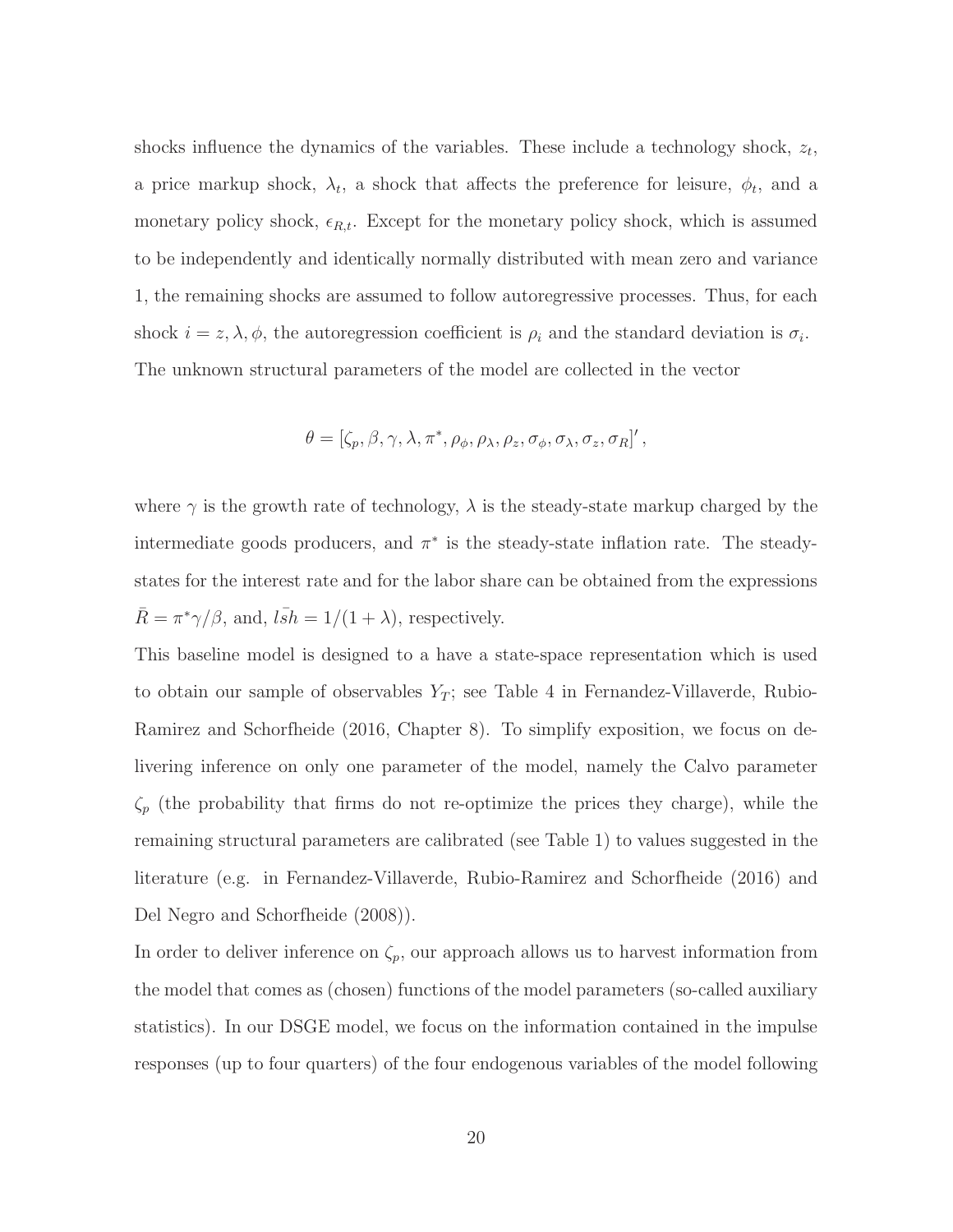a 1-unit increase in the monetary policy shock. In the literature, impulse responses have been assessed using notably three different functions, and, accordingly, we consider all three as well<sup>4</sup>: VAR-based reduced-form impulse response functions (RIRF), VAR-based Cholesky-orthogonalized structural impulse response functions (SIRF), and local projection based impulse response function (LPIRF). In addition, to assess the distances between impulse responses computed with observed and simulated data, we consider the following:

- Wald-type inference on SIRF (or RIRF) using 2 possible weighting matrices: either population weights or parametric bootstrap weights;
- Bai-type inference on LPIRF with and without MA correction<sup>5</sup> .

The implementation of these inference procedures is detailed in the Supplementary Appendix.

#### 4.2 Simulation results

In our experiments, we consider the data generating process (DGP) described in (9) with different values for the underlying parameter  $\theta$ . We are interested in testing hypotheses on the parameter  $\theta_1$  which here is the Calvo parameter  $\zeta_p$ , the probability with which a given firm is unable to reoptimize its price, while the remaining parameters  $\theta_2$  are calibrated.

• Experiment  $#1$ : size and power with exact calibration.

<sup>&</sup>lt;sup>4</sup>It is important to mention that, in our stylized model, the impulse responses are known analytically. However, our inference procedure is implemented without relying on these analytical expressions.

 $5$ We thank Oscar Jordà for suggesting the MA correction: typically, the moving average errors are corrected by recursively including the residuals; see also Algorithm  $#3$  in the Supplementary Appendix.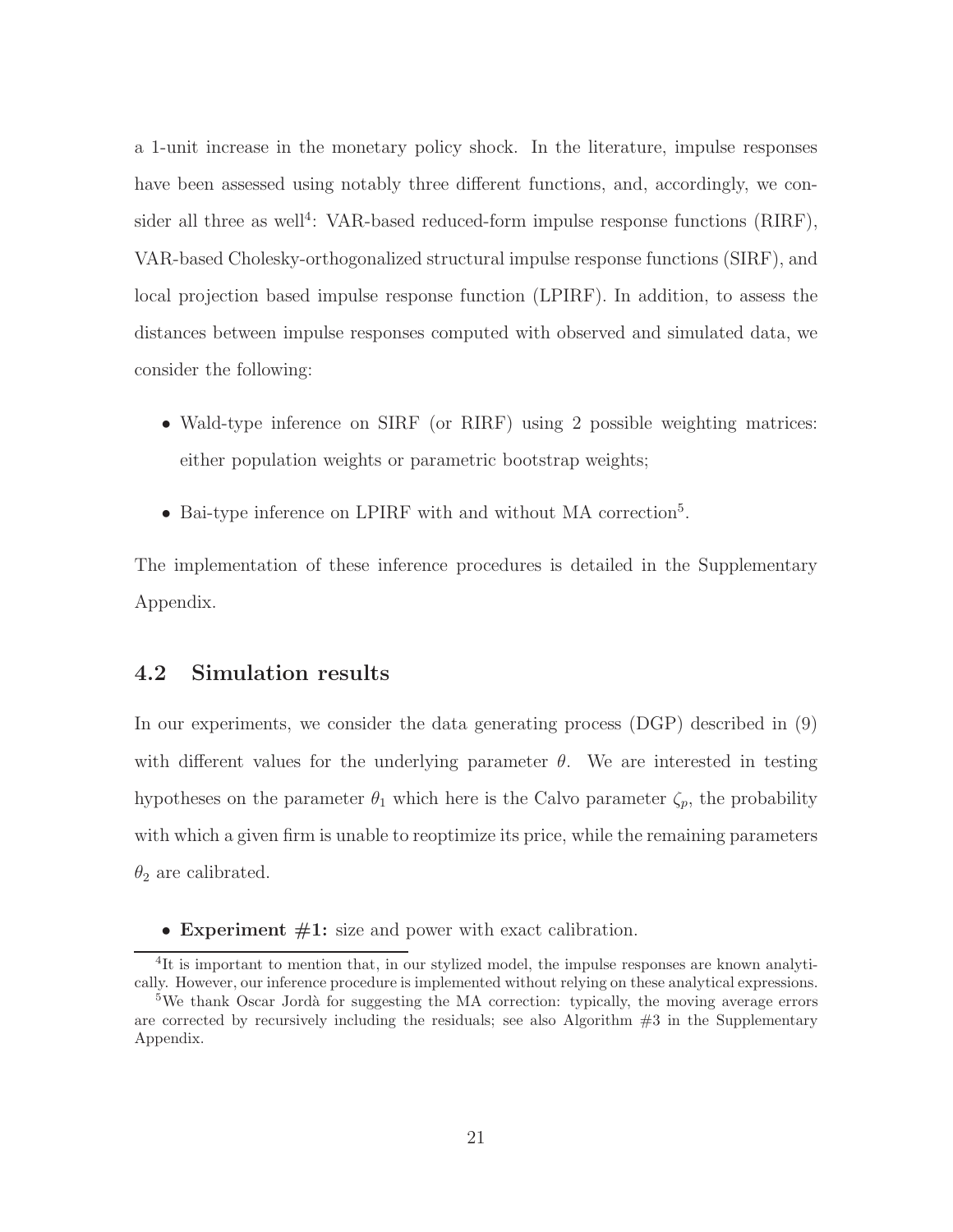We generate a sample of 100 observations according to (9) with  $\zeta_p$  taking one of nine possible values  $\zeta_{p,0}$  from 0.1 to 0.9, while the remaining parameters are set according to Table 1. For each of these 9 DGPs, we test the following null hypotheses on  $\zeta_p$ , at the 5% significance level, namely:

$$
\mathcal{H}_0: \zeta_p = c\,,
$$

where c takes 11 values between 0.01 and 0.99. The remaining parameters  $\theta_2$  are correctly calibrated. The associated empirical rejection probabilities (obtained with 1,000 replications) are represented in Figures 1 to 4 where each curve corresponds to a different DGP according to  $\zeta_{p,0}$ . We consider respectively the following four inference procedures: Bai-LPIRF, Bai-LPIRF with MA correction, Wald-SIRF with parametric bootstrap weights, and Wald-RIRF with parametric bootstrap weights.

Figure 1 focuses on Bai-LPIRF. It is worth noting that size is controlled across all DGPs. This is expected because the experiment is restricted to exact matching, yet the point is emphasized because the statistic as proposed ignores the MA errors that are inherent to local projections. Because we draw from the model with no nuisance parameters (in the context of exact calibration), the Monte-Carlo method will deliver size-correct p-values even when MA effects are ignored. Is there information in the error dynamics of local projections? The power analysis provides useful insights into this question. Indeed, the exact calibration case is an interesting experimental environment to assess whether, in addition to the comparative advantage of each statistic, IRs hold useful information on the Calvo parameter.

When the tested value of  $\zeta_p$  (that is, c) exceeds the truth  $[c > \zeta_{p,0}]$ , we observe good power for all considered DGPs (that is, for all considered truths). In stark contrast, we find no power when the tested value c is lower than the truth  $[c < \zeta_{p,0}]$ : the test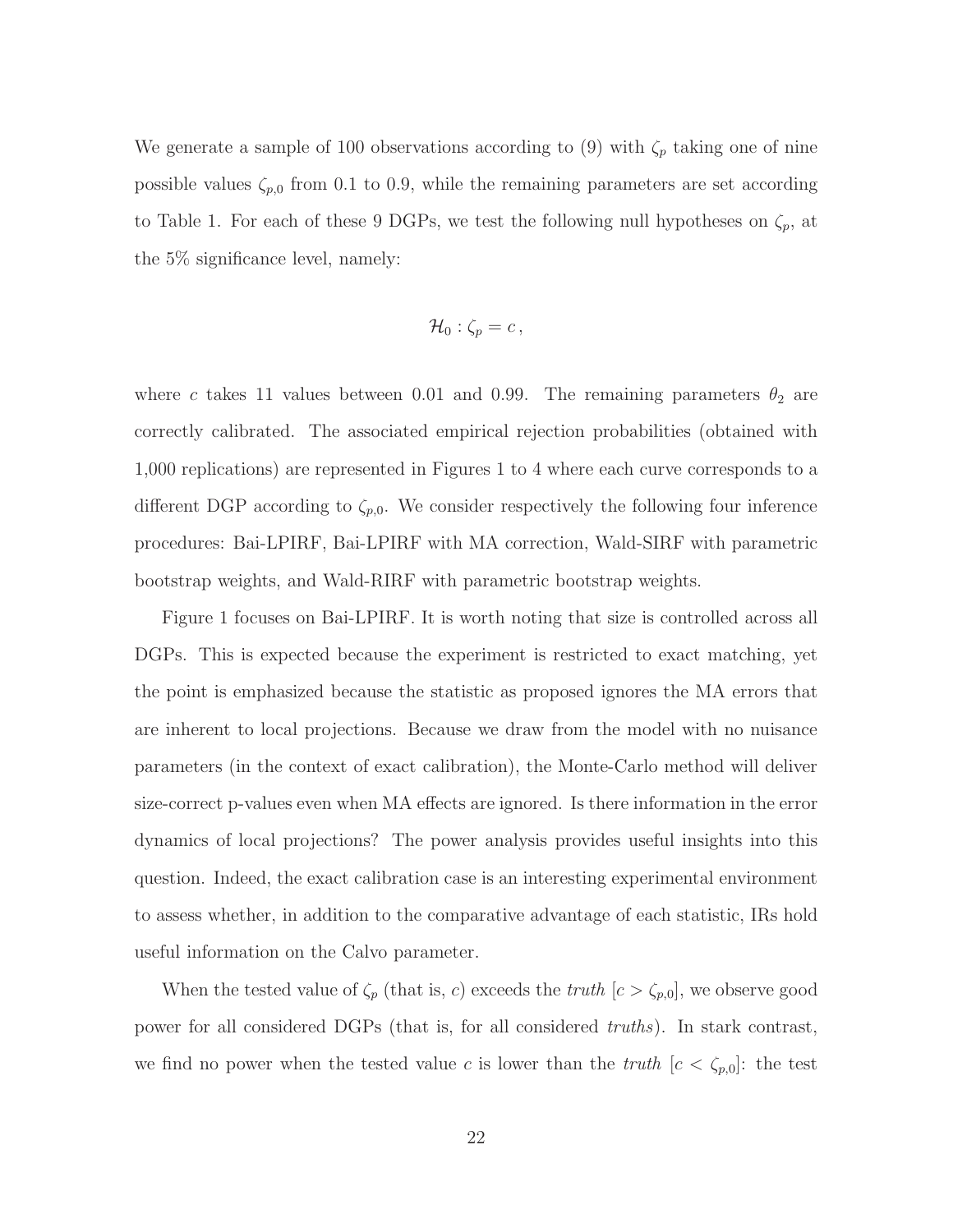appears in fact to be biased (power less than size) against such alternatives. This contrast holds over all considered DGPs, and overall, the power curves do not differ much across DGPs.

The striking difference in power that we observe may point to reasons related to the structure of the macroeconomic model. The Calvo parameter is known to be quite hard to pin down, and unbounded confidence sets are not to be ruled out; see e.g. Mavroeidis, Plagborg-Møller, and Stock (2014). Yet, our results in Figures 2 to 4 suggest otherwise.

Figure 2 depicts size-power curves for an LR-type statistic - as in Figure 1 - after being corrected for MA errors. We find that bias is completely corrected for  $c < \zeta_{p,0}$ , with no power loss for the  $c > \zeta_{p,0}$  direction. Despite clear improvements on the former direction, we still find a notable asymmetry in power: the power curves for the  $c < \zeta_{p,0}$ cases are visibly flatter and peak at a maximum of 40% compared to a fast convergence to one for the  $c > \zeta_{p,0}$  case. Nevertheless, the information content of the MA correction represents an interesting result we would like to emphasize.

The MA correction remains costly data-wise since a few lags are needed for its implementation, which may matter for the small sample sizes that we consider in this experiment. In fact, the Wald-type statistics depicted in Figures 3 and 4 confirm that power symmetry is attainable. A qualification is worth raising here, since contrary to conventional practice from a general Wald-type perspective, the weighting matrix we use is obtained drawing from the null model. Concretely, since a preliminary simulation is needed to center the impulse responses, there is no added cost if this simulation is also used to scale the deviations.

The main difference between Figures 3 and 4 is that the former relies on structural impulse responses whereas the latter depicts reduced form measures. For comparison purposes with Figure 1, recall that the LPIRFs are (by construction) reduced form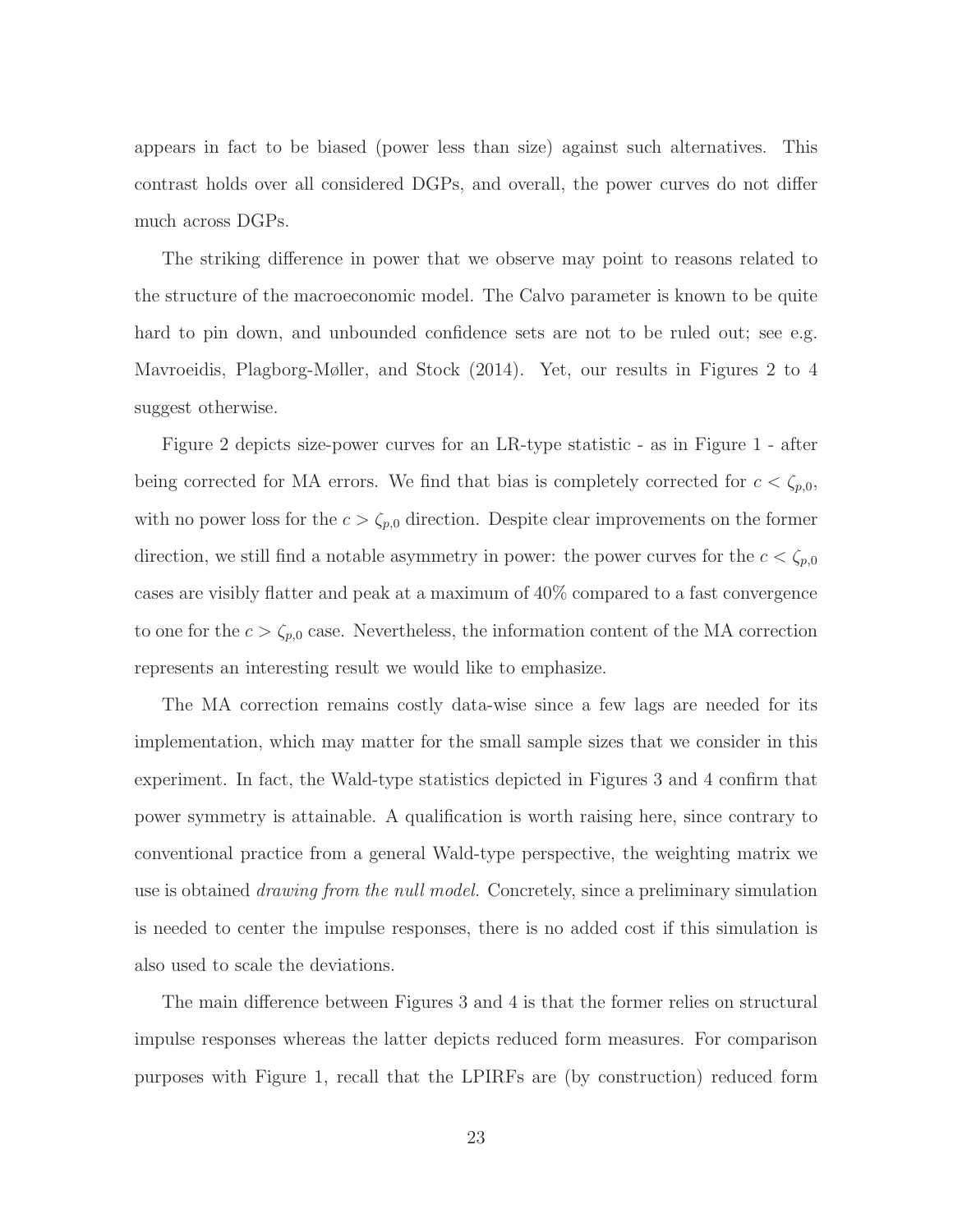measures. With one exception, we find no crucial difference between structural and reduced form measures. This result is noteworthy in view of current practices in macroeconomics. The exception is again for alternatives of the form  $c < \zeta_{p,0}$  with  $c \leq 0.5$ , as the maximum power we observe for these cases is higher with structural IRs. The power advantage is not substantial, but remains noticeable: one way to interpret this finding is that structural measures add power when it is most needed.

#### • Experiment  $#2$ : deviation from the null.

In this experiment, we test the same null hypothesis throughout,

$$
\mathcal{H}_0: \zeta_p = 0.65\,,
$$

with the remaining parameters calibrated according to Table 1. We generate a sample of 100 observations according to (9) where we change one parameter at a time from its value under the null. Specifically, we consider changes in the following seven parameters: the Calvo parameter  $\zeta_p$ , as well as the autoregression coefficients of the leisure shock, price markup shock, and technology shock,  $\rho_{\phi}$ ,  $\rho_{\lambda}$ ,  $\rho_{z}$ , and their corresponding standard deviation,  $\sigma_{\phi}$ ,  $\sigma_{\lambda}$ ,  $\sigma_{z}$ . We collect the associated empirical rejection probabilities computed for the following 4 inference procedures: Wald-SIRF with parametric bootstrap weights; Wald-RIRF with parametric bootstrap weights; Bai-LPIRF; and Bai-LPIRF with MA correction. In Figures 5 and 6, we display 7 graphs, each corresponds to the component of  $\theta$  that deviates from its value under  $\mathcal{H}_0$ ; for example, the graph located on the left of the top row collects rejection probabilities when the sample is generated with  $\zeta_p$  taking values between 0.1 and 0.9 (while the remaining parameters are set according to Table 1); the graph located in the middle of the top row displays empirical rejection probabilities when the sample is generated with  $\zeta_p = 0.65$  when  $\rho_\phi$ takes values between 0.1 and 0.9 (while the remaining parameters are set according to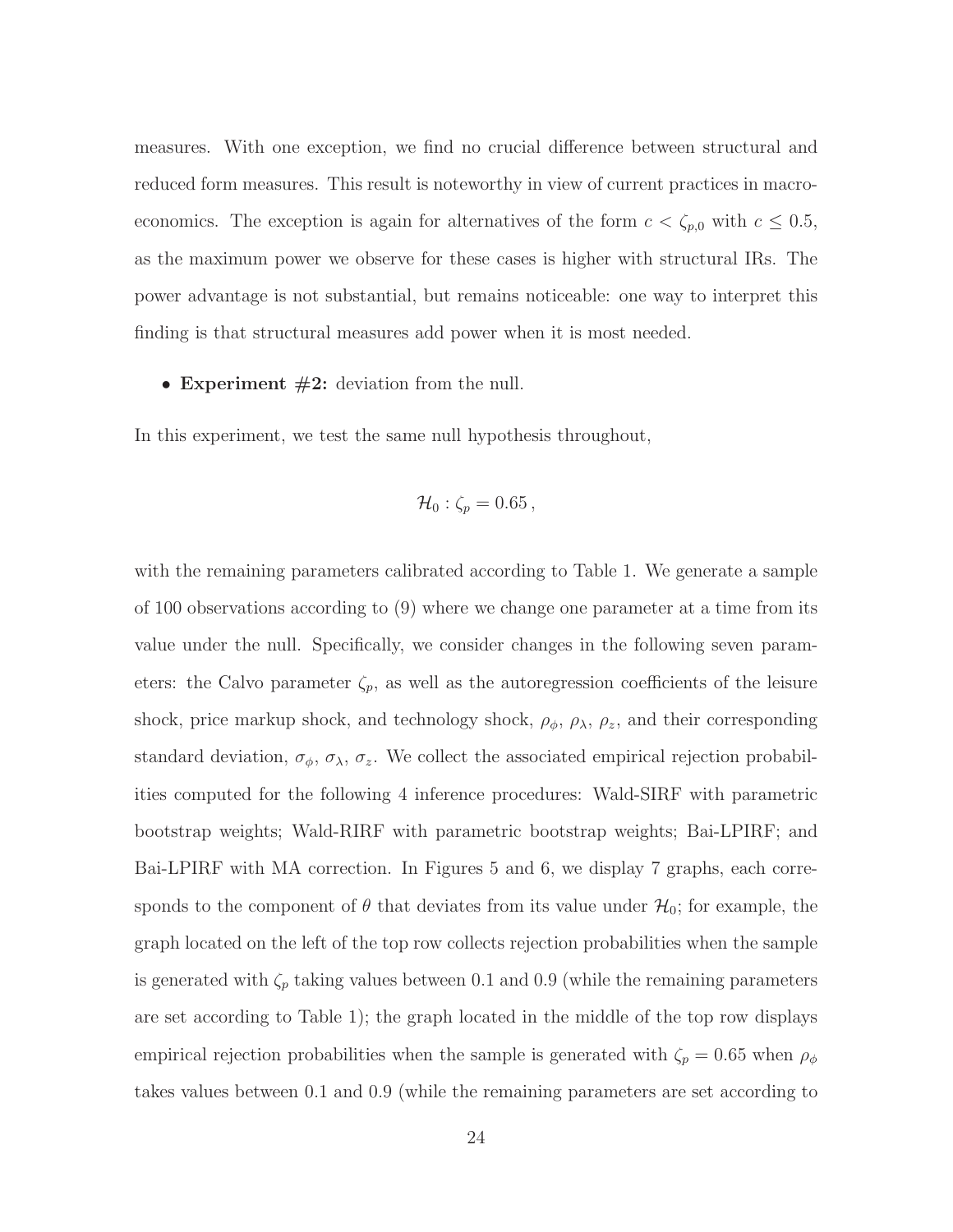Table 1). Notice that the only difference between Figures 5 and 6 is the null value for the persistence parameter  $\rho_{\lambda,0}$ , respectively set at 0.88 and 0.33<sup>6</sup>. Our setup allows a direct comparison of the power of the different inference procedures when considering deviations from the null along one specific direction.

Several results emerge from these comparisons. First, LR-type statistics lack power for  $0.65 < \zeta_p$  as can be seen in the top left graph. In addition, the MA correction to the Bai-LPIRF does not seem to pay off broadly; in fact, in most cases it seems to cost some power. Also noted is the better performance of the Wald-type statistics where the structural approach dominates, albeit marginally. That being said, Wald statistics neither dominate for all parameters nor for all directions.

Another result which challenges conventional wisdom is that structural impulse responses do not convey much more information than reduced form ones. For inference on  $\sigma_{\lambda}$  and  $\sigma_{z}$ , the structural approach actually costs power drastically to the left of the tested value.

For the persistence parameters, we observe power asymmetry for all statistics when the true parameter is lower than the tested value. This result becomes most evident when we interpret the difference between Figures 5 and 6 on  $\rho_{\lambda}$ . In the former, the true value of  $\rho_{\lambda}$  is 0.88, in contrast to 0.33 in the latter. We actually find that none of the statistics have any power to detect departures of  $\rho_{\lambda}$  in Figure 5, in contrast to good performance to the right of 0.33 in Figure 6.

We also observe asymmetry in the ranking of alternative statistics in both Figures 5 and 6, depending on whether the calibrated value is lower or higher than the true one. When both LR- and Wald-types of statistics have power, the LR-type ones dominate although not uniformly. When LR-type statistics have practically no power, there are

<sup>6</sup>A number of estimates (typically Bayesian) have been obtained for this parameter in the context of different medium-size DSGE models, and these vary substantially. For instance, Del Negro and Shorfheide (2008) find a posterior estimate value of 0.88 for their 'agnostic' scenario, whereas Ferroni, Grassi and Leon-Ledesma (2019) find a posterior estimate value of 0.35 in their preferred scenario.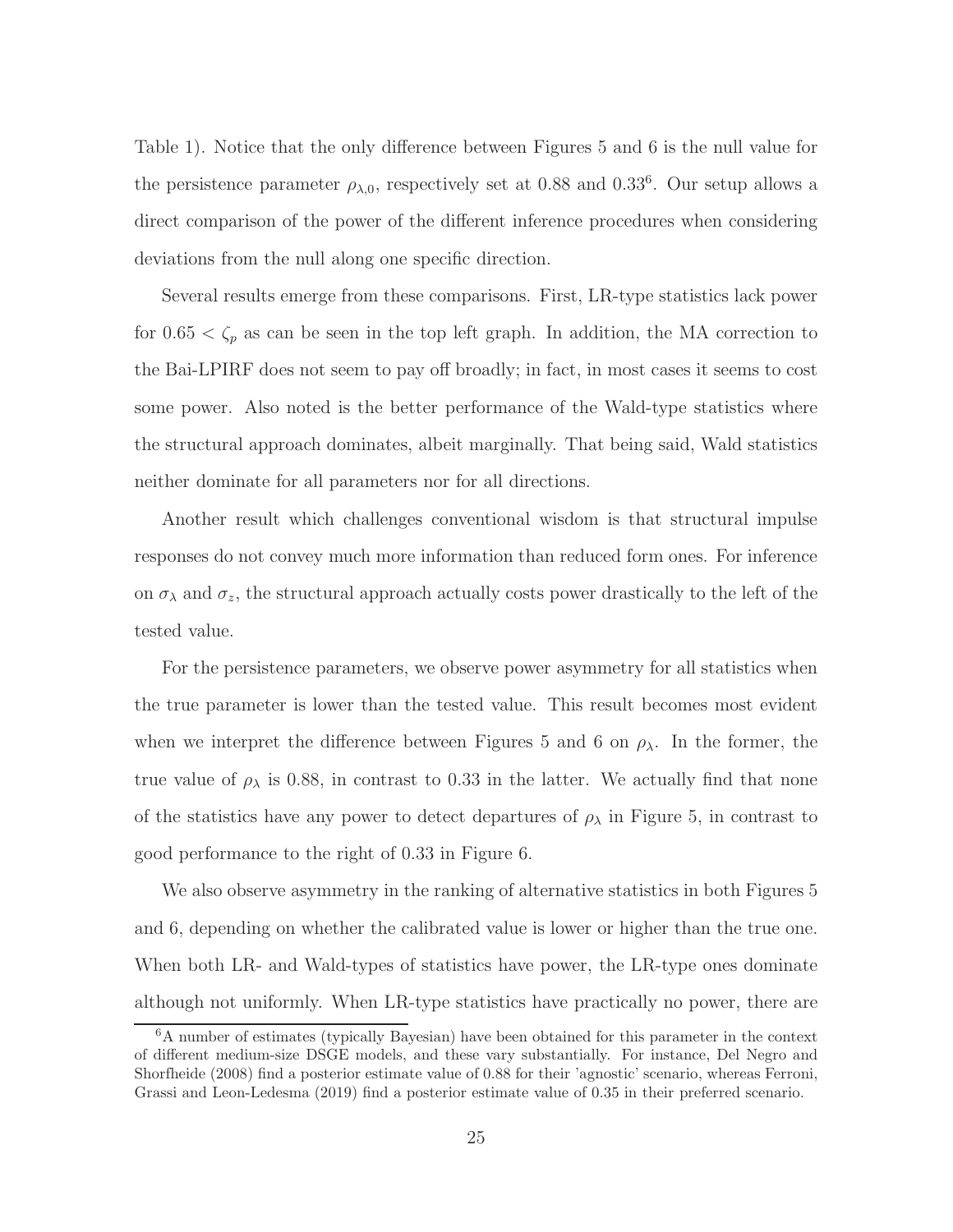various cases where their Wald-type counterparts are (quite) informative. However, no distinctive clear pattern emerges that could shed light on such differences.

Power asymmetries and sharp differences in power such as what we document for  $\rho_{\lambda}$  between Figures 5 and 6 reinforce arguments in the profession favouring calibration, and provide useful guidelines for such practices.

• Experiment  $#3$ : size and power with approximate calibration.

To illustrate and justify these guidelines, we report in Tables 2 to 4 simulations results with incorrectly calibrated parameters. We specifically investigate the impact of approximately calibrating one parameter, either  $\rho_{\phi}$  (the autoregression coefficient of the shock that affects the preference for leisure) or  $\rho_{\lambda}$  (the autoregression coefficient of the price markup shock), on the size and power of our test. Recall from Figure 5 and associated discussions in Experiment #2 that our inference procedures do not have much power on  $\rho_{\lambda}$ . It would then make sense, from a practical point of view, to calibrate it.

We generate a sample of 100 observations according to (9) with  $\zeta_p$  taking value  $\zeta_{p,0}$  = 0.65 while the remaining parameters are set according to Table 1. For such a DGP, we test the following null hypotheses on  $\zeta_p$ , at the 5% significance level, namely:

$$
\mathcal{H}_0: \zeta_p = c\,,
$$

where c takes 11 values between 0.01 and 0.99. The remaining parameters  $\theta_2$  are correctly calibrated except for either  $\rho_{\phi}$  or  $\rho_{\lambda}$ .

(i) Miscalibration of  $\rho_{\phi}$ , the autoregression coefficient of the shock that affects the preference for leisure: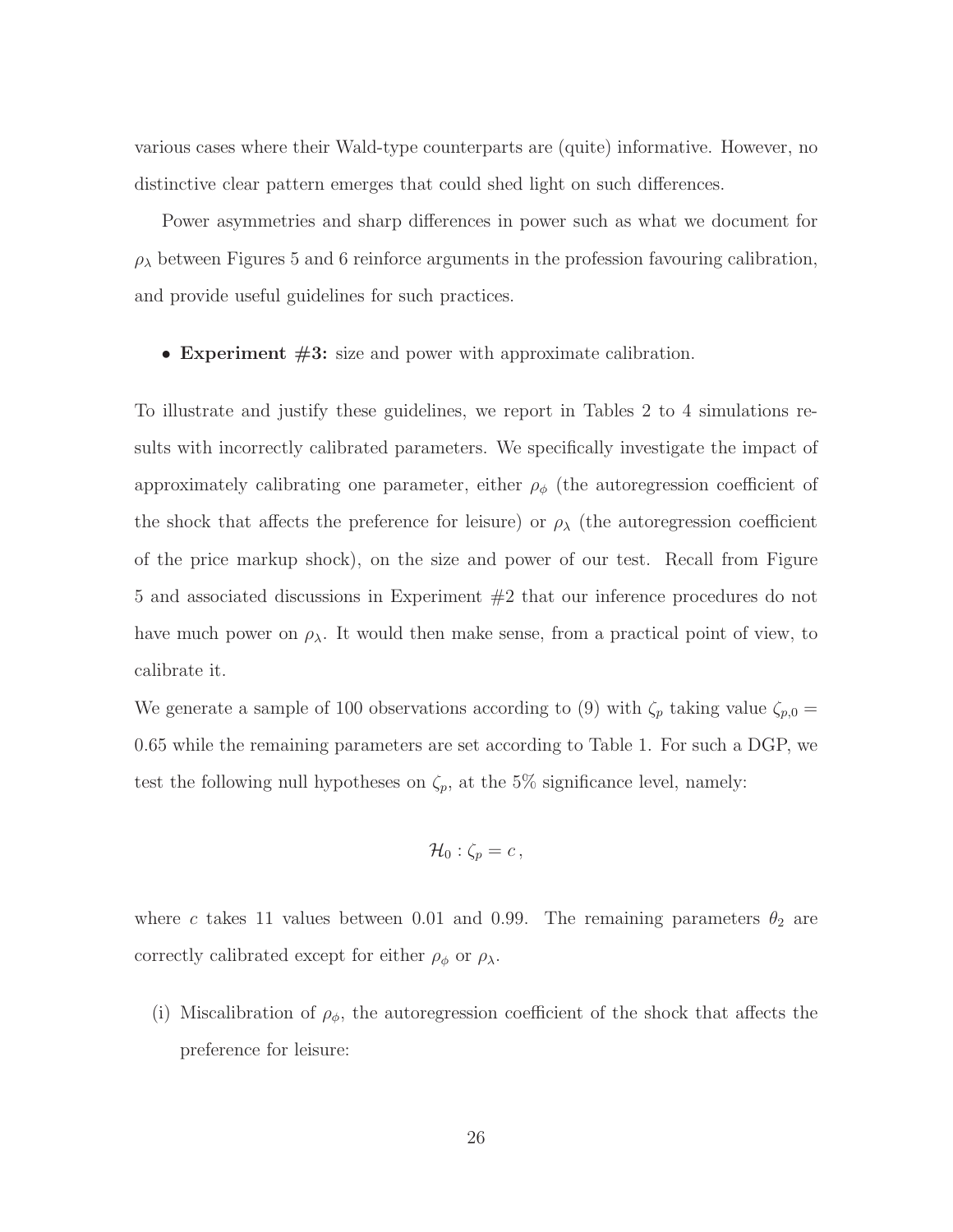$\rho_{\phi}$  is calibrated at a value between 0.1 and 0.9 whereas the sample is generated with  $\rho_{\phi,0} = 0.3$ . The associated rejection probabilities (obtained with 1,000 replications) are represented in Table 2 when inference is conducted using Bai-LPIRF with and without MA correction.

Focusing first on the size of the test which is obtained when testing  $\mathcal{H}_0 : \zeta_p = 0.65$ , we notice that the size remains well-controlled and somewhat insensitive to  $\rho_{\phi}$  when overcalibrated, that is calibrated above 0.3 - even up to 0.9. However, when considering under-calibrated  $\rho_{\phi}$  values, the test becomes over-sized more quickly: for example, with  $\rho_{\phi}$  calibrated at 0.1 the rejection probability is 0.062 while it is 0.052 when  $\rho_{\phi}$ is calibrated at 0.9 when considering Bai-LPIRF without MA correction. This is even more pronounced when considering Bai-LPIRF with MA correction: for example, with  $\rho_{\phi}$  calibrated at 0.1 the rejection probability is 0.176 while it is close to 0 when  $\rho_{\phi}$  is calibrated at 0.9.

Focusing now on testing  $\mathcal{H}_0$ :  $\zeta_p = c \neq 0.65$ , the power properties of the test using Bai-LPIRF without MA correction do not seem to be much affected by the incorrect calibration of  $\rho_{\phi}$ : there is much power to detect  $\zeta_p > 0.65$  but little to none to detect  $\zeta_p < 0.65$ . For example, when testing  $\zeta_p = 0.8$ , the rejection probabilities are close to 1 for all calibrated values of  $\rho_{\phi}$  between 0.1 and 0.9; similarly, when testing  $\zeta_p = 0.6$ the rejection probabilities are close to 0 for all calibrated values of  $\rho_{\phi}$  between 0.1 and 0.9. The power properties of the test using Bai-LPIRF with MA correction are much more sensitive to the incorrect calibration: in general, the power decreases when  $\rho_{\phi}$  is over-calibrated and increases when it is under-calibrated.

#### (ii) Miscalibration of  $\rho_{\lambda}$ , the price markup shock autoregression coefficient:

 $\rho_{\lambda}$  is calibrated at a value between 0.1 and 0.95 whereas the sample is generated with either  $\rho_{\lambda,0} = 0.3$  or  $\rho_{\lambda,0} = 0.88$ . The associated rejection probabilities (obtained with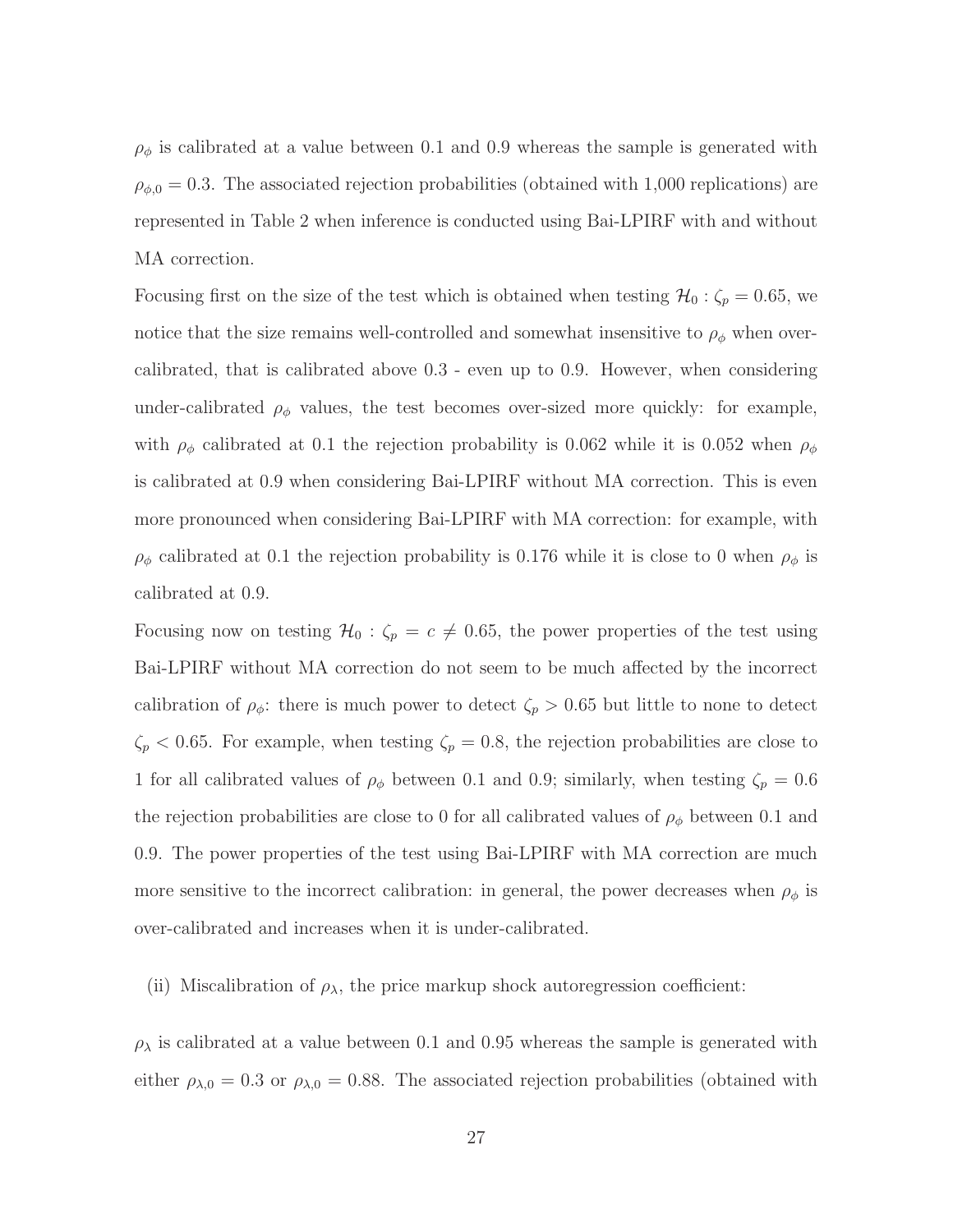1,000 replications) are represented in Table 3 when inference is conducted using Bai-LPIRF without MA correction.

Similarly to the results obtained with miscalibration of  $\rho_{\phi}$ , the size of the test remains well-controlled when  $\rho_{\lambda}$  is over-calibrated, but it appears severely distorted when  $\rho_{\lambda}$  is under-calibrated. In addition, the power properties of the test do not seem to be much affected by the incorrect calibration of  $\rho_{\lambda}$ : there is much power to detect  $\zeta_p > 0.65$  but little to none to detect  $\zeta_p < 0.65$ .

More generally, our results illustrate the importance of the direction of miscalibration - and not only of the magnitude of the miscalibration: e.g. a (slight) under-calibration of the autocorrelation parameter  $\rho_{\phi}$  or  $\rho_{\lambda}$  is much more consequential than a (large) over-calibration. This is in-line with our asymptotic framework (see Assumption 1) that maintains equicontinuity along a specific direction of approximate calibration.

(iii) Robustness to the miscalibration of  $\rho_{\lambda}$ , the price markup shock autoregression coefficient:

So far, our results under miscalibration highlight the very serious consequences of miscalibrating - and, more specifically, of under-calibrating  $\rho_{\phi}$  or  $\rho_{\lambda}$ . They also point to the sensible approach often adopted by empirical macroeconomists to "go for more persistence when in doubt". The severe consequences of miscalibration reinforce the usefulness of our multi-scenario sup-p-value approach introduced in section 3.3 that consists in computing the supremum of the p-values obtained for each candidate calibrated value.

We implement the robust approach with respect to the calibration of  $\rho_{\lambda}$  when testing  $\zeta_p$ . The true values of  $\zeta_p$  and  $\rho_\lambda$  are set at  $\zeta_{p,0} = 0.65$  and  $\rho_{\lambda,0} = 0.88$ . To compute the empirical rejection probabilities reported in Table 4, we consider two candidates for the calibration of  $\rho_{\lambda}$ : in panel A, 0.8 and 0.9; and in panel B, 0.7 and 0.95. The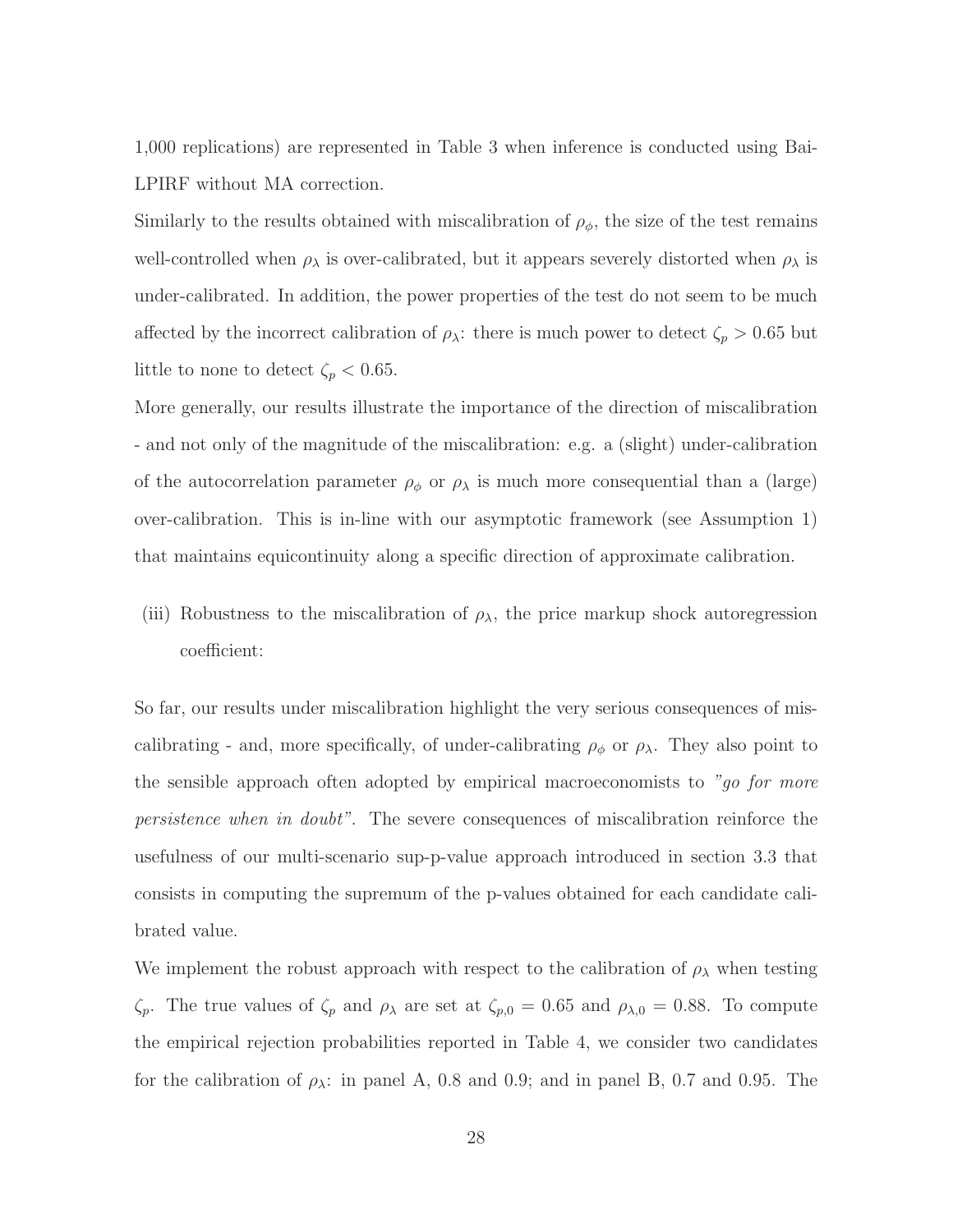size of the test remains well-controlled. In addition, the power properties of the test do not seem to be much affected by our robust procedure: there is still much power to detect  $\zeta_p > 0.65$ , but none to detect  $\zeta_p < 0.65$ .

Overall, we find that the power cost is minimal considering the severe over-rejections due to ignoring calibration effects in finite samples.

The above simulation studies demonstrate that Bai's statistic with Jorda's projection method generally performs well when compared to the other considered options. The method is sensitive to several miscalibrated parameters of the model, although this sensitivity is asymmetric and considerably more present when calibrating at lower values than the truth: e.g. calibrating a persistence parameter below its actual (unknown) value. Since a considerable amount of dynamics is injected into DSGE models via its 'external' sources, namely the model's shock processes, our simulation studies indicate the importance of properly pinning down the parameter values of these processes for testing  $\theta$  (which, in our simplified case, consists of the Calvo parameter  $\zeta_p$ ). Indeed, if the latter are to be calibrated, they should be fixed at the highest economically-acceptable values so that the test remains valid and powerful. In addition, our multi-scenario sup-p-value approach appears promising. It can be interpreted as a way to operationalize - and formalize - the sensitivity analysis routinely done in empirical macro when calibrating the parameters of the shocks that are closing the model.

## 5 Conclusion

Our paper proposes a general procedure for inference with auxiliary statistics that does not require identification, and that is moreover compatible with - possibly multiple calibration. Conditions underlying asymptotic validity are characterized beyond the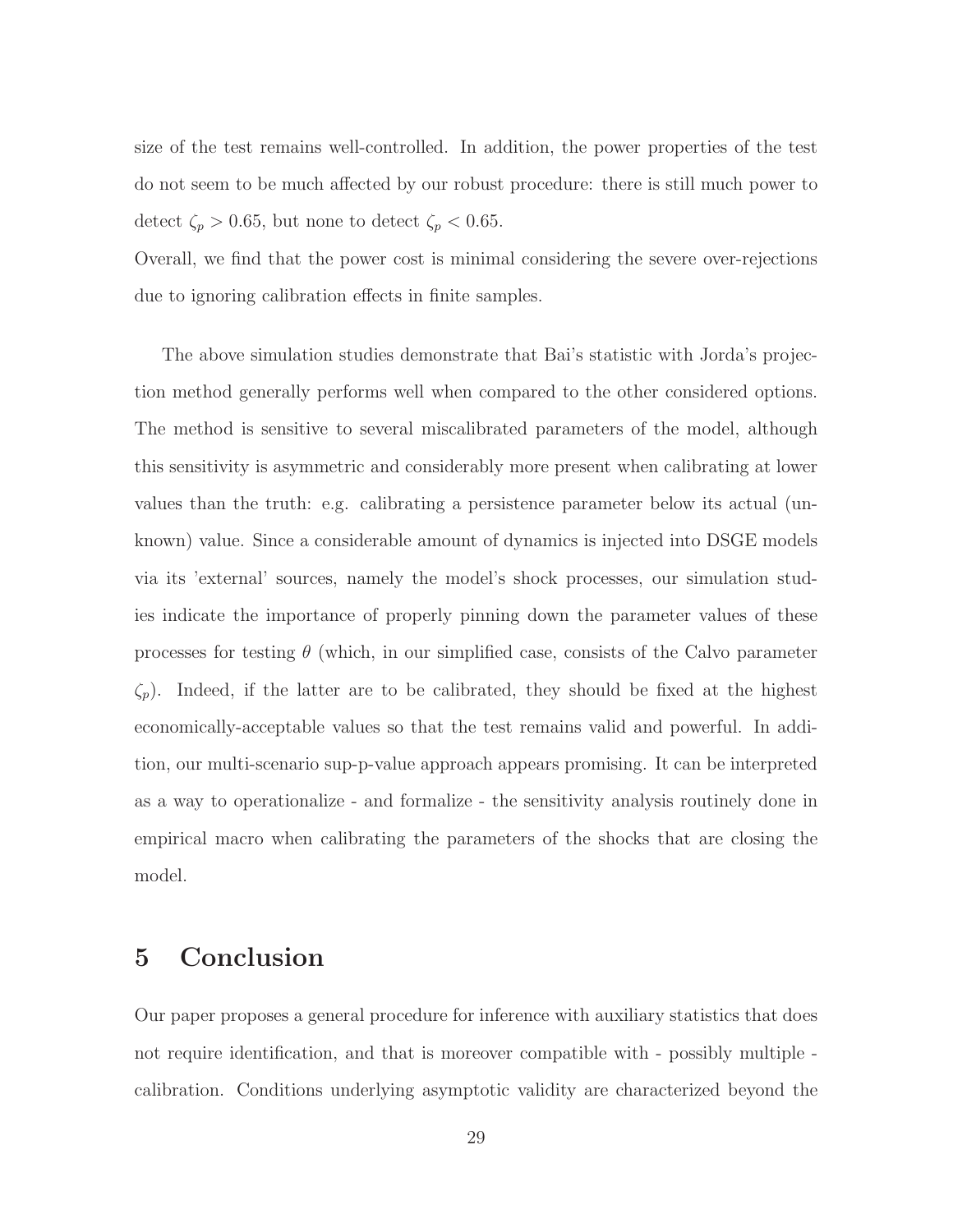strict and exact calibration of intervening parameters. On the practical side, we focus on IR matching for DSGE models, including a local projection perspective. A laboratory analysis with a prototypical model illustrates the usefulness of calibration despite serious potential cost that can provably be addressed using our proposed methodology. Results further document useful testable directions that suggest practical calibration practices, shed light on the importance of MA dynamics in local projections and importantly, on the information content of structural IRs.

## Acknowledgements

We thank conference participants (at EC2 2019 in Oxford, CIREQ 2019 in Montreal, SVEC 2019 in Vancouver, NBER 2019 Workshop on Methods and Applications for Dynamic Stochastic Equilibrium Models, 2020 World Congress of the Econometric Society), and seminar participants (at Warwick U., U. of Surrey, U. of Bergamo, Durham U.) for helpful comments and discussions.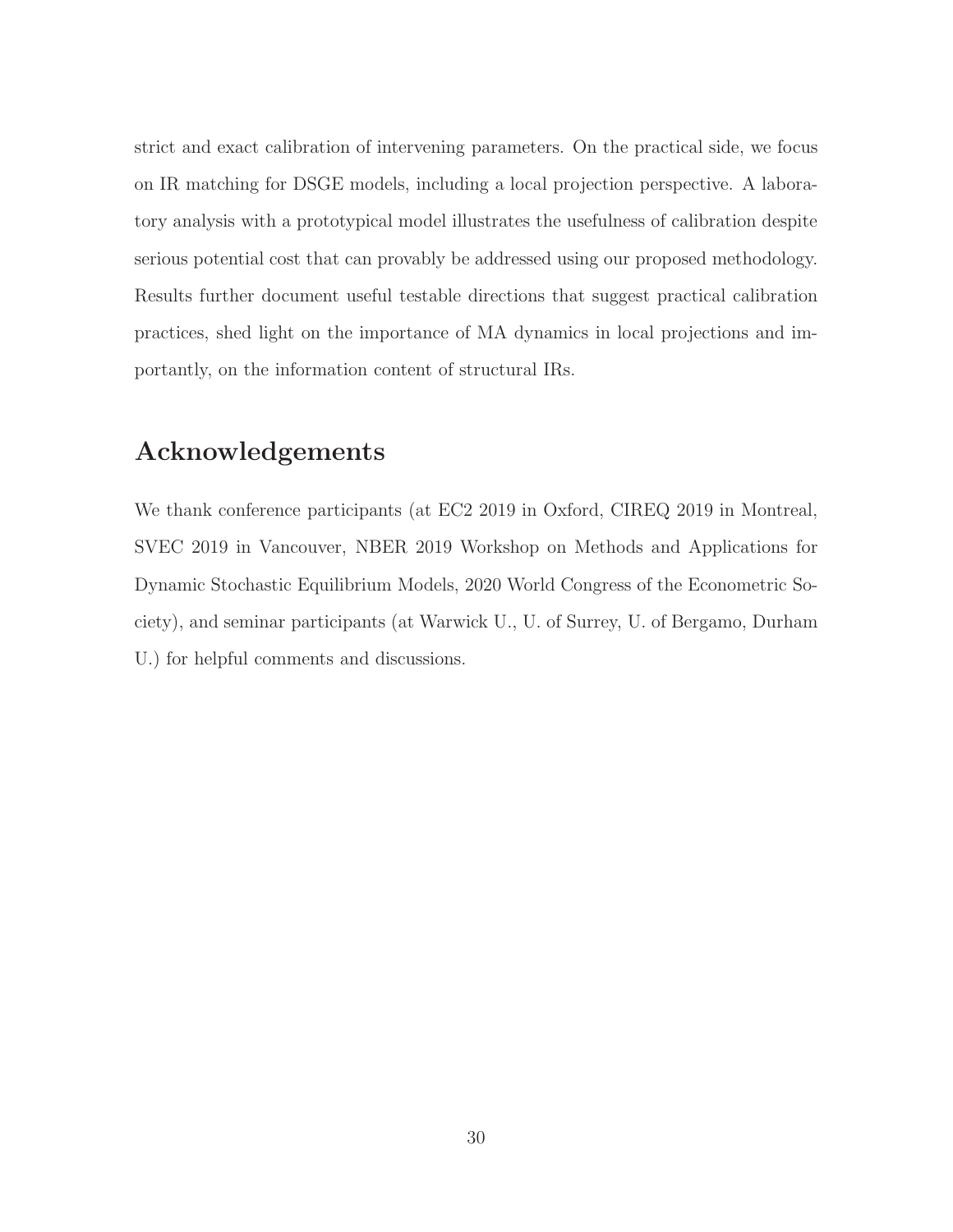## References

- [1] J. Bai, Fixed-effects dynamic panel models, a factor analytical method, Econometrica 81 (2013), 285–314.
- [2] M.-C. Beaulieu, J.-M. Dufour., and L. Khalaf, Multivariate tests of mean-variance efficiency with possibly non-Gaussian errors: an exact simulation-based approach, Journal of Business and Economic Statistics 25 (2007), 398–441.
- [3]  $\_\_\_\_\_\_\$  *Identification-robust estimation and testing of the zero-beta CAPM*, Review of Economic Studies 80 (2013), 892–924.
- [4] \_\_\_\_\_, Exact confidence set estimation and goodness-of-fit test methods for asymmetric heavy tailed stable distributions, Journal of Econometrics 181 (2014), 3–14.
- [5] M. Bergamelli, A. Bianchi, L. Khalaf, and G. Urga, Combining p-values to test for multiple structural breaks in cointegrated regressions, Journal of Econometrics 211 (2019), 461–482.
- [6] L.E. Calvet and V. Czellar, Through the looking glass: Indirect inference via simple equilibria, Journal of Econometrics  $185$  (2015), no. 2, 343 – 358.
- [7] L.J. Christiano, M. Eichenbaum, and C.L. Evans, Nominal rigidities and the dynamic effects of a shock to monetary policy, Journal of Political Economy 113  $(2005), 1-45.$
- [8] V. Czellar and E. Ronchetti, Accurate and Robust Tests for Indirect Inference, Biometrika 97 (2010), 621–630.
- [9] P. Dovonon and A. R. Hall, The asymptotic properties of GMM and Indirect Inference under second-order identification, Journal of Econometrics 205 (2018), 76–111.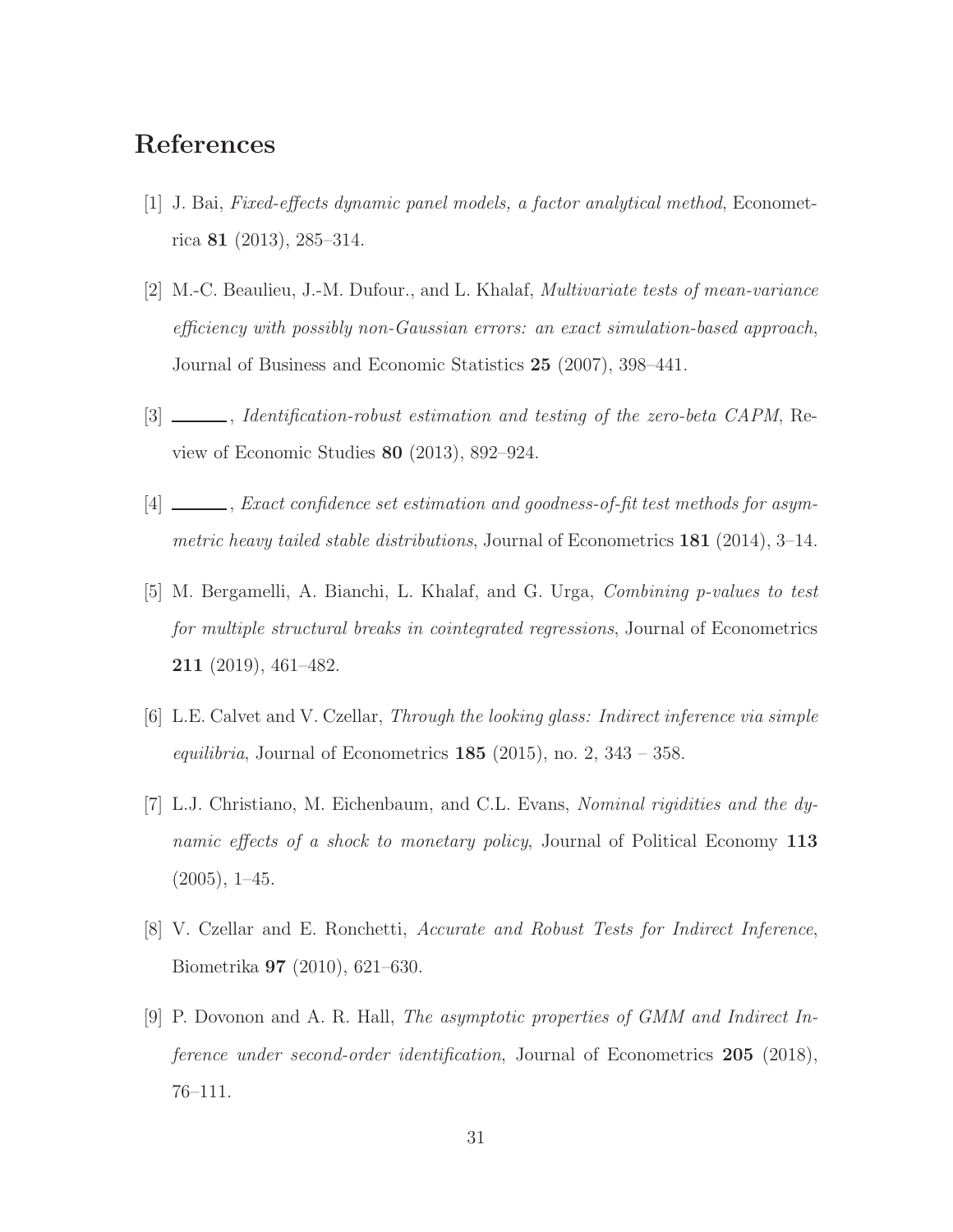- [10] R. Dridi, A. Guay, and E. Renault, Indirect inference and calibration of dynamic stochastic general equilibrium models, Journal of Econometrics 136 (2007), 397–430.
- [11] J.-M. Dufour, Monte Carlo tests with nuisance parameters: A general approach to finite-sample inference and nonstandard asymptotics, Journal of Econometrics 133 (2006), 443–477.
- [12] J.-M. Dufour, D. Pelletier, and E. Renault, Short-Run and Long-Run Causality in Time Series: Inference, Journal of Econometrics 132 (2006), 337–362.
- [13] J.-M. Dufour and E. Renault, Short-Run and Long-Run Causality in Time Series: Theory, Econometrica 66 (1998), 1099–1125.
- [14] J. Fernandez-Villaverde, J.F. Rubio-Ramirez, and F. Schorfheide, Solution and estimation methods for DSGE models, Handbook of Macroeconomics 2 (2016).
- [15] F. Ferroni, S. Grassi, and M. Leon-Ledesma, Selecting Structural Innovations in DSGE models, Journal of Applied Econometrics 34 (2019), 205–220.
- [16] J.J. Forneron and S. Ng, The ABC of simulation estimation with auxiliary statistics, Journal of Econometrics  $205$  (2018), 112–139.
- [17] R. Gallant and G. Tauchen, Which moments to match?, Econometric Theory 12 (1996), 657–681.
- [18] M. G. Genton and E. Ronchetti, Robust Indirect Inference, Journal of the American Statistical Association 98 (2003), 67–76.
- [19] C. Gouriéroux, A. Monfort, and E. Renault, *Indirect inference*, Journal of Applied Econometrics 85 (1993), 85–117.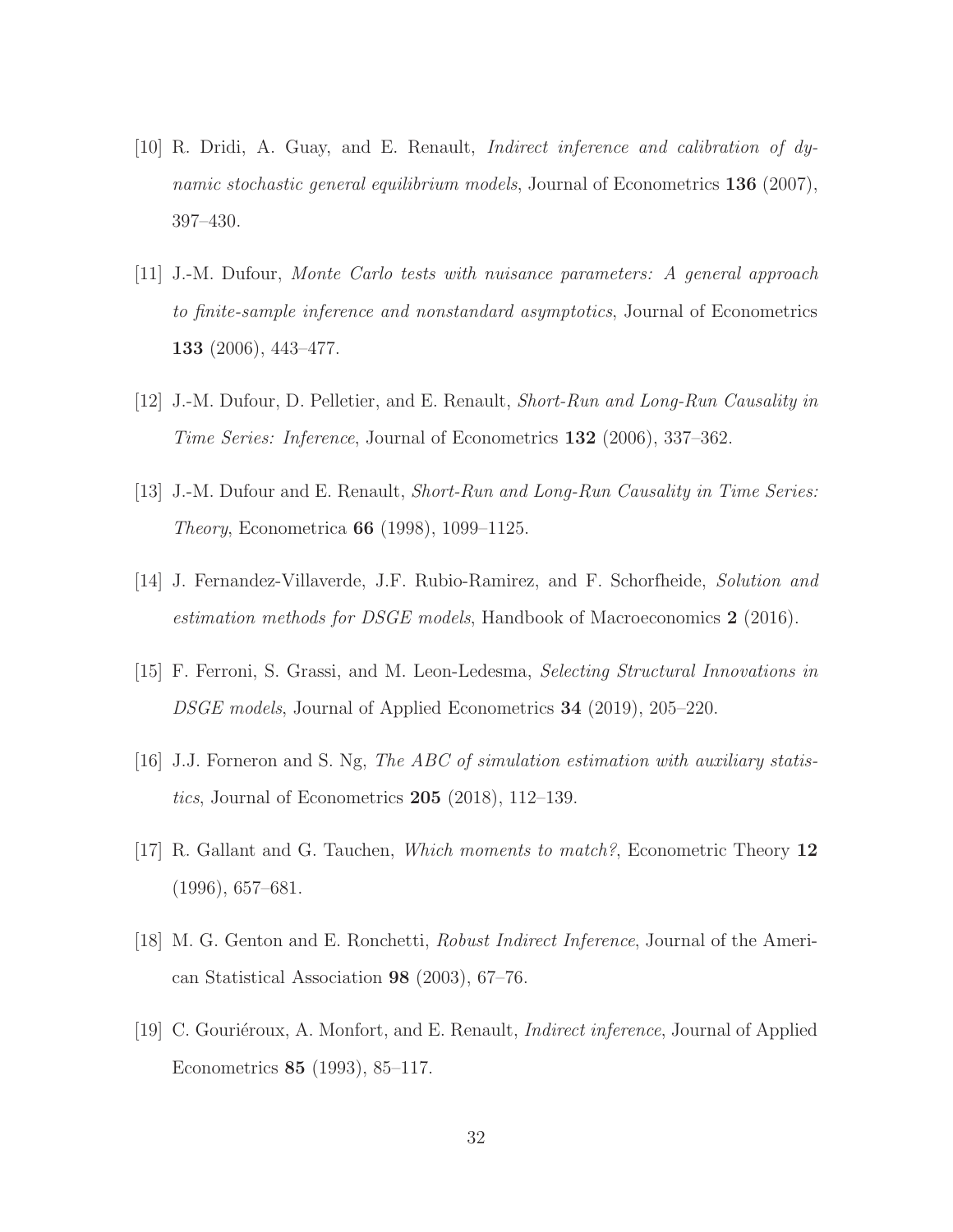- [20] G. Gouriéroux, P. Phillips, and J. Yu, *Indirect inference of dynamic panel models*, Journal of Econometrics 157 (2010), 68–77.
- [21] A. Guay and O. Scaillet, Indirect inference, nuisance parameter, and threshold moving average models, Journal of Business and Economic Statistics 21 (2003), no. 1, 122–32.
- [22] P. Guerron-Quintana, A. Inoue, and L. Kilian, Impulse response matching estimators for DSGE models, Journal of Econometrics 196 (2017), 144–155.
- [23] A. Hall, A. Inoue, J. Nason, and B. Rossi, Information criteria for impulse response function matching estimation of DSGE models, Journal of Econometrics 170 (2012), 499–518.
- [24] A. Inoue and L. Kilian, Inference on impulse response functions in structural VAR models, Journal of Econometrics 177 (2013), 1–13.
- $[25]$  O. Jordà, *Estimation and inference of impulse responses by local projections*, American Economic Review 95 (2005), 161–182.
- [26] O. Jordà and S. Kozicki, *Estimation and inference by the method of projection* minimum distance: An application to the new Keynesian hybrid Phillips curve, International Economic Review 52 (2011), no. 2, 461–487.
- [27] T. Kaji, E. Manresa, and G. Pouliot, An adversarial approach to structural estimation, Working paper (2020).
- [28] L. Khalaf, Z. Lin, and A. Reza, Beyond the Linearized Straight Jacket: Finite Sample Inference for - Possibly Singular - DSGE Models, Working paper (2019).
- [29] L. Khalaf and B. Peraza-Lopez, Simultaneous Indirect Inference, Impulse Responses and ARMA models, Econometrics forthcoming (2012).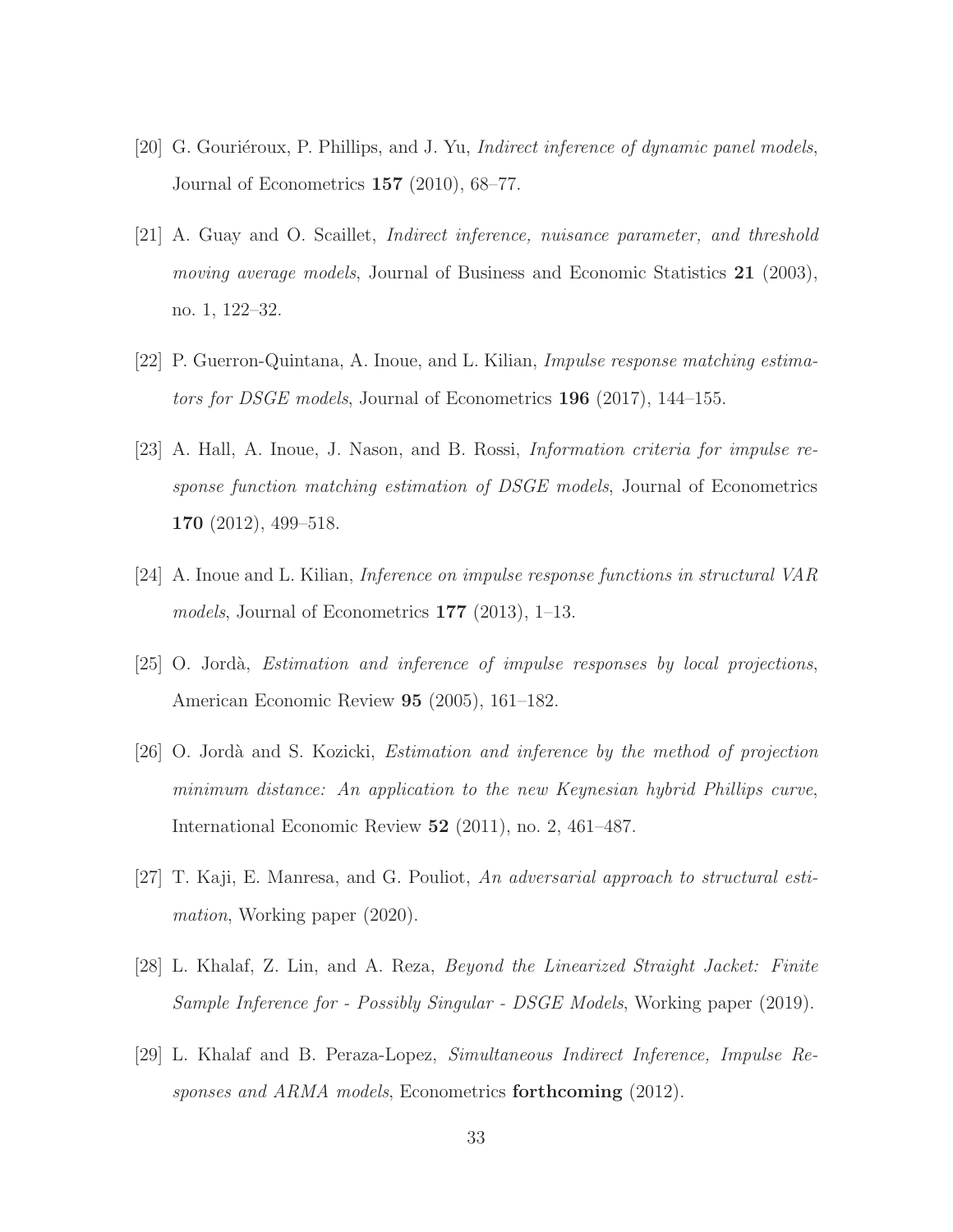- [30] L. Khalaf and C. Saunders, Monte Carlo Two-Stage Indirect Inference (2SIF) for Autoregressive Panels, Journal of Econometrics 218 (2020), 419–434.
- [31] S. Mavroeidis, M. Plagborg-Møller, and J.H. Stock, Empirical Evidence on Inflation Expectations in the New Keynesian Phillips Curve, Journal of Economic Literature 52 (2014), 124–188.
- [32] D. Meenagh, P. Minford, M. Wickens, and Y. Xu, Testing DSGE models by indirect inference: a survey of recent findings, Open Economies Review 30 (2019), 593–620.
- [33] M. Del Negro and F. Schorfheide, Forming priors for DSGE models (and how it affects the assessment of nominal rigidities), Journal of Monetary Economics 55 (2008), no. 7, 1191–1208.
- [34] M. Plagborg-Møller and C.K. Wolf, Local Projections and VARs Estimate the Same Impulse Responses, Econometrica Forthcoming (2020).
- [35] A. Smith, Estimating nonlinear time series models using simulated vector autoregressions, Journal of Applied Econometrics 8 (1993), S63–S84.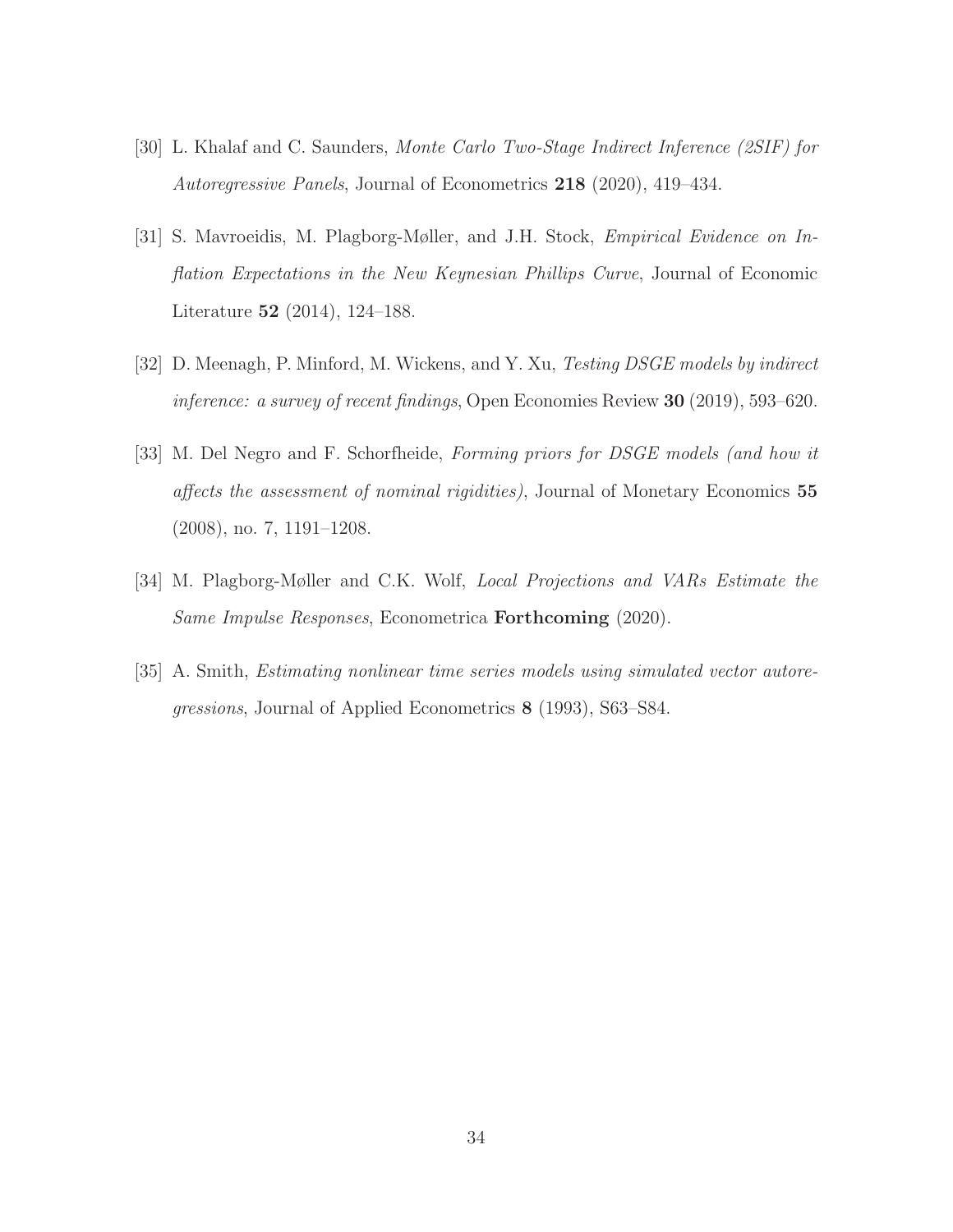# Appendix

# A Proof of the theoretical results

## A.1 Proof of Theorem 1

We start by showing the convergence of the bootstrap p-values, by showing:

$$
|P(\hat{p}_{TB}(Q_T(\theta_{0,T})|\theta_{0,T}) \leq \alpha) - P(\hat{p}_{TB}(Q_T(\theta_{0,T})|\theta_0) \leq \alpha)| \underset{T \to \infty}{\overset{P}{\to}} 0
$$

Our proof borrows and extends parts of the proof of Theorem 1 in Bergamelli, Bianchi, Khalaf and Urga  $(2019)$ . From Assumption 1(i), we have:

$$
Q_T \equiv Q_T(\hat{g}_T(Y_T), \overline{\tilde{g}}_{T,H}(\theta_T)) \xrightarrow{T \to \infty} Q_0
$$
  
\n
$$
\Rightarrow (Q_T, \theta_T) \xrightarrow{T \to \infty} (Q_0, \theta_0) \text{ from Assumption 1(iii) and } \theta_T \text{ deterministic}
$$
  
\n
$$
\Rightarrow \text{ There exists a subsequence } (Q_{T_k}, \theta_{T_k})_k \text{ with } T \ge I_0 \text{ and } k = 1, 2, \cdots \text{ s.t.}
$$
  
\n
$$
(Q_{T_k}, \theta_{T_k}) \xrightarrow[k \to \infty]{} \{Q_0, \theta_0\}
$$
\n(10)

Consider now the following two events:

$$
A_0 = \{ \omega \in \Omega \text{ s.t. } Q_T(\omega) \in D_0 \text{ and } Q_0(\omega) \in D_0 \text{ and } T \ge I_0 \}
$$
  

$$
C_0 = \{ \omega \in \Omega \text{ s.t. } \lim_{k \to \infty} Q_{T_k}(\omega) = Q_0(\omega) \text{ and } Q_0(\omega) \in D_0 \text{ and } \lim_{k \to \infty} \theta_{T_k} = \theta_0 \}
$$

From Assumption 1(ii),  $P(A_0) = 1$ . Together with (10), this implies that  $P(C_0) = 1$ . Now let  $\eta > 0$ .

- By Assumption 1(iii), for any  $x \in D_0$ , given  $\theta_T \to \theta_0$ , there exists  $B(x, \eta)$  and  $T(x, \eta)$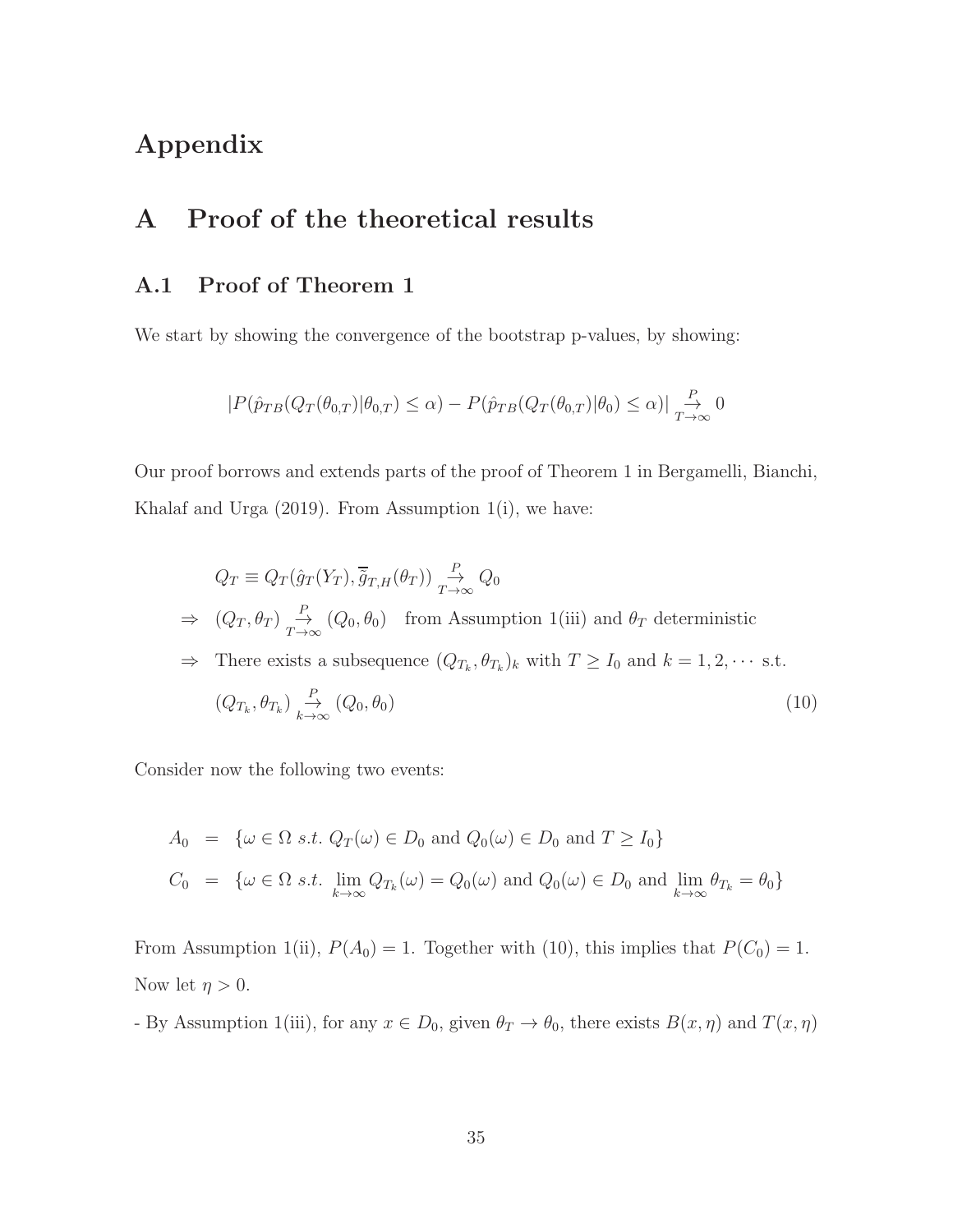s.t. for any  $T > T(x, \eta)$ ,

$$
|Z_T(y|\theta_T) - Z_T(y|\theta_0)| \le \eta \quad \forall y \in B(x, \eta) \cap D_0
$$

- In addition,  $\forall \omega \in C_0,$  there exists  $k_0$  s.t.  $\forall k \geq k_0$ 

$$
Q_{T_k}(\omega) \in B(Q_0(\omega), \eta) \cap D_0
$$

- Overall,  $\forall \omega \in C_0$ ,  $\forall T_k > \max(T_{k_0}, T(Q_0(\omega), \eta))$ 

$$
\begin{aligned}\n\left|Z_{T_k}(Q_{T_k}(\omega)|\theta_{0,T_k}) - Z_{T_k}(Q_{T_k(\omega)}|\theta_0)\right| &\leq \eta \\
&\Rightarrow \lim_{k \to \infty} \left|Z_{T_k}(Q_{T_k}(\omega)|\theta_{0,T_k}) - Z_{T_k}(Q_{T_k}(\omega)|\theta_0)\right| &= 0 \quad \text{for } \omega \in C_0 \\
&\Rightarrow \lim_{k \to \infty} \left|P(\hat{p}_{T_kB}(Q_{T_k}(\omega)|\theta_{0,T_k}) \leq \alpha) - P(\hat{p}_{T_kB}(Q_{T_k}(\omega)|\theta_0) \leq \alpha)\right| &= 0 \quad \text{for } \omega \in \mathbb{Q}_0\text{1}\n\end{aligned}
$$

which follows from:

$$
P(\hat{p}_{TB}(Q_T(\omega)|\theta_{0,T}) \le \alpha) = P(\sum_b 1(Q_{T,b} \ge Q_T(\omega)) \le \alpha(B+1) - B)
$$
  
= 
$$
\sum_{k=0}^{\lfloor \alpha(B+1) - B \rfloor} \binom{B}{k} P^k(Q_{T,b} \ge Q_T(\omega)) [1 - P(Q_{Tb} \ge Q_T(\omega))]^{B-k}
$$
  
= 
$$
\sum_{k=0}^{\lfloor \alpha(B+1) - B \rfloor} \binom{B}{k} [1 - Z_T(Q_T(\omega)|\theta_{0,T})]^k [Z_T(Q_T(\omega)|\theta_{0,T})]^{B-k}
$$

$$
(11) \Rightarrow \lim_{k \to \infty} |P(\hat{p}_{T_kB}(Q_{T_k}(\omega)|\theta_{0,T_k}) \le \alpha) - P(\hat{p}_{T_kB}(Q_{T_k}(\omega)|\theta_0) \le \alpha)| = 0 \quad a.s.
$$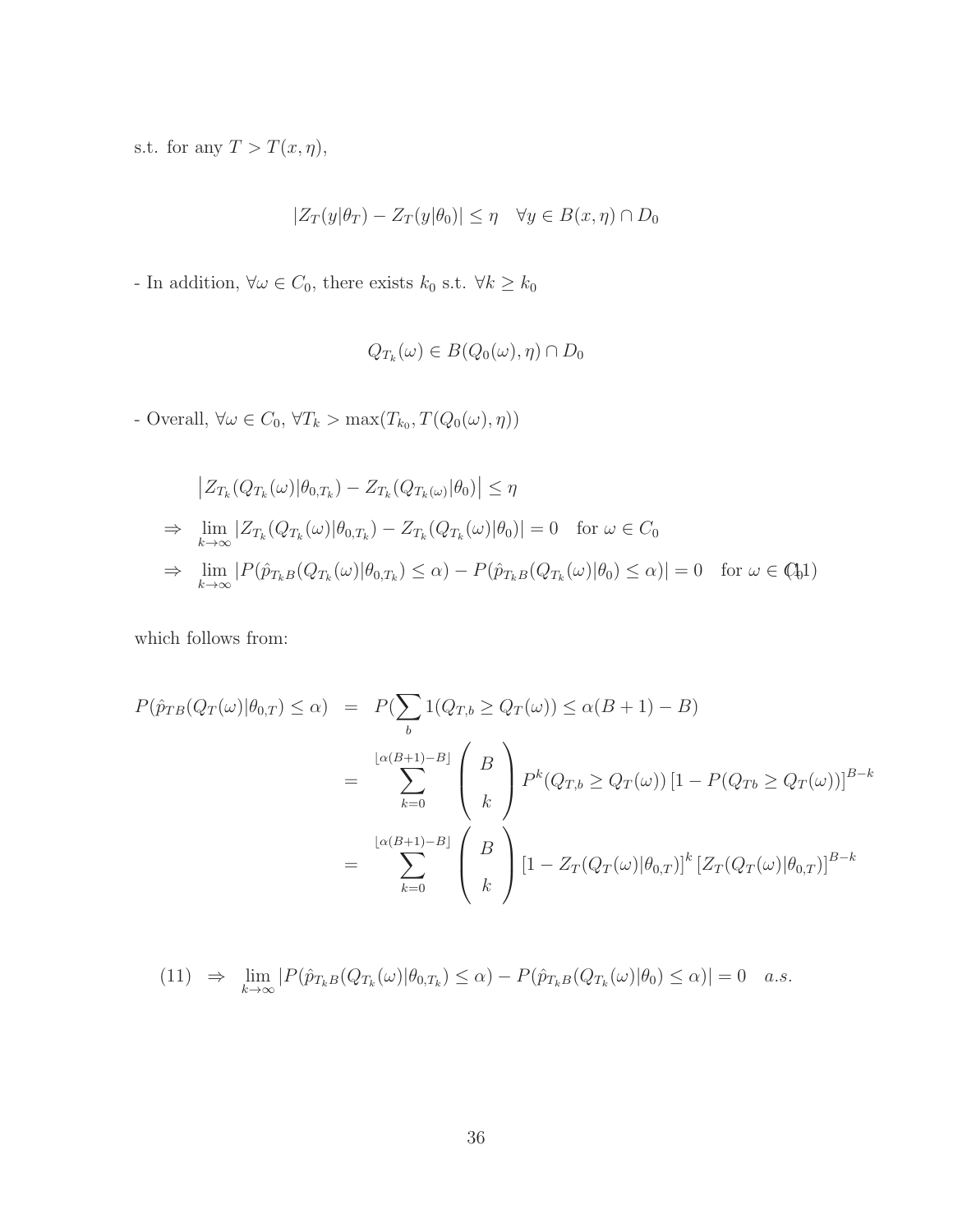This shows that any subsequence of

$$
|P(\hat{p}_{TB}(Q_T(\omega)|\theta_{0,T}) \le \alpha) - P(\hat{p}_{TB}(Q_T(\omega)|\theta_0) \le \alpha)| , \quad T \ge I_0
$$

contains a further subsequence which converges a.s. to zero. This implies the convergence of bootstrap p-values,

$$
|P(\hat{p}_{TB}(Q_T(\omega)|\theta_{0,T}) \le \alpha) - P(\hat{p}_{TB}(Q_T(\omega)|\theta_0) \le \alpha)| \underset{T \to \infty}{\overset{P}{\to}} 0. \tag{12}
$$

To conclude, we apply Proposition 2.4 in Dufour (2004) which states that

$$
P(\hat{p}_{TB}(Q_T(\omega)|\theta_0) \leq \alpha) = \alpha,
$$

and follows from the exchangeability of the observed and simulated statistics and the fact that  $\alpha(B+1)$  is an integer. Substituting back into (12) proves the expected result,

$$
\lim_{T \to \infty} P(\hat{p}_{TB}(Q_T(\omega)|\theta_{0,T}) \le \alpha) = \alpha.
$$

# B Tables and Figures of the simulation study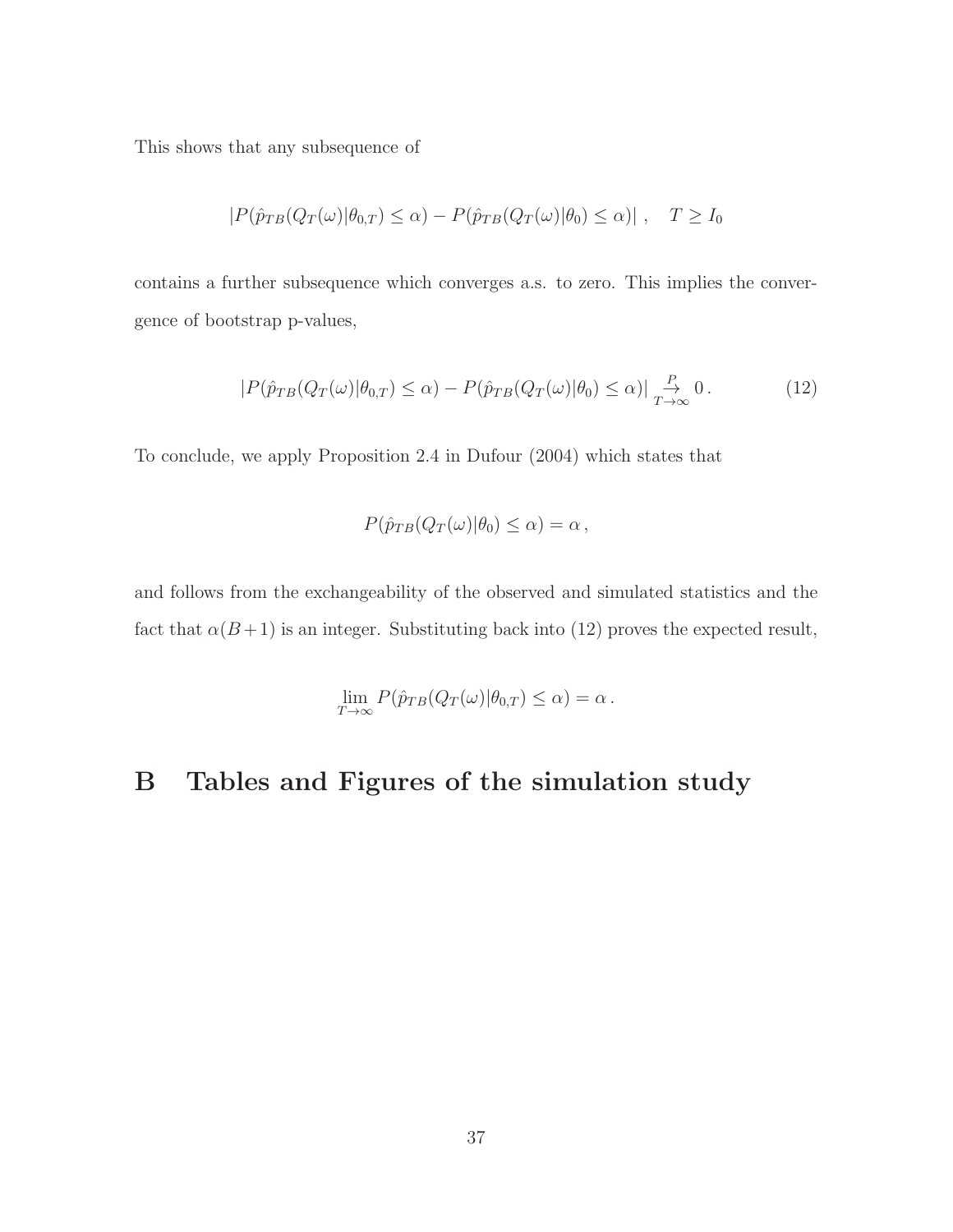Table 1: Calibrated Parameter Values

|                    | Parameter                                                                     | Value |
|--------------------|-------------------------------------------------------------------------------|-------|
|                    | stochastic discount rate                                                      | 0.98  |
|                    | growth rate of technology                                                     | 1.005 |
|                    | steady-state intermediate goods markup                                        | 0.15  |
| $\pi^*$            | steady-state inflation rate                                                   | 1.005 |
| $\rho_z$           | autoregression parameter of the technology shock                              | 0.13  |
| $\rho_{\lambda}$   | autoregression parameter of the price markup shock                            | 0.88  |
| $\rho_{\phi}$      | autoregression parameter of the shock that affects the preference for leisure | 0.30  |
| $\sigma_z$         | standard deviation of the technology shock                                    | 1.50  |
| $\sigma_{\lambda}$ | standard deviation of the price markup shock                                  | 0.50  |
| $\sigma_{\phi}$    | standard deviation of the shock that affects the preference for leisure       | 3.00  |
| $\sigma_R$         | standard deviation of the monetary policy shock                               | 1.00  |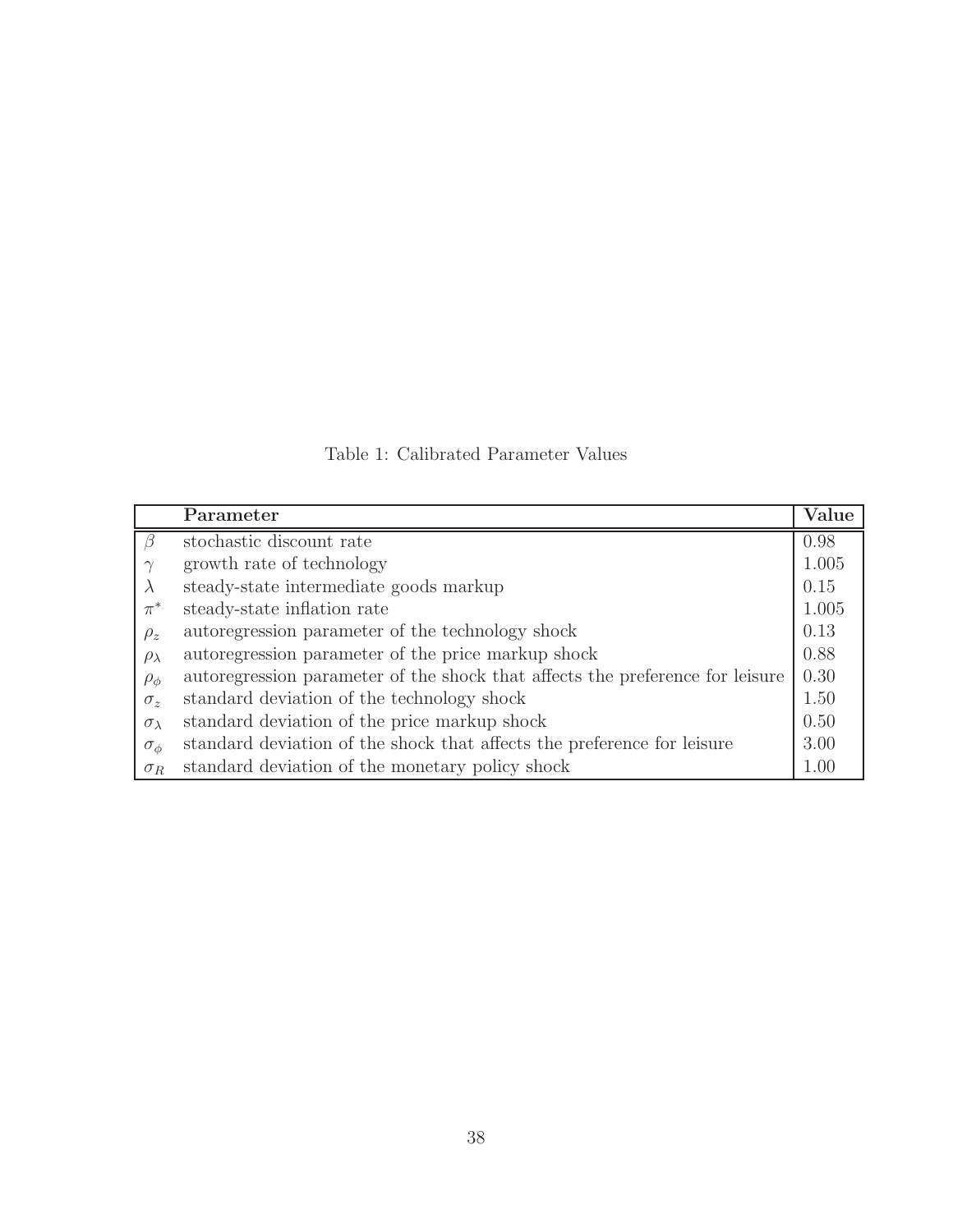Figure 1: Experiment #1, Empirical rejection frequencies for testing  $\mathcal{H}_0$  :  $\zeta_p = c$  at the 5% significance level with the Bai-LPIRF inference procedure as a function of c. The remaining parameters are correctly calibrated; we match IRs at horizons 1 to 4, the sample size is 100 and there are 1,000 replications.



Note: Each curve corresponds to a different DGP obtained with the following values of  $\zeta_{p,0}$ : Solid Black,  $\zeta_{p,0}=0.1$ ; Dashed Black,  $\zeta_{p,0}=0.2$ ; Dash-dot Black,  $\zeta_{p,0}=0.3$ ; Solid Red,  $\zeta_{p,0}=0.4$ ; Dashed Red,  $\zeta_{p,0}=0.5$ ; Dash-dot Red,  $\zeta_{p,0}=0.65$ ; Solid Blue,  $\zeta_{p,0}=0.7$ ; Dashed Blue,  $\zeta_{p,0}=0.8$ ; Dash-dot Blue:  $\zeta_{p,0}=0.9$ .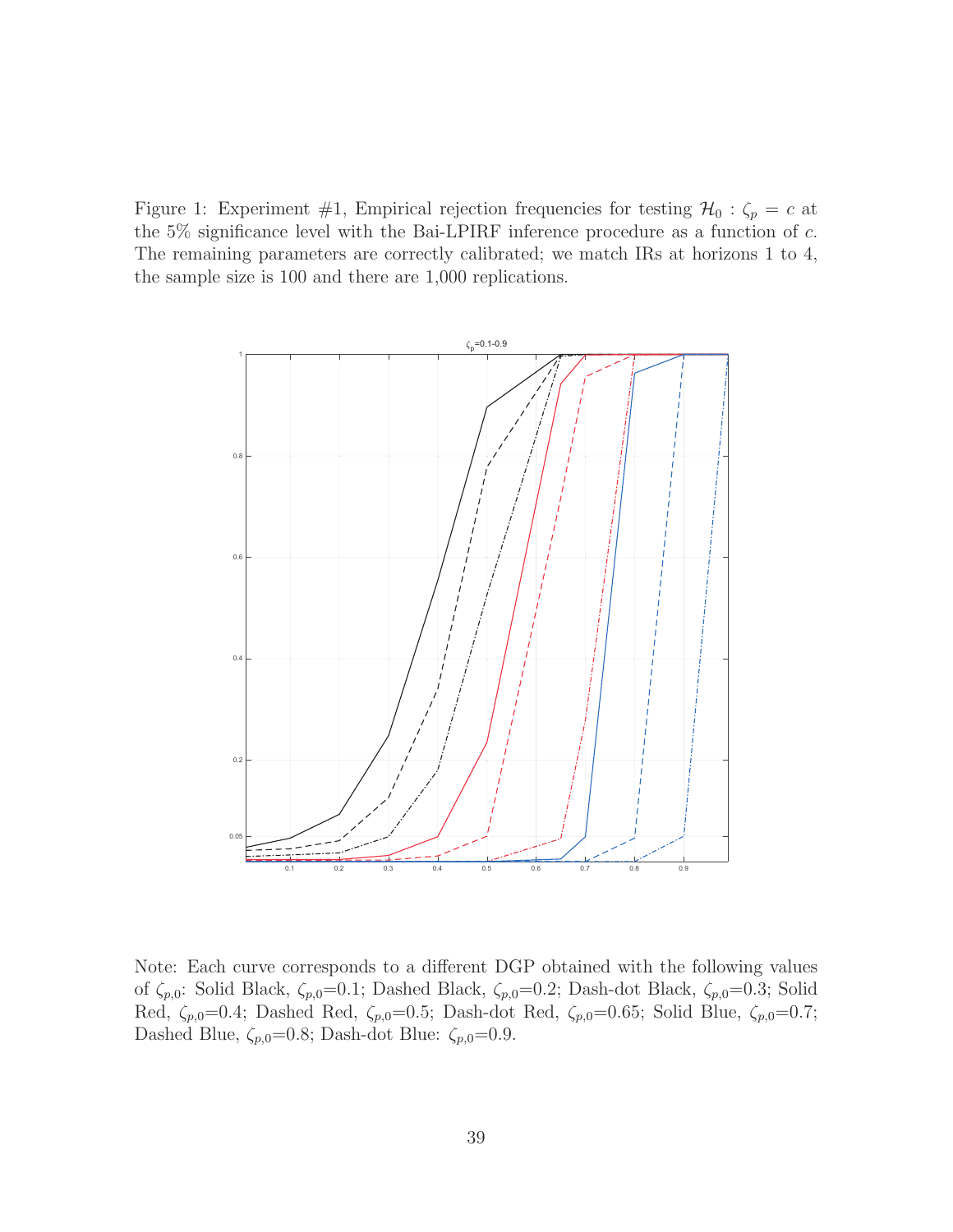Figure 2: Experiment #1, Empirical rejection frequencies for testing  $\mathcal{H}_0$  :  $\zeta_p = c$  at the 5% significance level with the Bai-LPIRF with MA correction inference procedure as a function of c. The remaining parameters are correctly calibrated; we match IRs at horizons 1 to 4, the sample size is 100 and there are 1,000 replications.



Note: Each curve corresponds to a different DGP obtained with the following values of  $\zeta_{p,0}$ : Solid Black,  $\zeta_{p,0}=0.1$ ; Dashed Black,  $\zeta_{p,0}=0.2$ ; Dash-dot Black,  $\zeta_{p,0}=0.3$ ; Solid Red,  $\zeta_{p,0}=0.4$ ; Dashed Red,  $\zeta_{p,0}=0.5$ ; Dash-dot Red,  $\zeta_{p,0}=0.65$ ; Solid Blue,  $\zeta_{p,0}=0.7$ ; Dashed Blue,  $\zeta_{p,0}=0.8$ ; Dash-dot Blue:  $\zeta_{p,0}=0.9$ .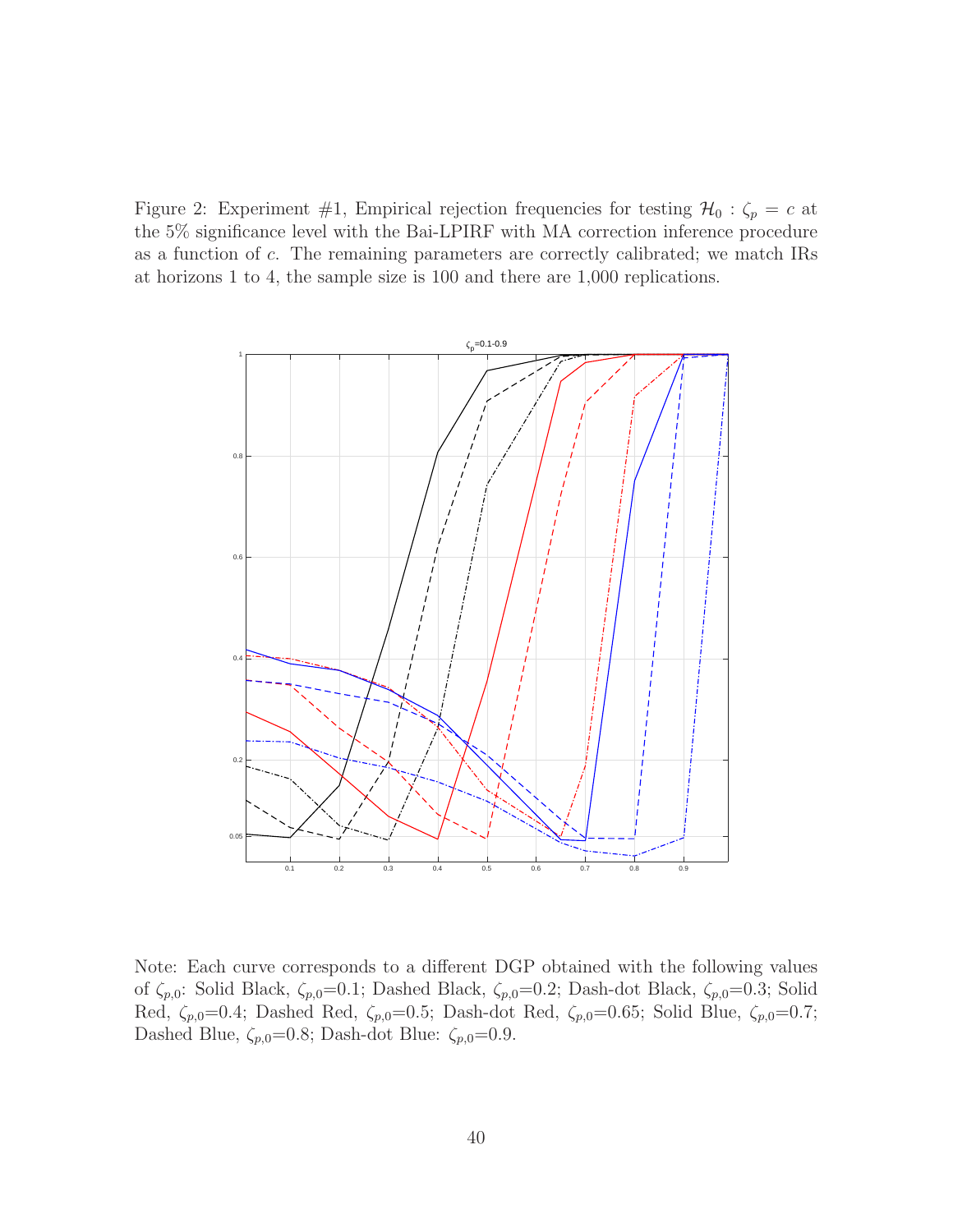Figure 3: Experiment #1, Empirical rejection frequencies for testing  $\mathcal{H}_0$  :  $\zeta_p = c$ at the 5% significance level with the Wald-SIRF inference procedure with parametric bootstrap weights as a function of c. The remaining parameters are correctly calibrated; we match IRs at horizons 1 to 4, the sample size is 100 and there are 1,000 replications.



Note: Each curve corresponds to a different DGP obtained with the following values of  $\zeta_{p,0}$ : Solid Black,  $\zeta_{p,0}=0.1$ ; Dashed Black,  $\zeta_{p,0}=0.2$ ; Dash-dot Black,  $\zeta_{p,0}=0.3$ ; Solid Red,  $\zeta_{p,0}=0.4$ ; Dashed Red,  $\zeta_{p,0}=0.5$ ; Dash-dot Red,  $\zeta_{p,0}=0.65$ ; Solid Blue,  $\zeta_{p,0}=0.7$ ; Dashed Blue,  $\zeta_{p,0}=0.8$ ; Dash-dot Blue:  $\zeta_{p,0}=0.9$ .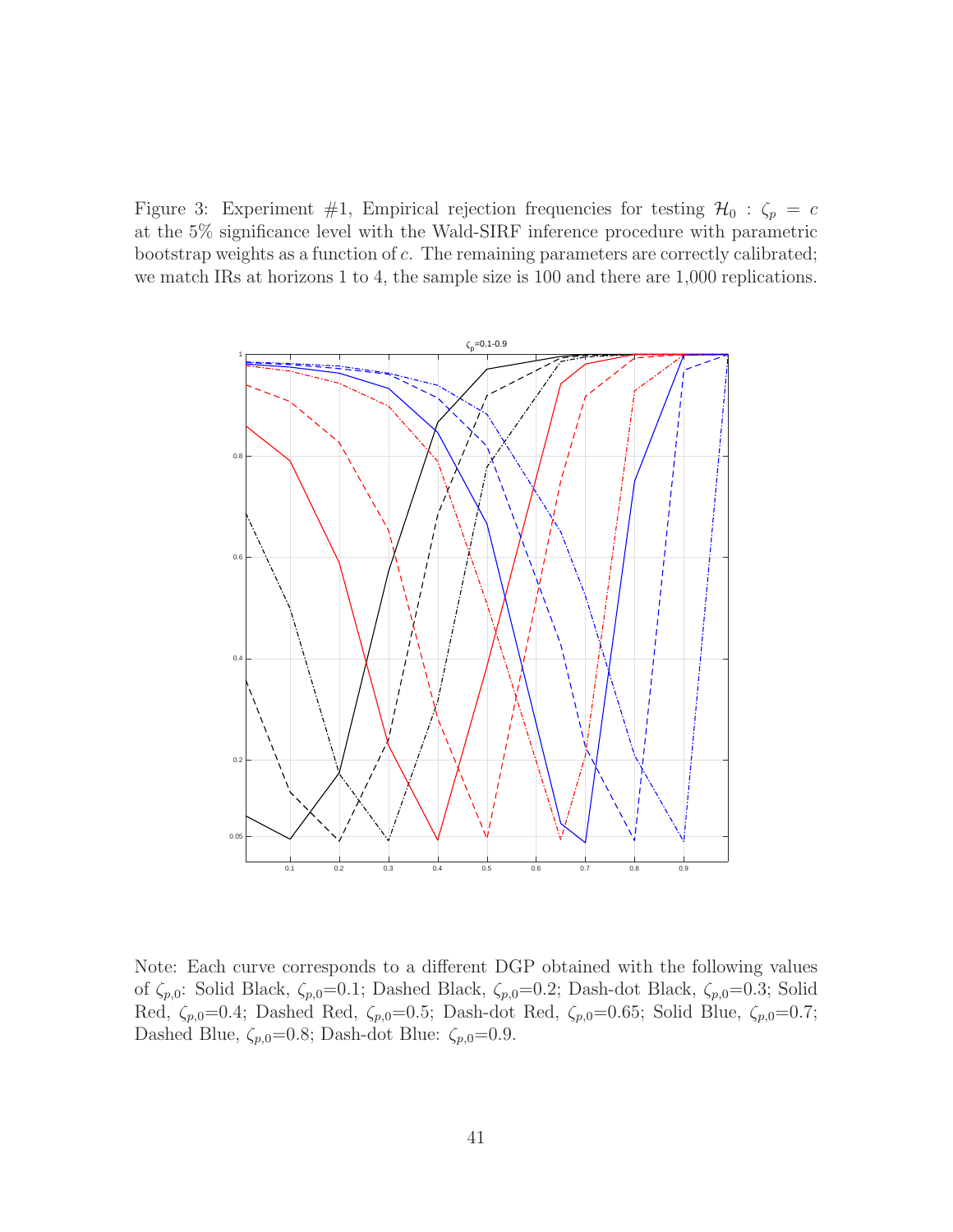Figure 4: Experiment #1, Empirical rejection frequencies for testing  $\mathcal{H}_0$  :  $\zeta_p = c$ at the 5% significance level with the Wald-RIRF inference procedure with parametric bootstrap weights as a function of c. The remaining parameters are correctly calibrated; we match IRs at horizons 1 to 4, the sample size is 100 and there are 1,000 replications.



Note: Each curve corresponds to a different DGP obtained with the following values of  $\zeta_{p,0}$ : Solid Black,  $\zeta_{p,0}=0.1$ ; Dashed Black,  $\zeta_{p,0}=0.2$ ; Dash-dot Black,  $\zeta_{p,0}=0.3$ ; Solid Red,  $\zeta_{p,0}=0.4$ ; Dashed Red,  $\zeta_{p,0}=0.5$ ; Dash-dot Red,  $\zeta_{p,0}=0.65$ ; Solid Blue,  $\zeta_{p,0}=0.7$ ; Dashed Blue,  $\zeta_{p,0}=0.8$ ; Dash-dot Blue:  $\zeta_{p,0}=0.9$ .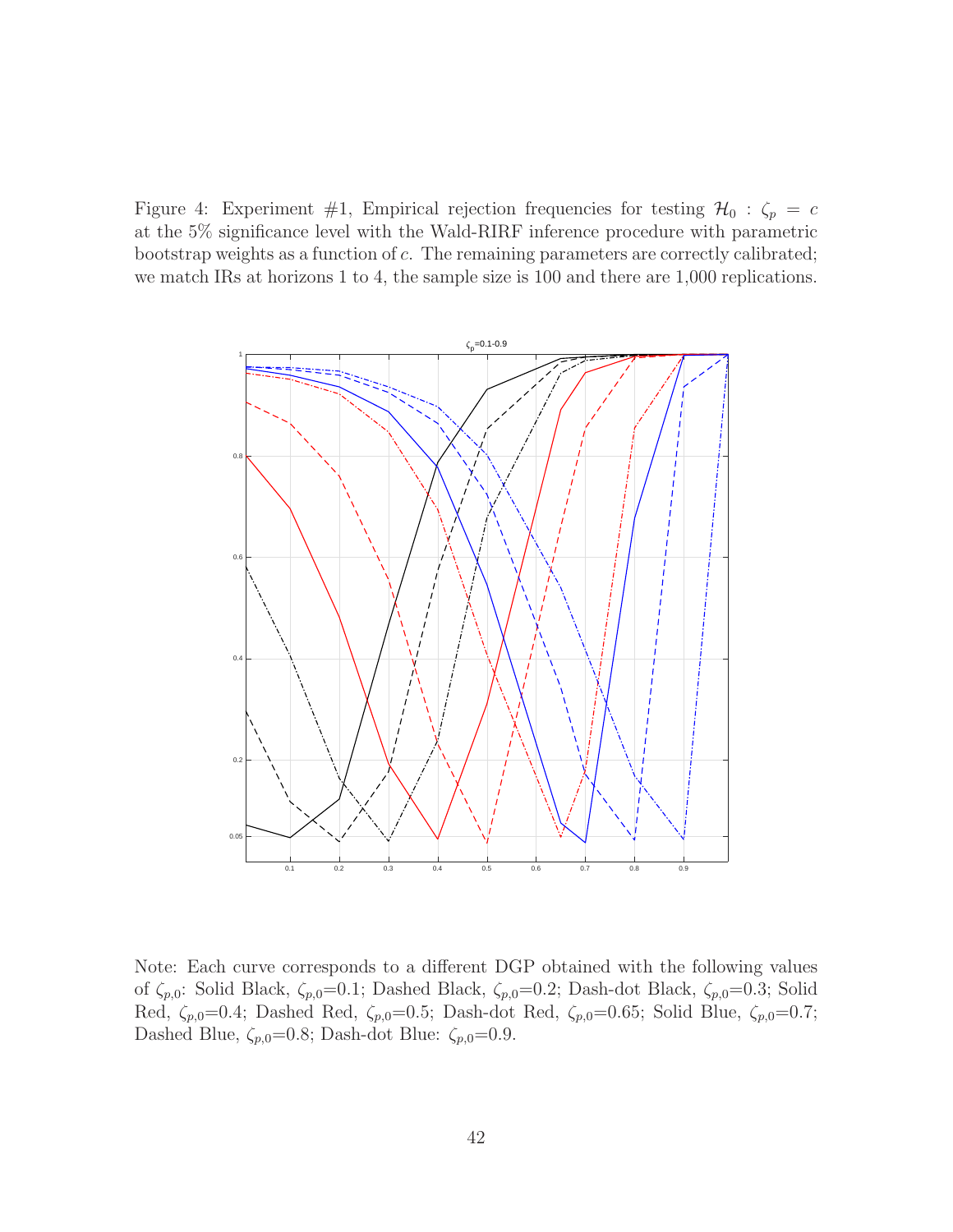Figure 5: Experiment #2, Empirical rejection frequencies for testing  $\mathcal{H}_0 : \zeta_p = 0.65$  at the 5% significance level when the remaining parameters are calibrated according to Table 1. Each graph corresponds to one parameter deviating from its value set under the null: top left  $\zeta_p$ ; top middle  $\rho_\phi$ ; top right  $\rho_\lambda$ ; middle left  $\rho_z$ ; middle middle  $\sigma_\phi$ ; middle right  $\sigma_{\lambda}$ ; bottom left  $\sigma_{z}$ . (we match IRs at horizons 1 to 4, the sample size is 100 and there are 1,000 replications).



Note: Each curve corresponds to a different inference procedure: Solid Black, Wald-SIRF with parametric bootstrap weights; Solid Red, Wald-RIRF parametric bootstrap weights; Solid Blue, Bai-LPIRF; Dashed Blue, Bai-LPIRF with MA correction.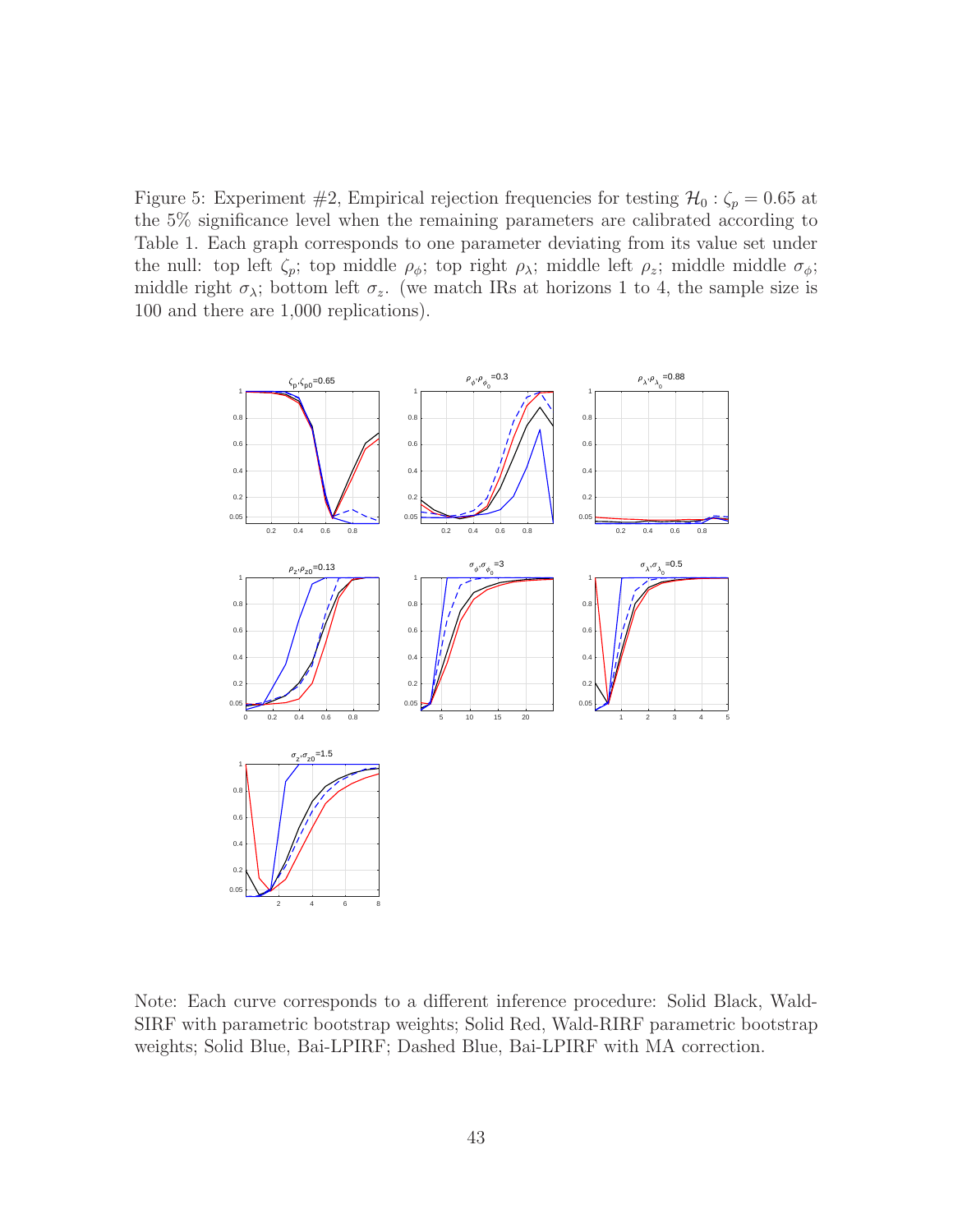Figure 6: Experiment #2, Rejection frequencies for testing  $\mathcal{H}_0$  :  $\zeta_p = 0.65$  at the 5% significance level when the remaining parameters are calibrated according to Table 1 except  $\rho_{\lambda}$  which is set at 0.33. Each graph corresponds to one parameter deviating from its value set under the null: top left  $\zeta_p$ ; top middle  $\rho_{\phi}$ ; top right  $\rho_{\lambda}$ ; middle left  $\rho_z$ ; middle middle  $\sigma_{\phi}$ ; middle right  $\sigma_{\lambda}$ ; bottom left  $\sigma_z$ . (we match IRs at horizons 1 to 4, the sample size is 100 and there are 1,000 replications).



Note: Each curve corresponds to a different inference procedure: Solid Black, Wald-SIRF with parametric bootstrap weights; Solid Red, Wald-RIRF parametric bootstrap weights; Solid Blue, Bai-LPIRF; Dashed Blue, Bai-LPIRF with MA correction.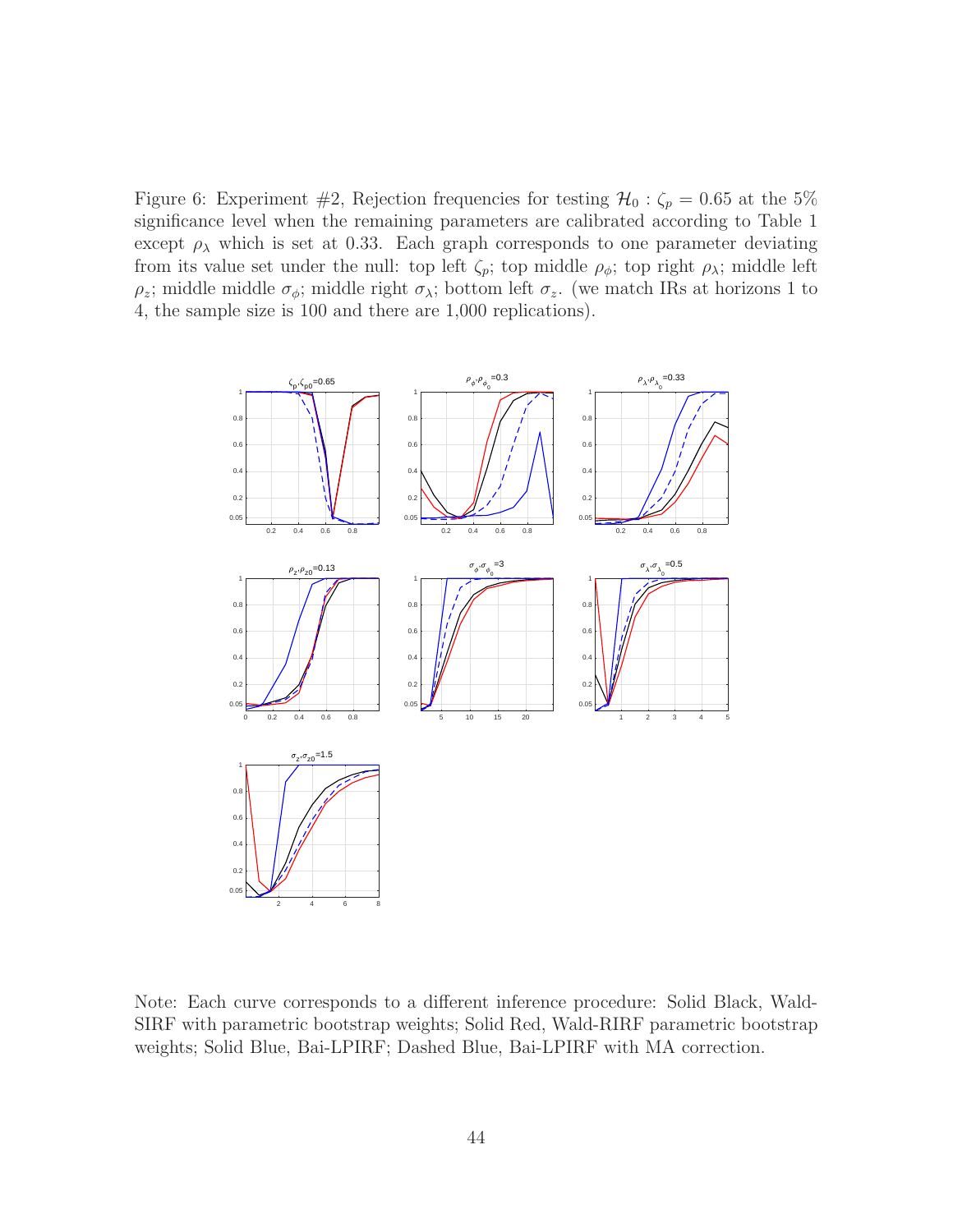Table 2: Experiment #3, Rejection probabilities of testing  $\mathcal{H}_0$  :  $\zeta_p = c$  with approximate calibration of  $\rho_{\phi}$  when the DGP is generated with  $\zeta_p = 0.65$  and  $\rho_{\phi} = 0.3$ . The inference procedure is Bai-LPIRF and the remaining parameters are correctly calibrated.

| Panel A: inference with Bai-LPIRF without MA correction |                |                |                |                |                |                |                |                |                  |
|---------------------------------------------------------|----------------|----------------|----------------|----------------|----------------|----------------|----------------|----------------|------------------|
| Calibrated $\rho_{\phi}$                                | 0.1            | 0.2            | 0.3            | 0.4            | 0.5            | 0.6            | 0.7            | 0.8            | 0.9              |
| $H_0: \zeta_p = 0.40$                                   | $\theta$       | $\theta$       | $\overline{0}$ | $\overline{0}$ | $\overline{0}$ | $\theta$       | $\theta$       | $\theta$       | $\theta$         |
| $H_0: \zeta_p = 0.45$                                   | $\overline{0}$ | $\theta$       | $\overline{0}$ | $\overline{0}$ | $\overline{0}$ | $\theta$       | $\theta$       | $\overline{0}$ | $\overline{0}$   |
| $H_0: \zeta_p = 0.50$                                   | $\overline{0}$ | $\overline{0}$ | $\theta$       | $\overline{0}$ | $\overline{0}$ | $\overline{0}$ | $\overline{0}$ | $\overline{0}$ | $\left( \right)$ |
| $H_0: \zeta_p = 0.55$                                   | 0.001          | $0.001\,$      | 0.001          | $\overline{0}$ | $\overline{0}$ | $\theta$       | $\overline{0}$ | $\theta$       | 0.001            |
| $H_0: \zeta_p = 0.60$                                   | 0.009          | 0.008          | 0.006          | 0.005          | 0.004          | 0.003          | 0.003          | 0.003          | 0.009            |
| $H_0: \zeta_p = 0.65$                                   | 0.062          | 0.058          | 0.053          | 0.0460         | 0.034          | 0.030          | 0.026          | 0.027          | 0.052            |
| $H_0: \zeta_p = 0.70$                                   | 0.380          | 0.358          | 0.331          | 0.294          | 0.274          | 0.250          | 0.232          | 0.237          | 0.311            |
| $H_0: \zeta_p = 0.75$                                   | 0.868          | 0.862          | 0.847          | 0.825          | 0.789          | 0.770          | 0.75           | 0.75           | 0.801            |
| $H_0: \zeta_p = 0.80$                                   | 0.999          | 0.999          | 0.999          | 0.999          | 0.999          | 0.998          | 0.996          | 0.997          | 0.998            |
| $H_0: \zeta_p = 0.85$                                   | $\mathbf{1}$   | $\mathbf{1}$   | $\mathbf{1}$   | $\mathbf{1}$   | $\mathbf{1}$   | $\mathbf{1}$   | $\mathbf{1}$   | $\mathbf{1}$   | $\mathbf{1}$     |
| $H_0: \zeta_p = 0.90$                                   | $\mathbf{1}$   | $\mathbf{1}$   | $\mathbf{1}$   | $\mathbf{1}$   | $\mathbf{1}$   | $\mathbf{1}$   | $\mathbf{1}$   | $\mathbf{1}$   | $\mathbf{1}$     |
| Panel B: inference with Bai-LPIRF with MA correction    |                |                |                |                |                |                |                |                |                  |
| Calibrated $\rho_{\phi}$                                | 0.1            | $0.2\,$        | 0.3            | 0.4            | 0.5            | 0.6            | 0.7            | 0.8            | 0.9              |
| $H_0: \zeta_p = 0.40$                                   | 0.390          | 0.345          | 0.292          | 0.159          | 0.063          | 0.027          | 0.010          | $\theta$       | $\overline{0}$   |
| $H_0: \zeta_p = 0.45$                                   | 0.367          | 0.319          | 0.256          | 0.121          | 0.082          | 0.021          | 0.005          | $\overline{0}$ | $\overline{0}$   |
| $H_0: \zeta_p = 0.50$                                   | 0.199          | 0.201          | 0.178          | 0.095          | 0.053          | 0.023          | 0.010          | $\overline{0}$ | $\theta$         |
| $H_0: \zeta_p = 0.55$                                   | 0.098          | 0.095          | 0.099          | 0.065          | 0.064          | 0.019          | 0.008          | $\overline{0}$ | $\Omega$         |
| $H_0: \zeta_p = 0.60$                                   | 0.096          | 0.034          | 0.044          | 0.036          | 0.037          | 0.016          | 0.009          | $\overline{0}$ | $\theta$         |
| $H_0: \zeta_p = 0.65$                                   | 0.176          | 0.094          | 0.043          | 0.023          | 0.032          | 0.043          | 0.011          | 0.003          | $\left( \right)$ |
| $H_0: \zeta_p = 0.70$                                   |                |                |                |                | 0.100          | 0.093          | 0.065          | 0.015          | $\overline{0}$   |
|                                                         | 0.554          | 0.433          | 0.250          | 0.138          |                |                |                |                |                  |
| $H_0: \zeta_p = 0.75$                                   | 0.847          | 0.742          | 0.594          | 0.489          | 0.348          | 0.342          | 0.258          | 0.159          | 0.052            |
| $H_0: \zeta_p = 0.80$                                   | 0.974          | 0.906          | 0.921          | 0.894          | 0.777          | 0.674          | 0.599          | 0.610          | 0.237            |
| $H_0: \zeta_p = 0.85$                                   | 0.998          | 0.998          | 0.998          | 0.999          | 0.997          | 0.980          | 0.966          | 0.960          | 0.923            |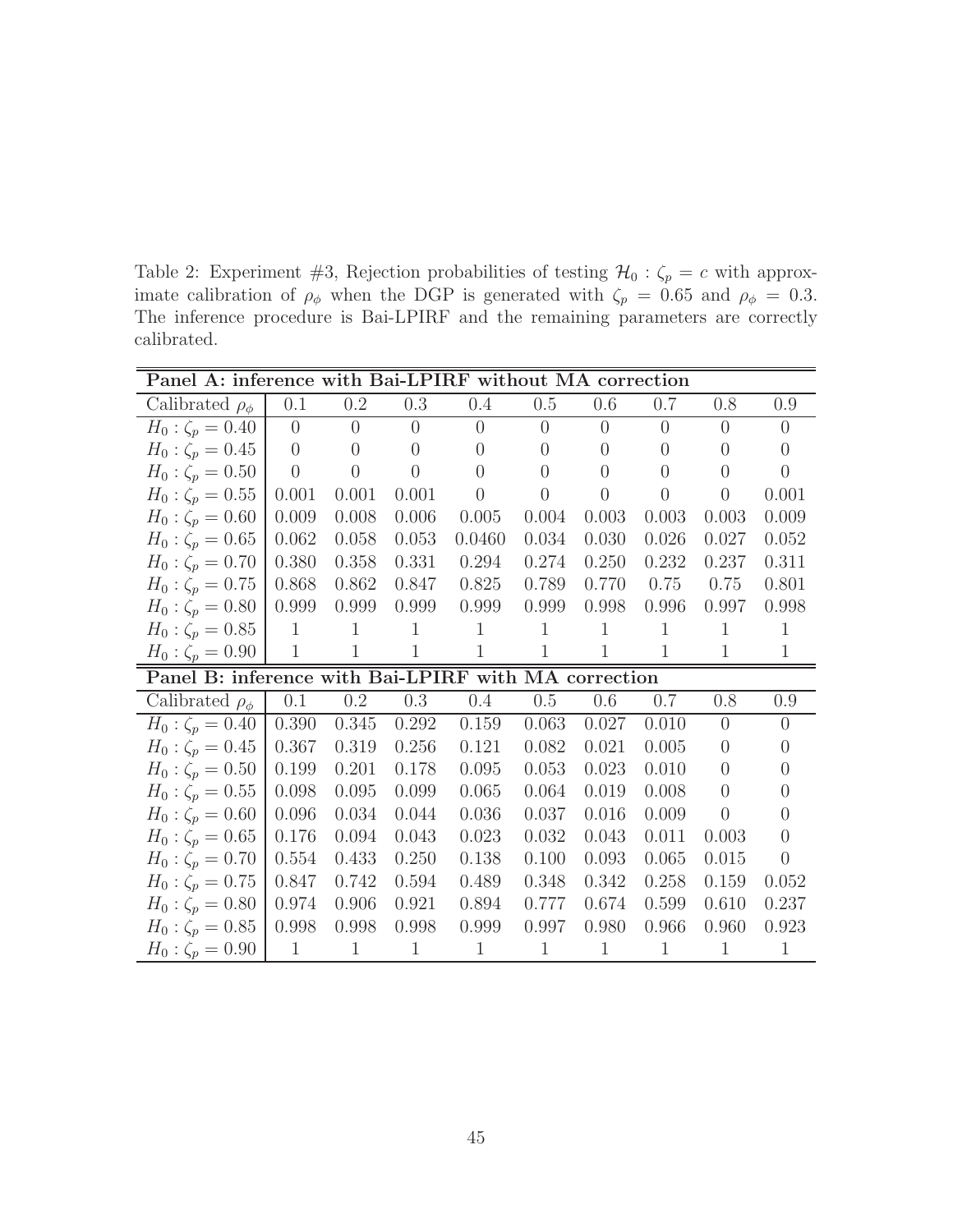Table 3: Experiment #3, Rejection probabilities of testing  $\mathcal{H}_0 : \zeta_p = c$  with approximate calibration of  $\rho_{\lambda}$  when the DGP is generated with  $\zeta_p = 0.65$  and  $\rho_{\lambda} = 0.3$  or 0.88. The inference procedure is Bai-LPIRF and the remaining parameters are correctly calibrated.

| Panel A: the DGP is generated with $\rho_{\lambda} = 0.3$  |                |                |                |                |                  |                |                  |                  |                  |
|------------------------------------------------------------|----------------|----------------|----------------|----------------|------------------|----------------|------------------|------------------|------------------|
| Calibrated $\rho_{\lambda}$                                | 0.1            | $0.2\,$        | 0.3            | 0.4            | 0.5              | 0.6            | 0.7              | 0.8              | 0.9              |
| $H_0: \zeta_p = 0.01$                                      | $\overline{0}$ | $\overline{0}$ | $\overline{0}$ | $\overline{0}$ | $\overline{0}$   | $\overline{0}$ | $\overline{0}$   | $\overline{0}$   | $\overline{0}$   |
| $H_0: \zeta_p = 0.1$                                       | $\overline{0}$ | $\overline{0}$ | $\overline{0}$ | $\overline{0}$ | $\theta$         | $\overline{0}$ | $\theta$         | $\overline{0}$   | $\theta$         |
| $H_0: \zeta_p = 0.2$                                       | $\overline{0}$ | $\theta$       | $\overline{0}$ | $\theta$       | $\Omega$         | $\theta$       | $\Omega$         | $\theta$         | $\Omega$         |
| $H_0: \zeta_p = 0.3$                                       | $\overline{0}$ | $\theta$       | $\overline{0}$ | $\theta$       | $\left( \right)$ | $\theta$       | $\Omega$         | $\theta$         | $\left($         |
| $H_0: \zeta_p = 0.4$                                       | $\overline{0}$ | $\overline{0}$ | $\overline{0}$ | $\theta$       | $\left( \right)$ | $\Omega$       | $\left( \right)$ | $\left( \right)$ | $\left( \right)$ |
| $H_0: \zeta_p = 0.5$                                       | $\overline{0}$ | $\theta$       | $\overline{0}$ | $\overline{0}$ | $\theta$         | $\overline{0}$ | $\Omega$         | $\theta$         | $\Omega$         |
| $H_0: \zeta_p = 0.65$                                      | 0.403          | 0.18           | 0.042          | 0.008          | 0.001            | $\theta$       | $\left($         | $\theta$         | $\Omega$         |
| $H_0: \zeta_p = 0.7$                                       | 0.96           | 0.852          | 0.637          | 0.321          | 0.062            | 0.006          | $\overline{0}$   | $\theta$         | $\Omega$         |
| $H_0: \zeta_p = 0.8$                                       | $\mathbf{1}$   | $\mathbf{1}$   | $\mathbf{1}$   | $\mathbf{1}$   | $\mathbf{1}$     | 0.995          | 0.936            | 0.527            | 0.016            |
| $H_0: \zeta_p = 0.9$                                       | $\mathbf{1}$   | $\mathbf{1}$   | $\mathbf{1}$   | $\mathbf{1}$   | $\mathbf{1}$     | $\mathbf{1}$   | 1                | 1                | 1                |
| $H_0: \zeta_p = 0.99$                                      | $\mathbf{1}$   | $\mathbf{1}$   | $\mathbf{1}$   | $\mathbf{1}$   | $\mathbf{1}$     | $\mathbf{1}$   | $\mathbf{1}$     | $\mathbf{1}$     | $\mathbf{1}$     |
| Panel B: the DGP is generated with $\rho_{\lambda} = 0.88$ |                |                |                |                |                  |                |                  |                  |                  |
| Calibrated $\rho_{\lambda}$                                | 0.1            | $0.2\,$        | 0.3            | 0.4            | 0.5              | 0.6            | 0.7              | 0.88             | 0.95             |
| $H_0: \zeta_p = 0.01$                                      | $\overline{0}$ | $\overline{0}$ | $\overline{0}$ | $\overline{0}$ | $\overline{0}$   | $\overline{0}$ | $\overline{0}$   | $\overline{0}$   | $\overline{0}$   |
| $H_0: \zeta_p = 0.1$                                       | $\overline{0}$ | $\theta$       | $\theta$       | $\overline{0}$ | $\theta$         | $\theta$       | $\theta$         | 0.001            | 0.002            |
| $H_0: \zeta_p = 0.2$                                       | 0.002          | 0.001          | 0.001          | 0.001          | $\overline{0}$   | $\overline{0}$ | $\overline{0}$   | $\overline{0}$   | $\overline{0}$   |
| $H_0: \zeta_p = 0.3$                                       | 0.024          | 0.01           | 0.005          | 0.003          | 0.003            | 0.001          | 0.001.           | 0.001            | 0.001            |
| $H_0: \zeta_p = 0.4$                                       | 0.352          | 0.228          | 0.114          | 0.049          | 0.016            | 0.008          | 0.004            | 0.001            | 0.001            |
| $H_0: \zeta_p = 0.5$                                       | 0.943          | 0.862          | 0.731          | 0.531          | 0.289            | 0.12           | 0.021            | 0.003            | 0.001            |
| $H_0: \zeta_p = 0.65$                                      | $\mathbf{1}$   | $\mathbf{1}$   | $\mathbf{1}$   | $\mathbf{1}$   | 0.999            | 0.974          | 0.802            | 0.05             | 0.009            |
| $H_0: \zeta_p = 0.7$                                       | $\mathbf{1}$   | 1              | $\mathbf{1}$   | $\mathbf{1}$   | $\mathbf{1}$     | $\mathbf{1}$   | 0.991            | 0.289            | 0.045            |
| $H_0: \zeta_p = 0.8$                                       | $\mathbf{1}$   | 1              | $\mathbf{1}$   | $\mathbf{1}$   | $\mathbf{1}$     | $\mathbf{1}$   | $\mathbf{1}$     | 0.998            | 0.811            |
| $H_0: \zeta_p = 0.9$                                       | $\mathbf{1}$   | 1              | $\mathbf{1}$   | $\mathbf{1}$   | 1                | $\mathbf{1}$   | $\mathbf{1}$     | $\mathbf{1}$     | $\mathbf{1}$     |
| $H_0: \zeta_p = 0.99$                                      | $\mathbf{1}$   | 1              | $\mathbf{1}$   | $\mathbf{1}$   | 1                | $\mathbf{1}$   | $\mathbf{1}$     | $\mathbf{1}$     | $\mathbf{1}$     |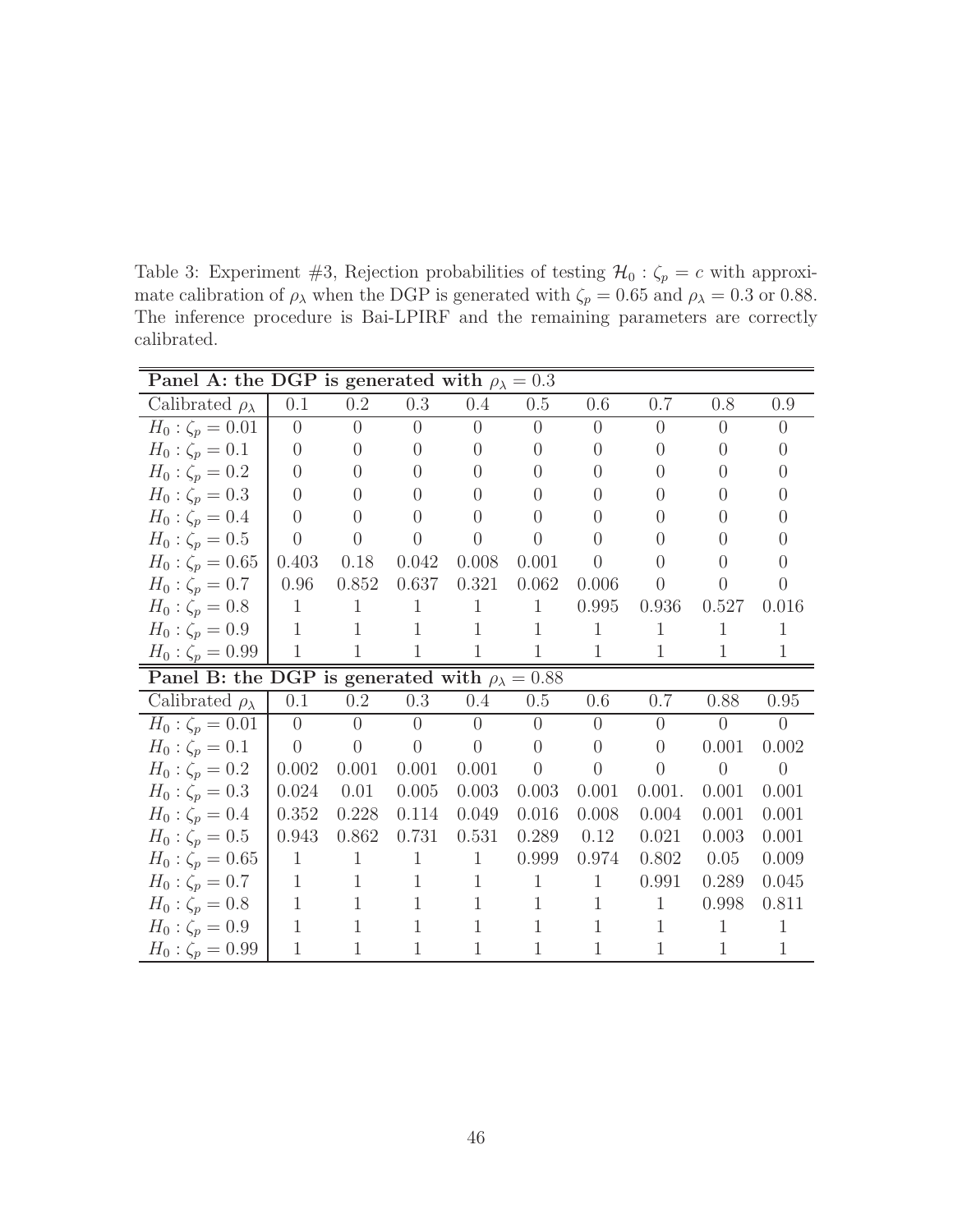Table 4: Experiment #3, Rejection probabilities of testing  $\mathcal{H}_0$ :  $\zeta_p = c$  with 2 candidates for the approximate calibration of  $\rho_{\lambda}$  (sup-p-value) when the DGP is generated with  $\zeta_p = 0.65$  and  $\rho_{\lambda} = 0.88$ . The inference procedure is Bai-LPIRF and the remaining parameters are correctly calibrated.

| Panel A: the sup P-value relies on $\rho_{\lambda} = 0.8$ and 0.9 |                                                                    |  |  |  |  |
|-------------------------------------------------------------------|--------------------------------------------------------------------|--|--|--|--|
| $H_0: \zeta_p = 0.4$                                              |                                                                    |  |  |  |  |
| $H_0: \zeta_p = 0.5$                                              | $\left( \ \right)$                                                 |  |  |  |  |
| $H_0: \zeta_p = 0.65$                                             | 0.01                                                               |  |  |  |  |
| $H_0: \zeta_p = 0.7$                                              | 0.124                                                              |  |  |  |  |
| $H_0: \zeta_p = 0.8$                                              | 0.991                                                              |  |  |  |  |
| $H_0: \zeta_p = 0.9$                                              | 1                                                                  |  |  |  |  |
| $H_0: \zeta_p = 0.99$                                             |                                                                    |  |  |  |  |
|                                                                   | Panel B: the sup P-value relies on $\rho_{\lambda} = 0.7$ and 0.95 |  |  |  |  |
| $H_0: \zeta_p = 0.4$                                              |                                                                    |  |  |  |  |
| $H_0: \zeta_p = 0.5$                                              |                                                                    |  |  |  |  |
| $H_0: \zeta_p = 0.65$                                             | 0.008                                                              |  |  |  |  |
| $H_0: \zeta_p = 0.7$                                              | 0.058                                                              |  |  |  |  |
| $H_0: \zeta_p = 0.8$                                              | 0.82                                                               |  |  |  |  |
| $H_0: \zeta_p = 0.9$                                              |                                                                    |  |  |  |  |
| $H_0: \zeta_p = 0.99$                                             |                                                                    |  |  |  |  |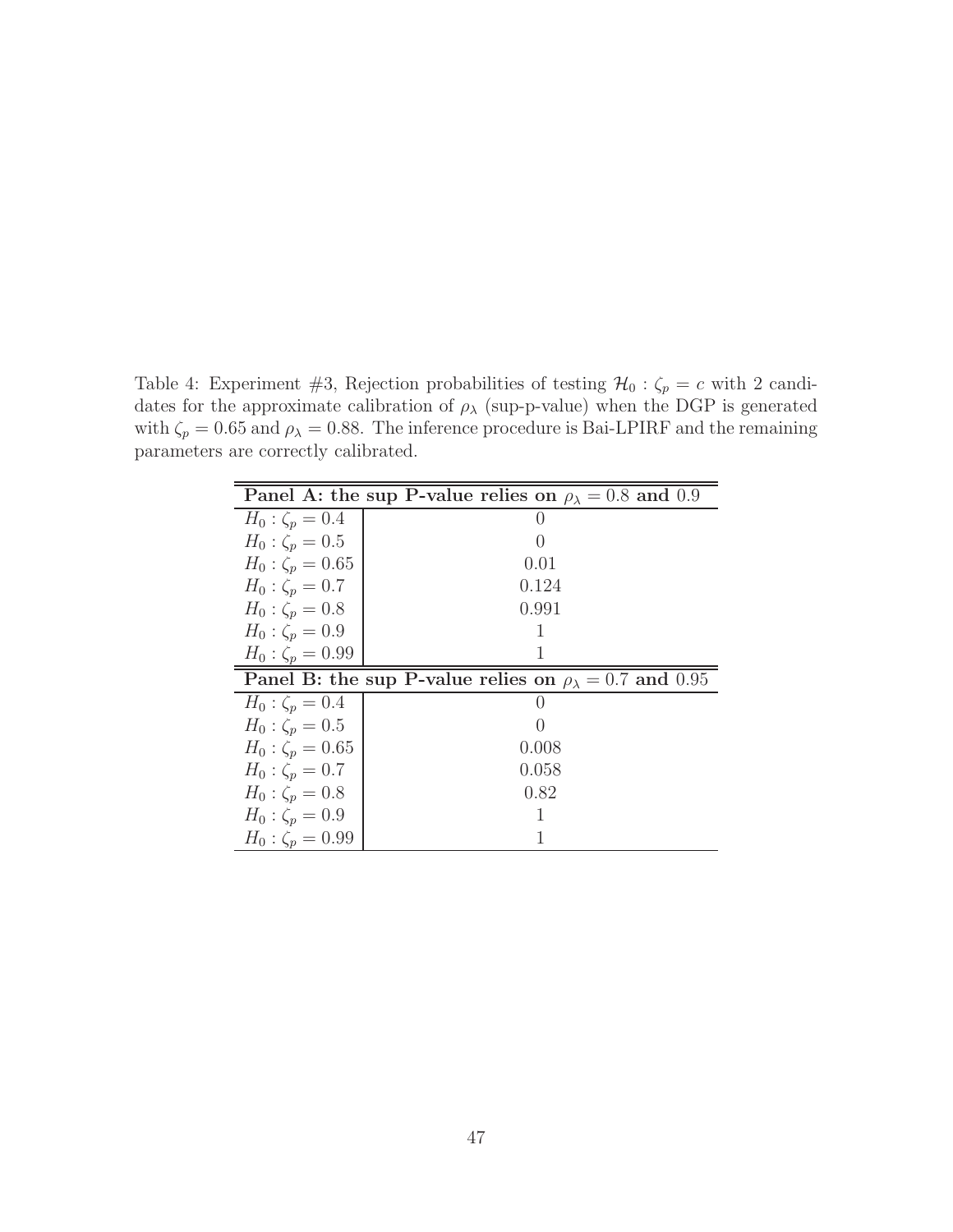# Supplementary Appendix for: Identification-robust inference with simulation-based pseudo-matching

Bertille Antoine *<sup>∗</sup>* Lynda Khalaf *†* Maral Kichian *‡* Zhenjiang Lin *§*

October 22, 2020

In the supplementary appendix, we provide details on the implementation of the inference procedures used in the simulation study.

## **1 Wald-type inference on SIRF (or RIRF)**

We start by postulating a reduced-form VAR model of order *p* to represent the dynamics of the vector of observables in the vector  $y_t$ . Here,  $y_t$  is ordered as follows: output, labor share, inflation, and interest rate; the lag order of the VAR model is 4. The model is given by:

$$
y_t = \Phi_1 y_{t-1} + \Phi_2 y_{t-2} + \ldots + \Phi_p y_{t-p} + \Phi_0 + u_t, \qquad u_t \sim i.i.d. (0, \Sigma) \tag{1}
$$

*<sup>∗</sup>*B. Antoine (Corresponding author): Simon Fraser University, 8888 University Drive, Burnaby, BC V5A 1S6, CANADA. *Email:* Bertille Antoine@sfu.ca

*<sup>†</sup>*L. Khalaf: Carleton University, *Email:* Lynda.Khalaf@carleton.ca

*<sup>‡</sup>*M. Kichian: University of Ottawa, *Email:* Maral.Kichian@uOttawa.ca

*<sup>§</sup>*Z. Lin: University of Nottingham Ningbo China *Email:* Zhenjiang.Lin@nottingham.edu.cn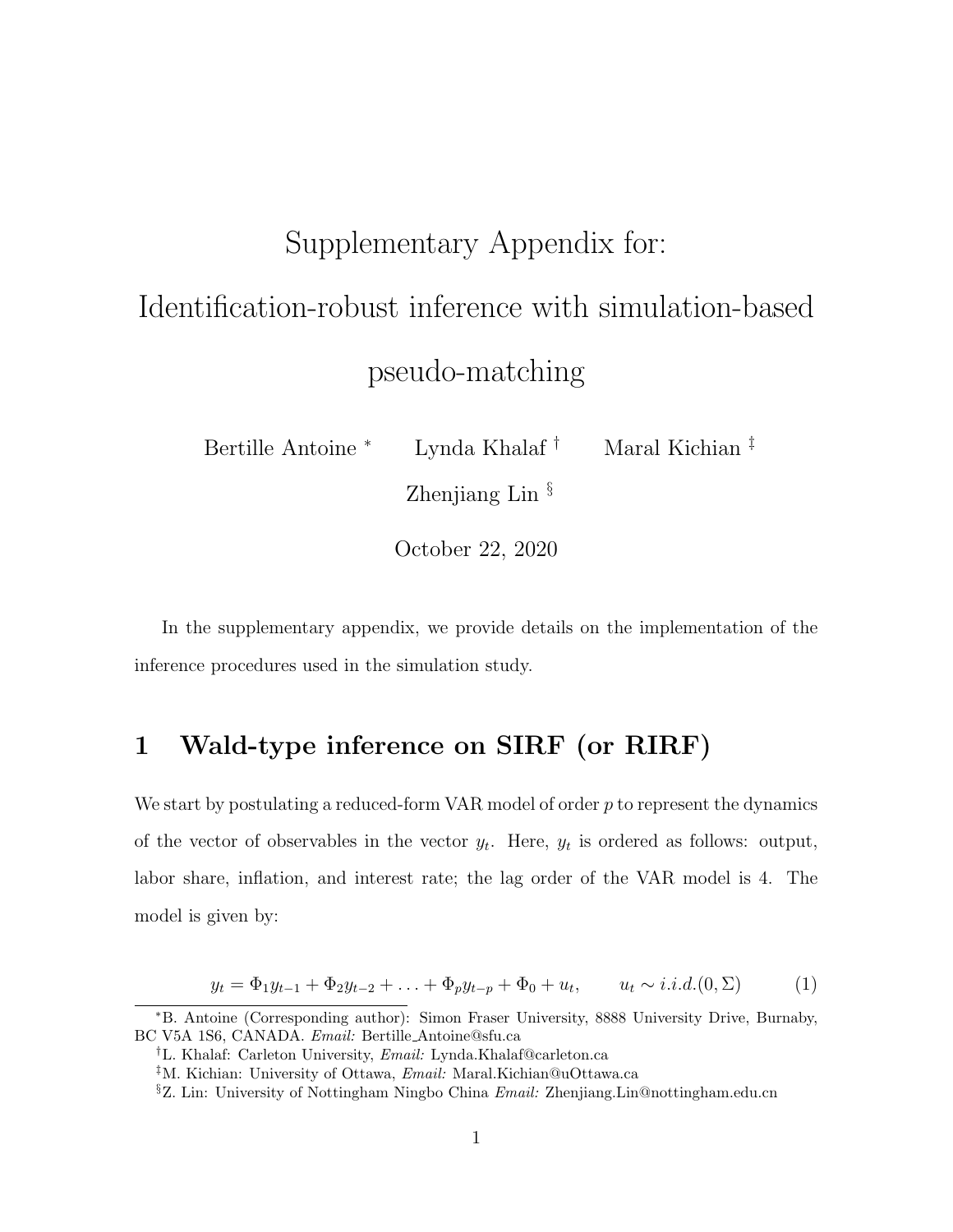Reduced-form impulse responses are then obtained from the infinite moving average representation of the model, assuming invertibility. The impulse response of the reduced-form shock  $u_{j,t}$  on the variable  $y_{i,t}$  at horizon h is defined as

$$
RIRF(i,j,h) = \partial y_{i,t+h} / \partial u_{j,t}
$$
\n<sup>(2)</sup>

and given by the appropriate coefficient of the MA representation. It is estimated using the residuals  $\hat{u}_{j,t}$  obtained after estimating the MA model,

$$
y_t = \Phi^{-1}(L)u_t \equiv \Theta(L)u_t, \qquad u_t \sim i.i.d. (0, \Sigma)
$$
\n
$$
(3)
$$

Structural impulse responses are obtained as follows. Assuming that the reduced-form errors  $u_t$  are linked to the structural model innovations  $\epsilon_t$  via the equation  $Pu_t = \epsilon_t$ with  $P\Sigma P' = I$ , a Choleski decomposition can be applied to the variance-covariance matrix  $\Sigma$ . The impulse response of the structural shock  $\epsilon_{j,t}$  on the variable  $y_{i,t}$  at horizon *h* is defined as

$$
SIRF(i, j, h) = \partial y_{i, t+h} / \partial \epsilon_{j, t}
$$
\n<sup>(4)</sup>

and given by the appropriate coefficient in the following model,

$$
y_t = \Theta(L)P^{-1}Pu_t \equiv \Psi(L)\epsilon_t, \qquad \epsilon_t \sim i.i.d. (0, I)
$$
\n
$$
(5)
$$

Wald-type inference on SIRF (or RIRF) is then obtained by implementing the algorithm 2 described in section 3.1.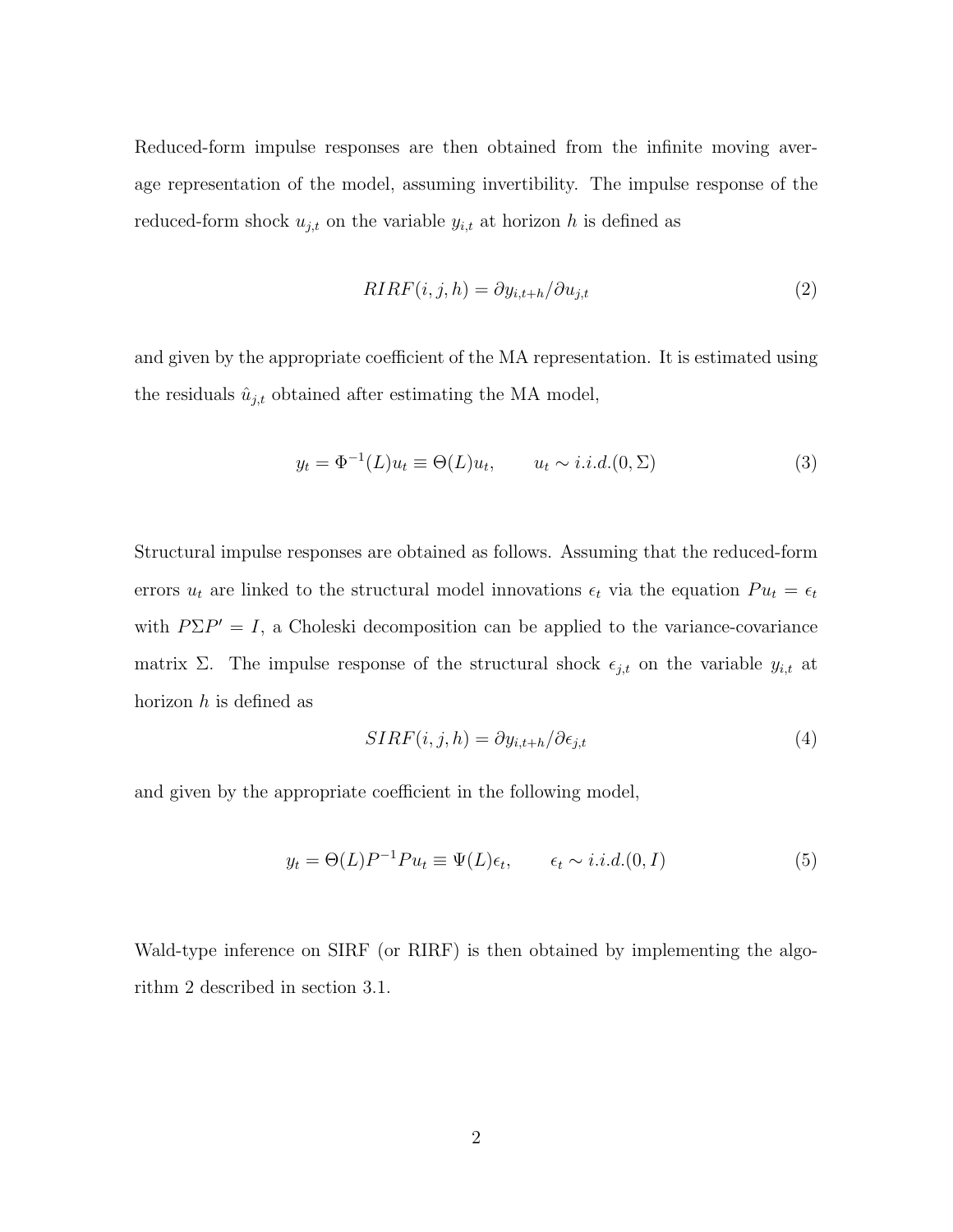### **2 Bai-type inference on LPIRF**

Local projection impulse responses are obtained from the following SURE form,

$$
Y_h = Y_p B + U,\tag{6}
$$

with the  $(T, n^*(h+1))$ -matrix  $Y_h = [Y'_{h,1}, Y'_{h,2}, ..., Y'_{h,T}]'$  (where  $Y_{h,t} = [Y'_t, Y'_{t+1}, ..., Y'_{t+h}],$ the  $(T, n^*(p+1))$ -matrix  $Y_p = [Y'_{p,1}, Y'_{p,2}, ..., Y'_{p,T}]'$  (where  $Y_{p,t} = [1, Y'_{t-1}, Y'_{t-2}, ..., Y'_{t-p}],$ ), the  $(n^*(p+1), n^*(h+1))$ -matrix *B* of coefficients, and *U* the  $(T, n^*(h+1))$  error term which is obtained from stacking the following *h* regressions,

$$
Y_{t+s} = c^s + Y_{t-1}B_1^{s+1} + Y_{t-2}B_2^{s+1} + \dots + Y_{t-p}B_p^{s+1} + u_{t+s}^s, \ s = 0, 1, 2, \dots, h \tag{7}
$$

where  $c^s$  is an  $n^*$ -vector of constants,  $B_i^{s+1}$  $i^{s+1}$  are matrices of coefficients for each lag *i* and horizon  $s + 1$ . And let  $\hat{B}$  denote the least squares estimator of *B*. The following algorithm describes how to obtain a "population counterpart" to  $\hat{B}$ ; this is done for given  $\theta = \theta_0$  (either from parameters fixed under  $\mathcal{H}_0$  or calibrated).

- **Algorithm**  $#1$ **:** "population" counterpart of the auxiliary statistic.
- 1. For a given  $\theta_0$ , generate  $m = 1, ..., M$  simulated series  $\tilde{Y}_{h,m}(\theta_0)$  and  $\tilde{Y}_{p,m}(\theta_0)$  and random draws  $\{\tilde{\varepsilon}_{t,m}\}_{t=1}^T$ ;
- 2. Calculate the equation-by-equation OLS estimates using each simulated dataset and collect them in  $\tilde{B}_m(\theta_0)$ . Averaging over the *M* paths yields

$$
\bar{B}(\theta_0) = \frac{1}{M} \sum_{m=1}^M \tilde{B}_m(\theta_0).
$$

The null distribution of the Bai statistic denoted  $\Lambda(\theta_0)$ , as well as the statistics intro-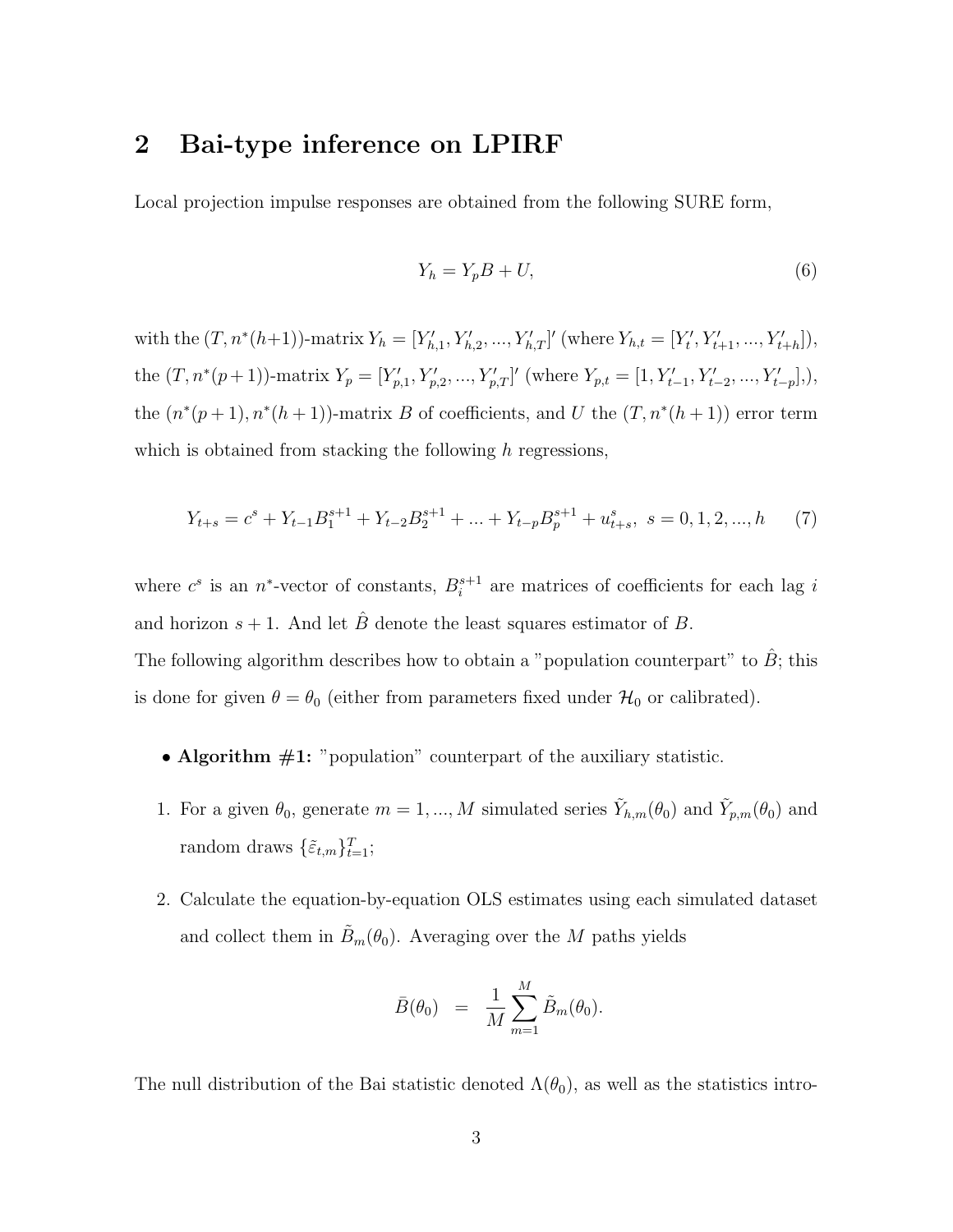duced above, can then be easily simulated, which justifies the application of Monte-Carlo test (MCT). When applied to the above  $\Lambda(\theta_0)$  statistic, for example, the MCT technique can be summarized as follows.

- **Algorithm #2:** Monte-Carlo Test for Bai-LPIRF (without MA correction)
- 1. Implement the procedure described in Algorithm  $\#1$  to obtain  $\bar{B}(\theta_0)$  given  $\theta_0$ .
- 2. Compute the observed value of the Bai statistic,

$$
\Lambda(\theta_0) = \log |\hat{\Sigma}_W^0| + \text{trace}(\hat{\Sigma}_W(\hat{\Sigma}_W^0)^{-1})
$$
\n(8)

where 
$$
\hat{\Sigma}_W = \frac{1}{T - p - h} \sum_{t=p+1}^{T-h} W_t(Y) W'_t(Y) \text{ with } W_t(Y) = Y_h - Y_p \hat{B}(\theta_0)
$$

$$
\hat{\Sigma}_W^0 = \frac{1}{T - p - h} \sum_{t=p+1}^{T-h} W_t(Y, \theta_0) W'_t(Y, \theta_0) \text{ with } W_t(Y, \theta_0) = Y_h - Y_p \bar{B}(\theta_0)
$$

- 3. Draw *N i.i.d.* samples of size *T* from the model under  $\theta = \theta_0$ ; these draws should be independent from those underlying  $B(.)$ .
- 4. Using the same population measure  $\bar{B}(\theta_0)$  and the above *N* simulated paths, obtain *N* simulated values of the Bai statistic, denoted  $\Lambda_1(\theta_0), \ldots, \Lambda_N(\theta_0)$ .
- 5. Compute a simulated *p*-value for the test statistic, using the rank of the observed statistic, relative to its simulated counterpart:

$$
p_N(\Lambda_0(\theta_0)) = \frac{NG_N(\Lambda_0(\theta_0)) + 1}{N + 1} \quad \text{with} \quad G_N(\Lambda_0(\theta_0)) = \frac{1}{N} \sum_{i=1}^N \mathbf{1} (\Lambda_i(\theta_0) \ge \Lambda_0(\theta_0))
$$

where **1**(*C*) is the indicator function associated with event *C*.

The null hypothesis is rejected at level  $\alpha^*$  by the above test if the MCT *p*-value so